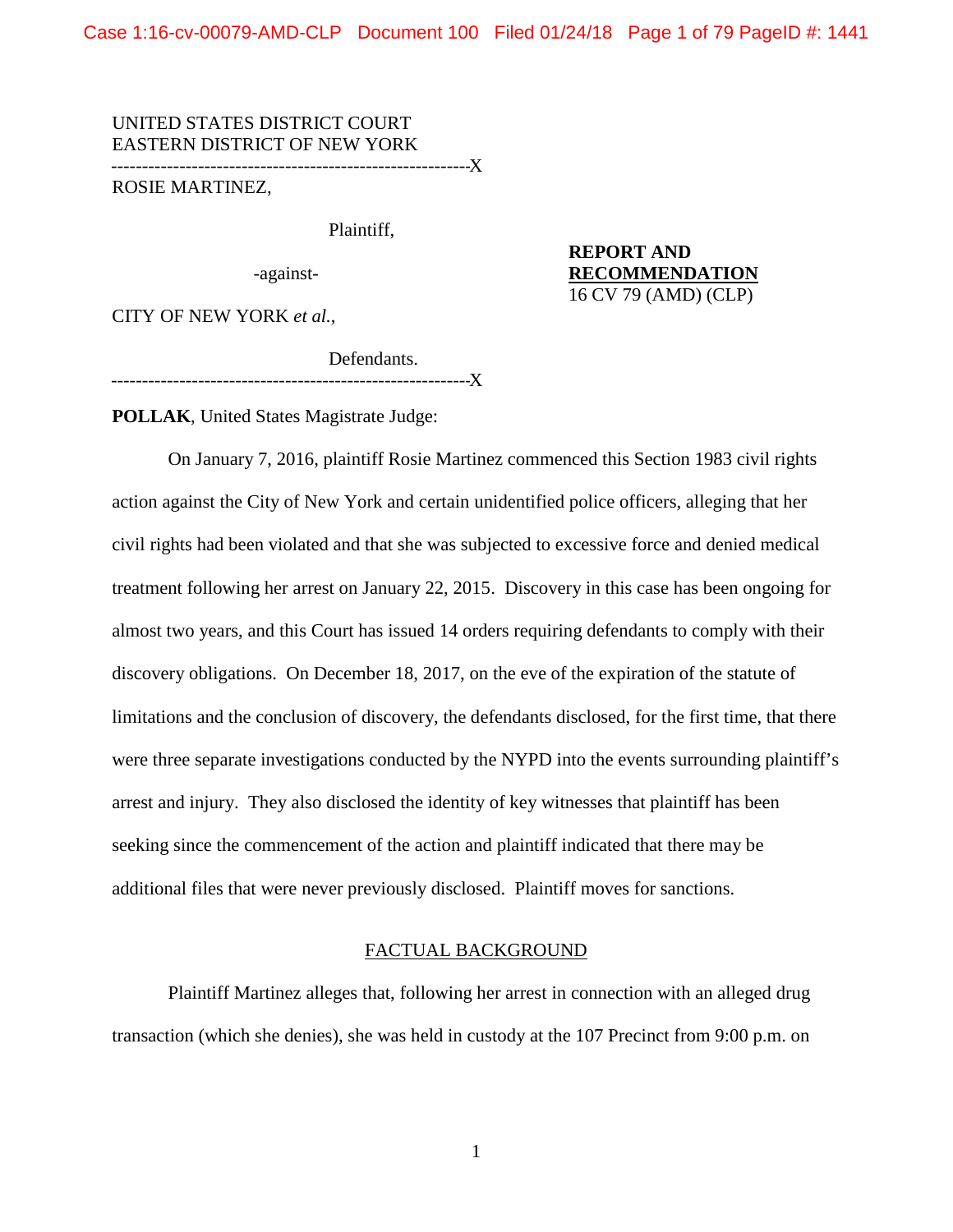January 22, 2015 until 5:22 a.m. on January 23, 2015. (Am. Compl.<sup>1</sup> ¶ 13, 14). Plaintiff alleges that while in custody, she was interrogated by several police officers, despite her request for counsel. (Id. ¶ 15). She alleges that when she had no information to provide defendants, the officers "became violent" and assaulted her, choking her, hitting her in the face, and violently bending her fingers backward, causing permanent injury to her right hand. (Id. ¶¶ 16-17). She further alleges that despite her requests for medical treatment for her hand while at the Precinct, her requests were denied. (Id. ¶ 19).

Eventually, Ms. Martinez was sent to Queens Central Booking for arraignment. There, court personnel noted her complaints of injury and directed the escort officers from the 107 Precinct to take her to the hospital. (Id. 120). At Queens Hospital Center ("Queens General Hospital" or the "Hospital"), a physician assistant noted in a progress note at 8:39 a.m. on January 23, 2015, that plaintiff had reported being choked and assaulted during her arrest the night before. (See Queens Hospital Center Progress Note, DEF000763, Ex. 17 to Pl.'s Reply in Support of Sanctions, ECF No. 91-17). The note indicates that plaintiff made this statement in the presence of an unidentified NYPD officer. (Id.) According to the Hospital record, the NYPD officer reported that plaintiff had been "punching a wall in the cell." (Id.) At the Hospital, Ms. Martinez's hand was splinted.<sup>2</sup> (Am. Compl.  $\P$  20).

<sup>&</sup>lt;sup>1</sup> Citations to "Am. Compl." refer to the plaintiff's Amended Complaint, filed on November 17, 2016, ECF No. 28.

<sup>&</sup>lt;sup>2</sup> She also claims that the officers stole money from her. (See Pl.'s 12/21/17 Motion for Sanctions at 3, n.3 (explaining that Ms. Martinez alleged officers stole over \$5,000 from her, but that even after their belated production on December 18, 2017, defendants have only produced two of twenty-seven investigative reports related to the corruption investigation)).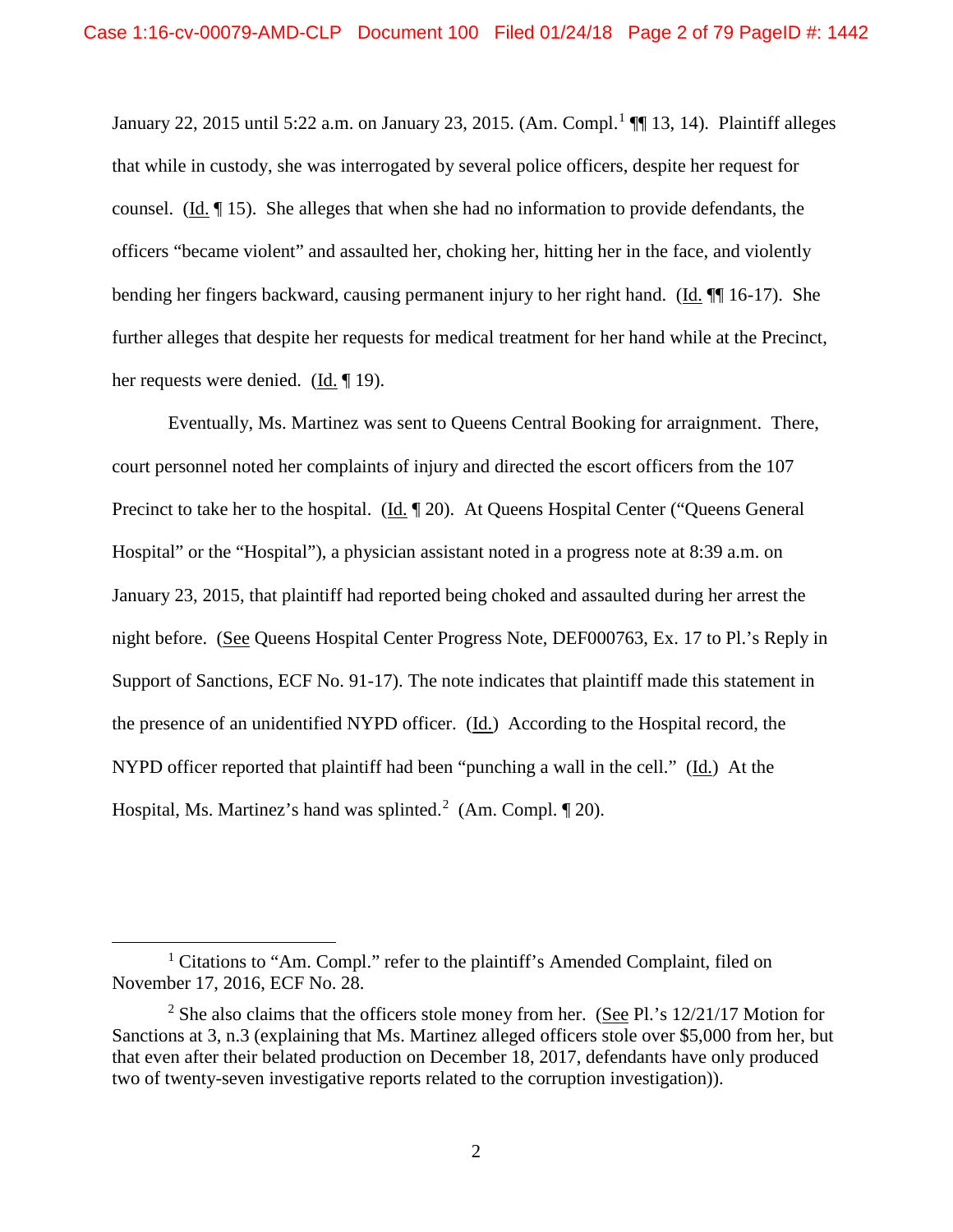Plaintiff brings claims of excessive force, state law claims of assault and battery, negligent hiring, training and retention claims against the defendant City, intentional and negligent infliction of emotional distress, and failure to intervene.

### PROCEDURAL HISTORY

From the very beginning of this case, plaintiff's counsel sought to determine the identities of the NYPD officers who allegedly assaulted plaintiff. The search for these officers began even before the initial conference held before this Court in April 2016 and is reflected in over six months of discovery requests and 14 Orders from this Court. Plaintiff contends that "from the outset," defendants took the position that plaintiff was not injured in the 107 Precinct and therefore it was impossible for them to identify the officers who were responsible. (Pl.'s 12/21/17 Ltr. at 1, ECF No. 85). Defendants asserted that plaintiff was "lying" about being injured in the Precinct and that her claims were manufactured. (Id.)

Finally, in November 2016, believing that they had identified the proper officers, plaintiff's counsel filed the Amended Complaint, naming Lieutenant Jason Weitzman and Sergeant Jason Forgione as defendants. On December 18, 2017, over one year and 11 depositions later, defendants, on literally the eve of a conference scheduled before this Court, suddenly disclosed certain files that changed the entire landscape of the lawsuit. (See id. at 2; Defs.' 12/26/17 Ltr. at 1, ECF No. 87). With that disclosure, it became clear to plaintiff and to this Court that despite almost a year and a half of discovery, plaintiff had not been provided with critical information about her case despite her counsel's repeated requests and 14 Orders from this Court. In order to understand the truly outrageous conduct of the NYPD and the City's attorneys, and the prejudice to the plaintiff, it is necessary to review the lengthy history of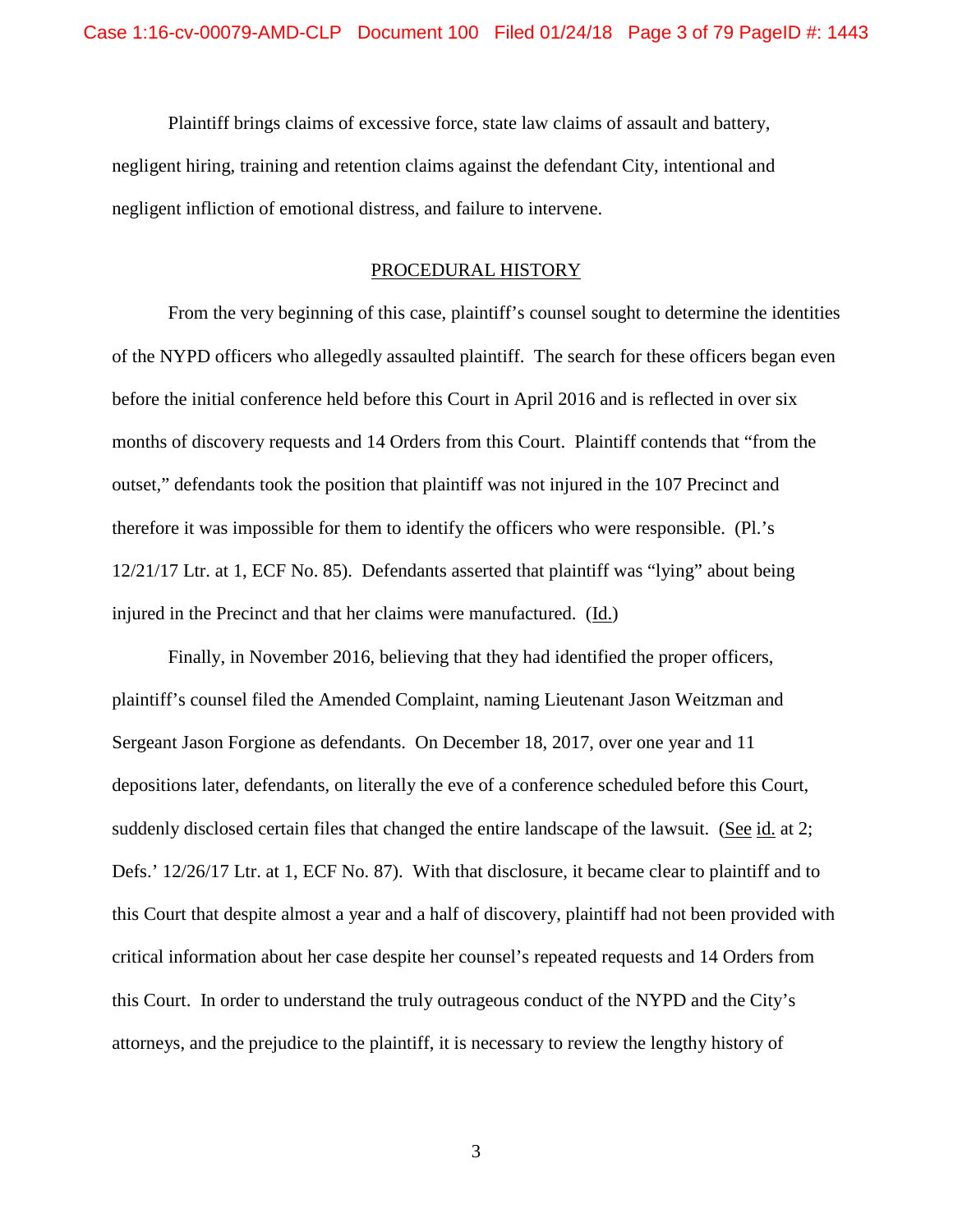plaintiff's discovery requests, the defendants' responses, and the various Orders issued by the Court.

### 1) Initial Discovery Proceedings and Court Orders

 Following the filing of the Complaint on January 7, 2016, the City was granted an extension of time to answer and the initial conference was held before the Court on April 15, 2016. At that time, counsel was Ordered to obtain plaintiff's medical records, determine the officers' identities,<sup>3</sup> and respond to written discovery by May 20, 2016. (4/15/16 Minute Order, ECF No. 10).

The settlement conference originally scheduled for June 28, 2016 was subsequently converted, at defendants' request, to a status conference. Although more than 30 days had passed since the initial conference, the City had not provided the identity of any of the officers who had been involved in or who witnessed the injury to plaintiff, so the Court issued a second Order to defendants to identify the officers who interrogated plaintiff within 30 days or the Court would entertain an application to produce the photographs and memo books sought by plaintiff. The plaintiff had requested the production of photographs and memo books in an effort to identify the officers at the 107 Precinct who had interrogated her, based upon the belief that the officers who questioned plaintiff were the ones who assaulted her when they became unhappy with her answers. The Court indicated that if no officers were identified, the Court would consider ordering the production of photographs and memo books of the officers on duty that

 $\overline{\phantom{a}}$  3 <sup>3</sup> On April 14, 2016, plaintiff served defendants with her first set of document requests and interrogatories. Interrogatory Number 1 sought the identities of 12 categories of NYPD officers in the 107 Precinct on the night of Ms. Martinez's arrest. (See Pl.'s 4/16/16 1st Set of Interrogs. and Reqs. for Prod. ("Pl.'s 4/16/16 Discovery Requests"), attached as Exhibit A to Pl.'s 7/6/16 Mot. to Compel, ECF No. 14-1)).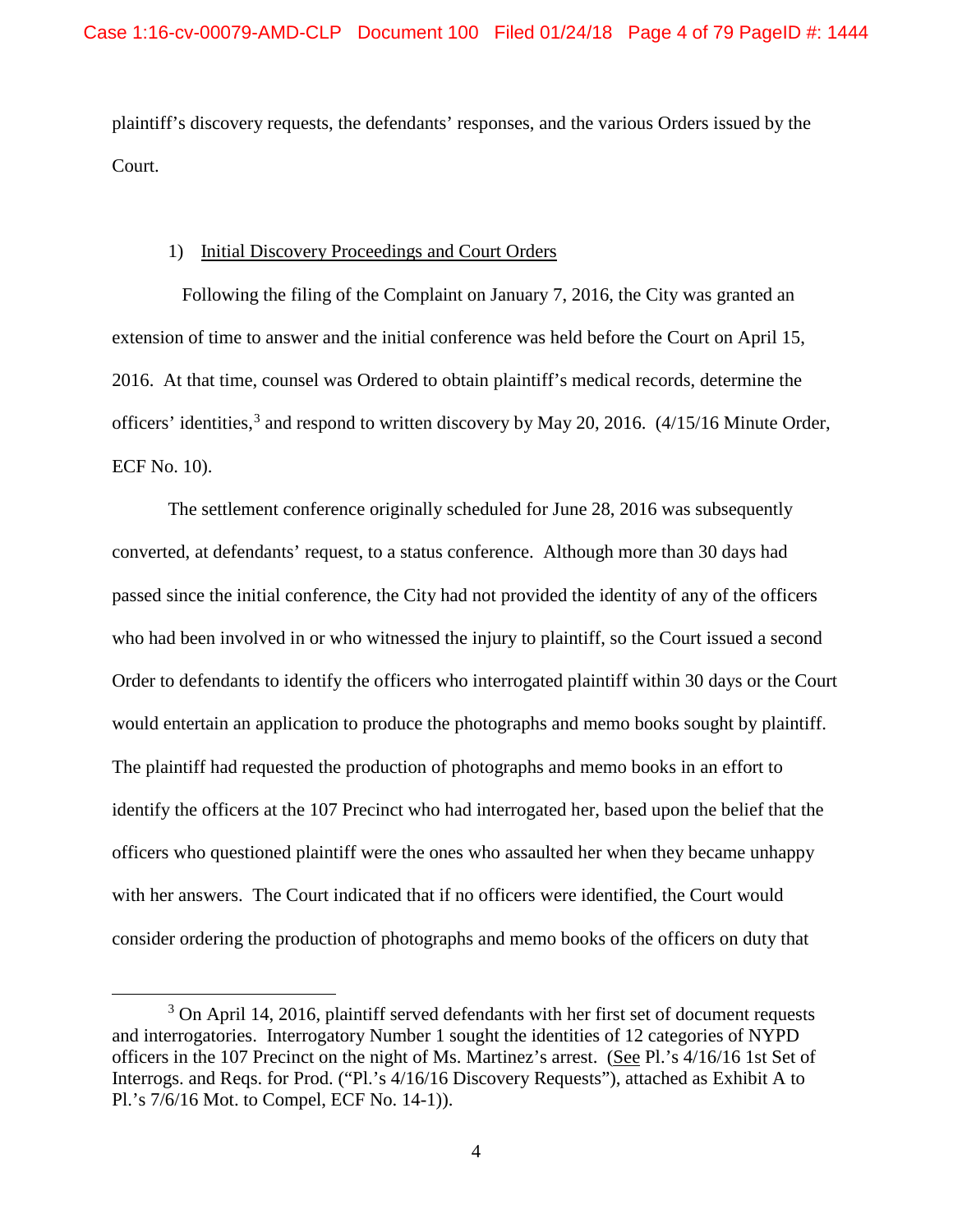night. The next conference was then scheduled for July 27, 2016. (6/28/16 Minute Order, ECF No. 13).

#### 2) Plaintiff's July 6, 2016 Motion to Compel

On July 6, 2016, plaintiff filed her first motion to compel the production of recent labeled, color photographs and memo books of the plainclothes officers at the Precinct at the time of plaintiff's interrogation. (Pl.'s 7/6/16 Ltr. at 1, ECF No. 13). Plaintiff argued that the defendants had been aware of the physical description of these officers since plaintiff's Section 50-h Hearing held in December 2015, and yet despite the Court's April 15, 2016 Order, the only officers who had been identified by the City were the arresting officers. (Id. at 1-2).

On July 25, 2016, less than 24 hours before the previously scheduled conference, defendants moved to adjourn the conference. The Court denied the request as untimely and ordered the parties to appear. Since defendants still had not identified the officers who interrogated plaintiff, the Court ordered the production of photographs in an effort to determine the identity of the officers. (7/27/16 Minute Order, ECF No. 17).

#### 3) Plaintiff's August 16, 2016 Motion to Compel

## a) The Request for Photographs and the Officers' Identities

 On August 16, 2016, plaintiff moved to compel certain discovery, including an inspection of the Precinct, along with the officers' photographs and memo books, noting that the initial deadline for production of the officers' identities had expired with no information being provided by defendants. (Pl.'s 8/16/16 Ltr. at 1, ECF No. 18). Plaintiff indicated that instead of complying with the Court's Order to produce photographs and identify the officers, defendants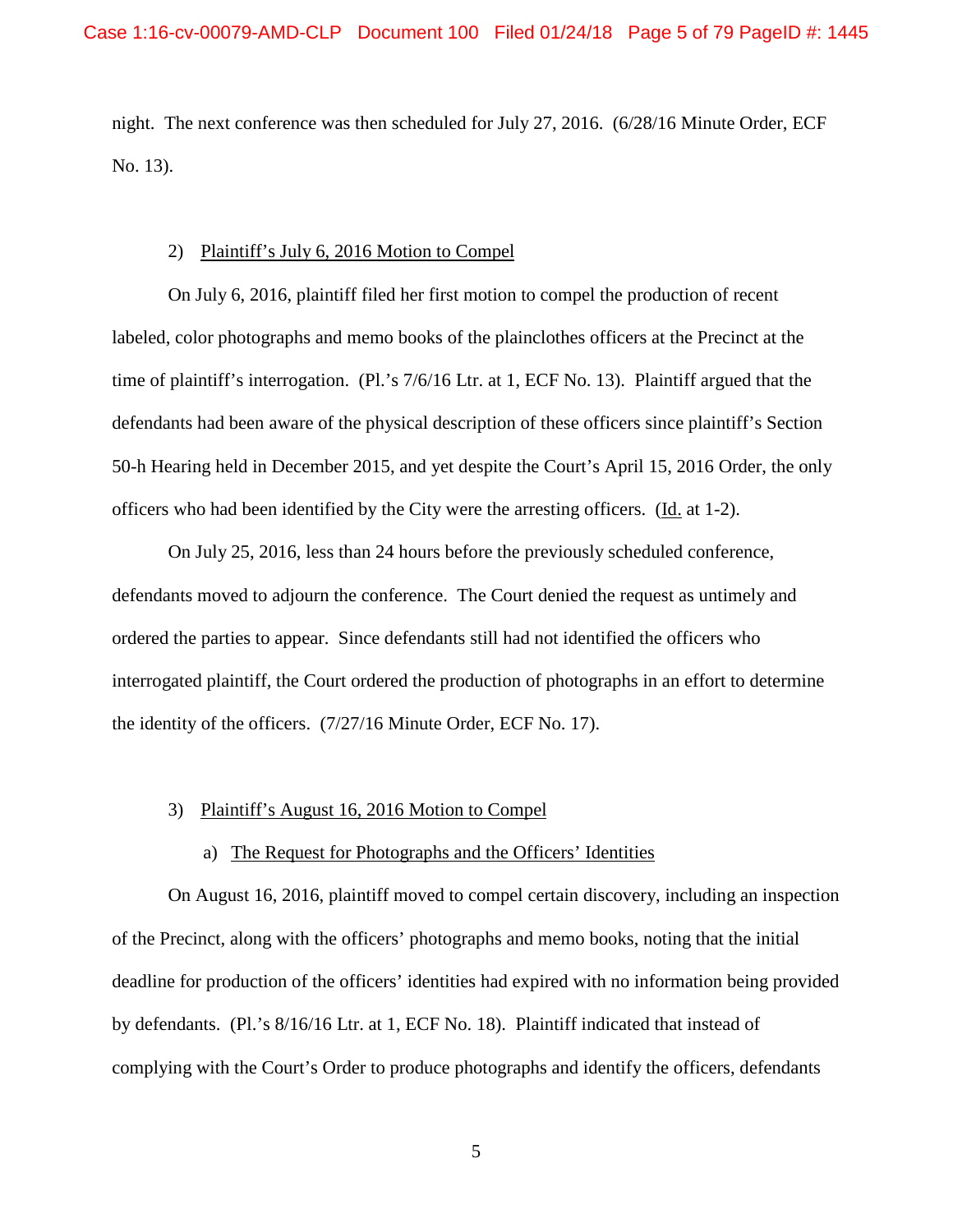had produced a 300-plus page CCRB file, along with a letter asserting that review of that file would resolve the identification issue. (Id.) Despite a review of this file with their client, plaintiff's counsel indicated that the "CCRB never investigated the matters in dispute [and] review of that file provided little assistance to plaintiff's identification effort," because the photographs in the file were of eight officers involved only in the underlying arrest and search. (Id. at 1-2). Thus, plaintiff continued to request the production of photographs and memo books of NYPD personnel in the Precinct that night who reasonably resembled plaintiff's description, including officers in the Detective Squad, Queens North Narcotics, and the Intelligence Division. (Id. at 3).

In a letter dated August 18, 2016, counsel for defendants argued that the "motion is moot" and the City "has identified all the individuals who 'interrogated' plaintiff or participated in plaintiff's arrest." (Defs.' 8/18/16 Ltr. at 1, ECF No. 19). Defendant's counsel represented that he had produced the photographs and memo books of Sergeant Joseph DiGennaro and his supervisor, Lieutenant Eric Robinson, identifying DiGennaro as the "intelligence officer" for the 107 Precinct. (Id. at 2). The City had also produced the memo books and photographs of the arresting officers. (Id.) Therefore, defendant's counsel took the position that "plaintiff has failed to provide a good faith basis for production of further photographs." (Id.)

> b) Medical Treatment of Prisoner Form, Central Booking Medical Screening Form, Command Logs for the 107 Precinct and Central Booking, and Inspection of the Precinct, Among Other Requests

In a further attempt to identify the responsible officers and to obtain certain core discovery, plaintiff also reiterated her request for certain information previously requested in April, including *inter alia*: 1) the Medical Treatment of Prisoner Form; 2) Central Booking Medical Screening Form; 3) FDNY Pre-Hospital Care Report; 4) Ambulance Call Report;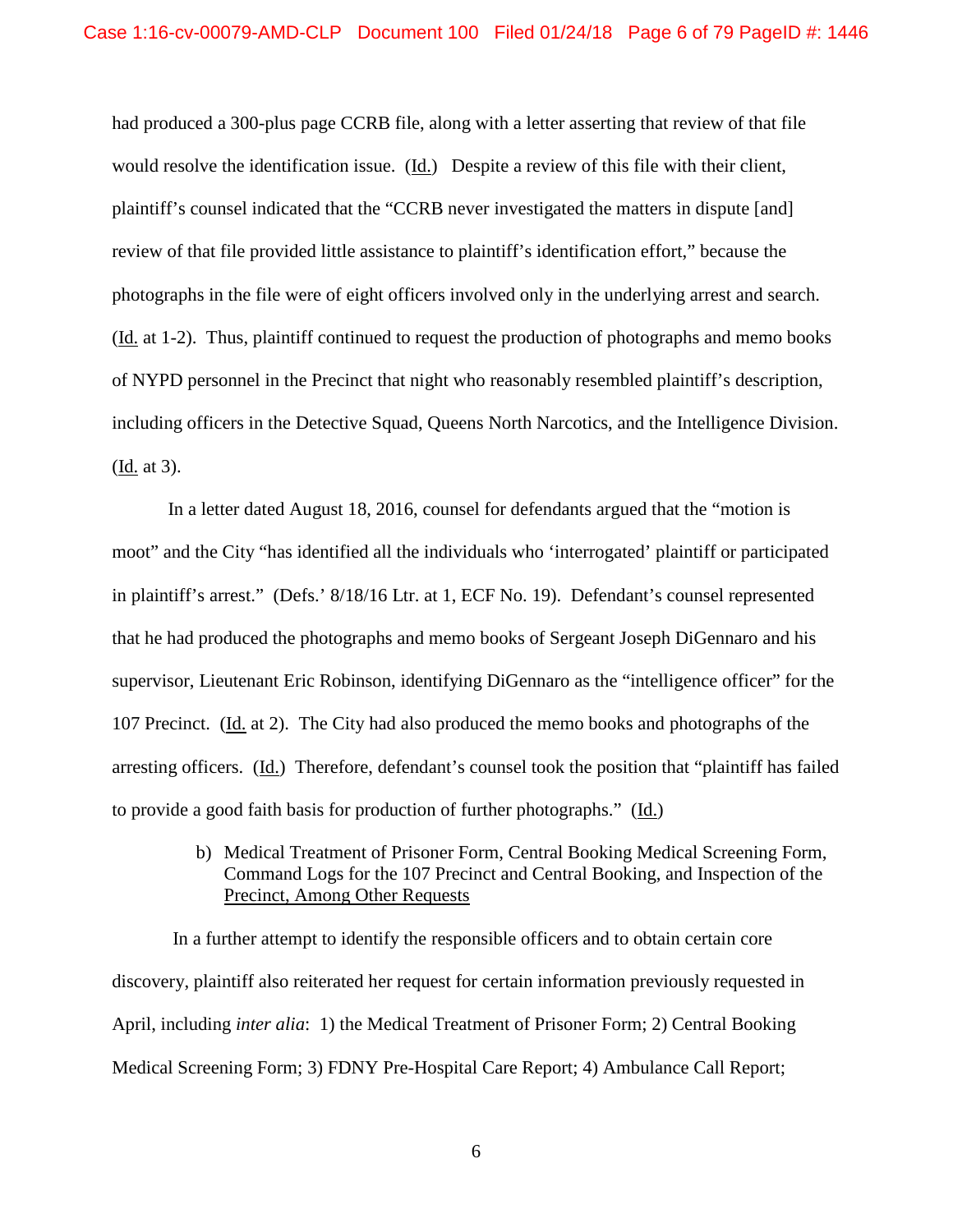5) Computer Aided Dispatch; 6) unredacted Precinct Prisoner Pen Holding Roster; 7) Roll calls from Central Booking and the 107 Precinct; 8) the 107 Precinct Command Log; 9) the identity of officers assigned to a particular squad car; 10) the Log Book for Central Booking; and 11) text messages and phone calls between Sergeant DiGennaro and Lieutenant Robinson related to plaintiff. (Id.) According to plaintiff, defendants had refused to provide any additional photographs, refused to permit inspection of the Precinct, refused to produce an unredacted version of the prisoner roster, and refused to provide discovery of communications between the officers. (Id.) As to the remainder of the requested information, defendants' counsel would not agree to produce it before October 3, 2016 despite the fact that plaintiff had demanded this information in her initial discovery demands almost six months earlier.

During a telephone conference held on August 19, 2016, this Court Ordered defendants to produce: 1) the names of all intelligence officers at the Precinct at the time of plaintiff's arrest and their photographs; 2) the names of any Queens Narcotics officers at the Precinct and their photographs; and 3) the photographs of any other officers at the Precinct matching the descriptions provided by plaintiff. Production of these items was due by September 9, 2016. (8/19/16 Minute Order, ECF No. 20). Defendants were also Ordered to arrange for an inspection of the Precinct by September 19, 2016. (Id.) The Court further Ordered defendants to produce all documents responsive to the list provided by plaintiff on or before September 30, 2016. (Id.)

### 4) Plaintiff's September 26, 2016 Motion to Compel Photographs and Memo Books

On September 26, 2016, plaintiff's counsel moved to compel the production of "labeled photographs" and memo books which the Court had earlier ordered, but which still had not been produced. (Pl.'s 9/26/16 Ltr., ECF No. 21). Plaintiff also demanded that defendants produce the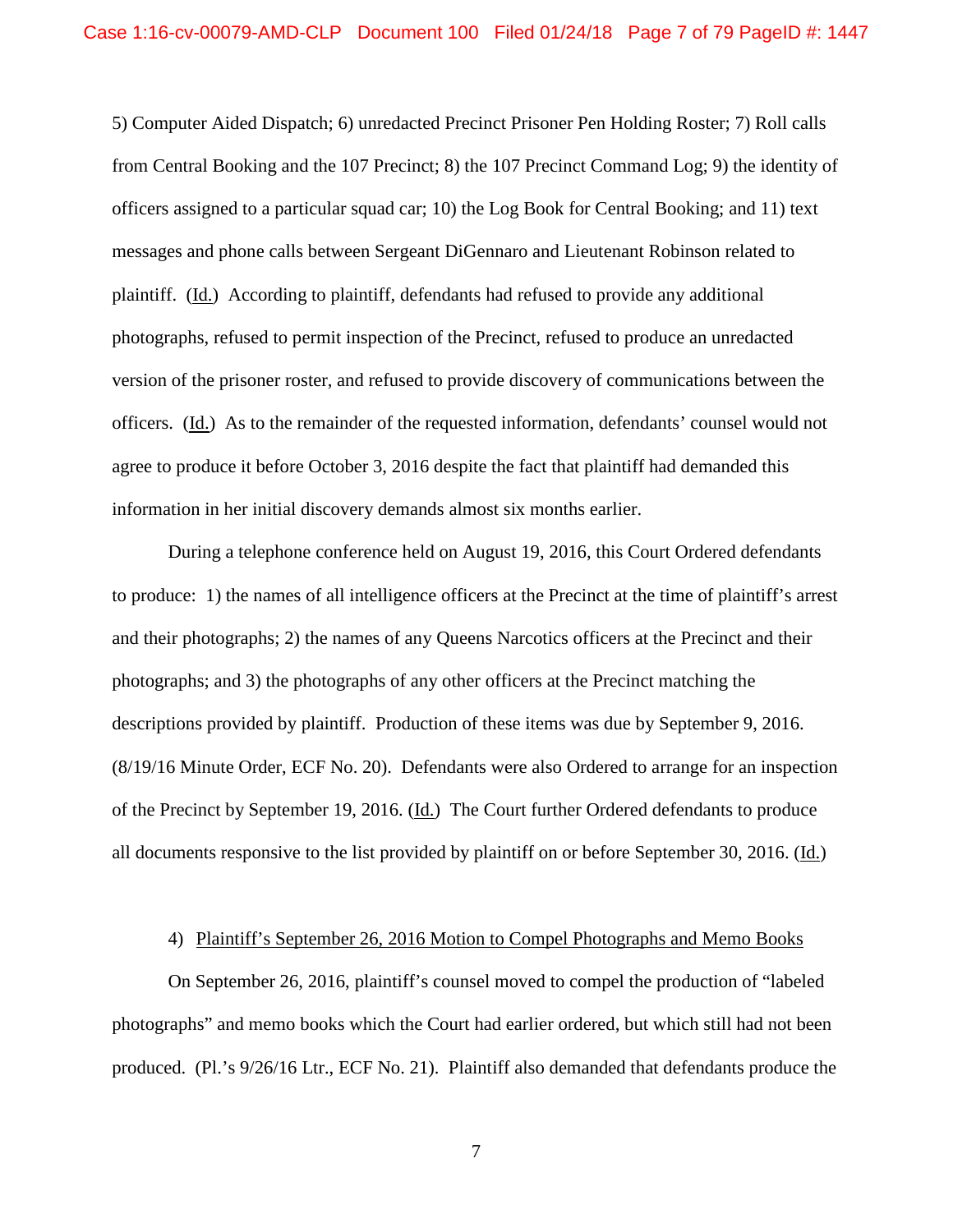documents they had relied on in determining which photographs to produce, and requested that defendants undertake a further investigation for officers matching the description provided by plaintiff, among other things. (Id.)

In objecting to plaintiff's motion for production of this information, defendants argued that the memo books were protected by the law enforcement privilege and further stated that "defendant City has stressed that any identification of officers beyond those already identified would be futile as there was no evidence any other officers interacted with plaintiff on the night of the incident." (Defs.' 9/28/16 Ltr. at 2, ECF No. 22).

The Court held a telephone conference on September 30, 2016 and issued an Order, dated October 3, 2016, granting in part and denying in part the plaintiff's motion to compel. (10/3/16 Order, ECF No. 24). Plaintiff's counsel was Ordered to try to provide defendants with a narrowed window of time in which plaintiff believed the alleged incident occurred and defendants were then to investigate and produce photographs of the officers who were in the Precinct during this narrowed period of time. (Id.)

# 5) The Amended Complaint

Following the issuance of the Court's October 3, 2016 Order, the plaintiff received and reviewed certain photographs and identified several additional officers. (Pl.'s 10/21/16 Ltr., ECF No. 25). Defendants then agreed to produce the names and memo books of the officers she identified. (Id.) Thereafter, based on this review and plaintiff's counsel's belief that they had finally identified the proper defendants, plaintiff filed an Amended Complaint on November 17, 2016, naming NYPD Lieutenant Jason Weitzman and Sergeant Jason Forgione as defendants in lieu of the John Doe defendants previously sued. (See generally Am. Compl.).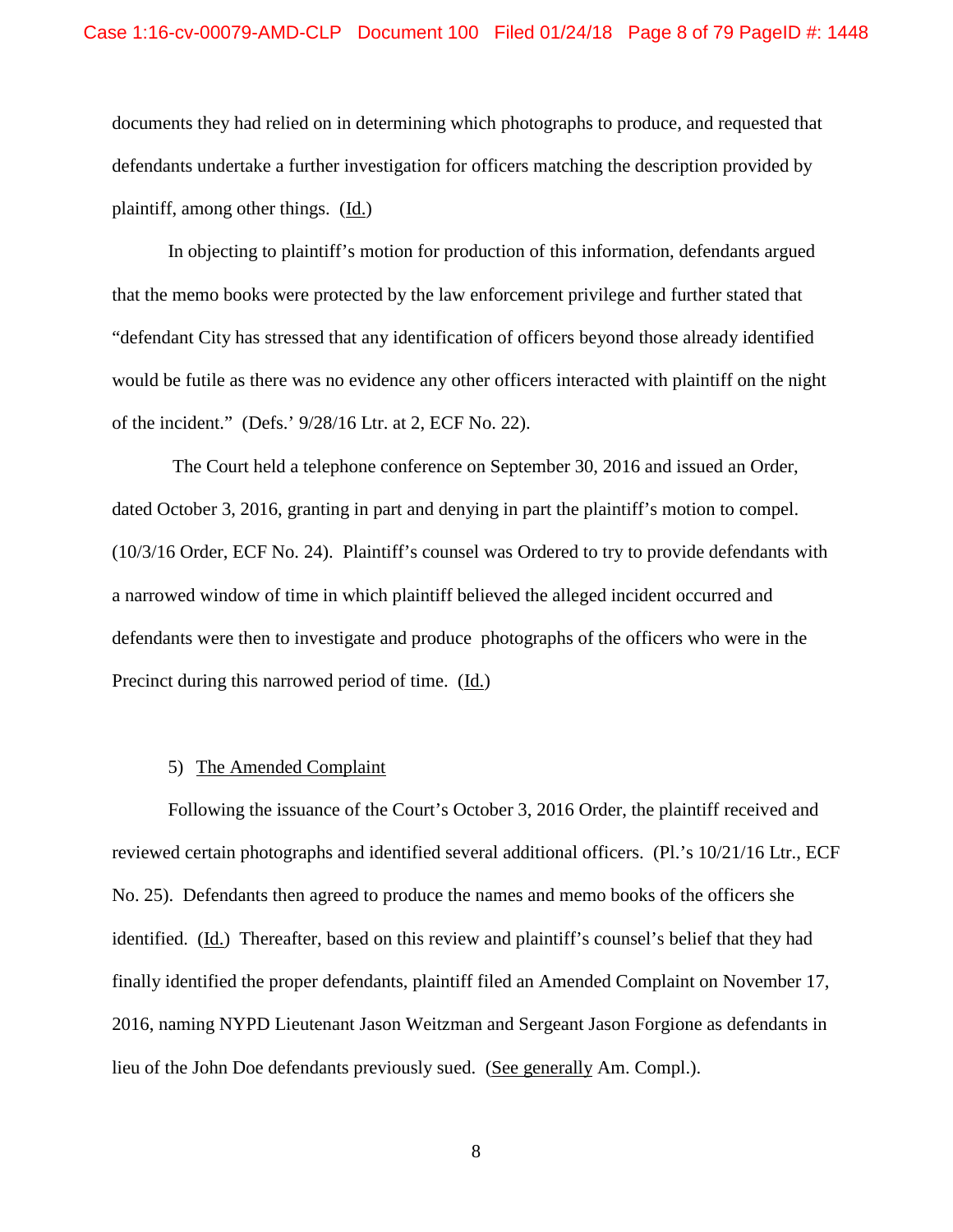Following service upon the officers and the filing of an Answer to the Amended Complaint, the Court held a status conference on January 5, 2017, at which time defendants were Ordered to produce certain personnel and disciplinary files for the named defendant officers. (1/5/17 Minute Order, ECF No. 39). Following the production of these files, the parties were to arrange for the depositions of the defendants, and identify and depose other witnesses by February 28, 2017.<sup>4</sup> Pursuant to defendants' request, the Court granted an extension of time to complete discovery and scheduled a settlement conference for April 26, 2017. That conference was adjourned on consent of both parties.

Although plaintiff's counsel believed that they had finally identified the two officers most likely to have been involved in the assault on the plaintiff, as discovery proceeded, it became apparent that, despite all of their efforts, they had not been given the full story. Each of the officers deposed by plaintiff denied any involvement and claimed a lack of knowledge as to what had occurred to cause plaintiff's injuries. Moreover, the discovery disputes continued unabated and documents previously ordered to be produced by this Court remained a subject of contention.

# 6) The May 2017 Discovery Disputes

On May 19, 2017, counsel for plaintiff filed a letter indicating that a dispute had arisen relating to defendant Forgione's deposition and the production of certain information not produced prior to his deposition. (Pl.'s 5/19/17 Ltr. at 1, ECF No. 45). Counsel requested

 $\overline{4}$ <sup>4</sup> Based on a letter submitted by defendants' counsel, dated February 28, 2017, an inspection of the 107 Precinct was held prior to this status letter.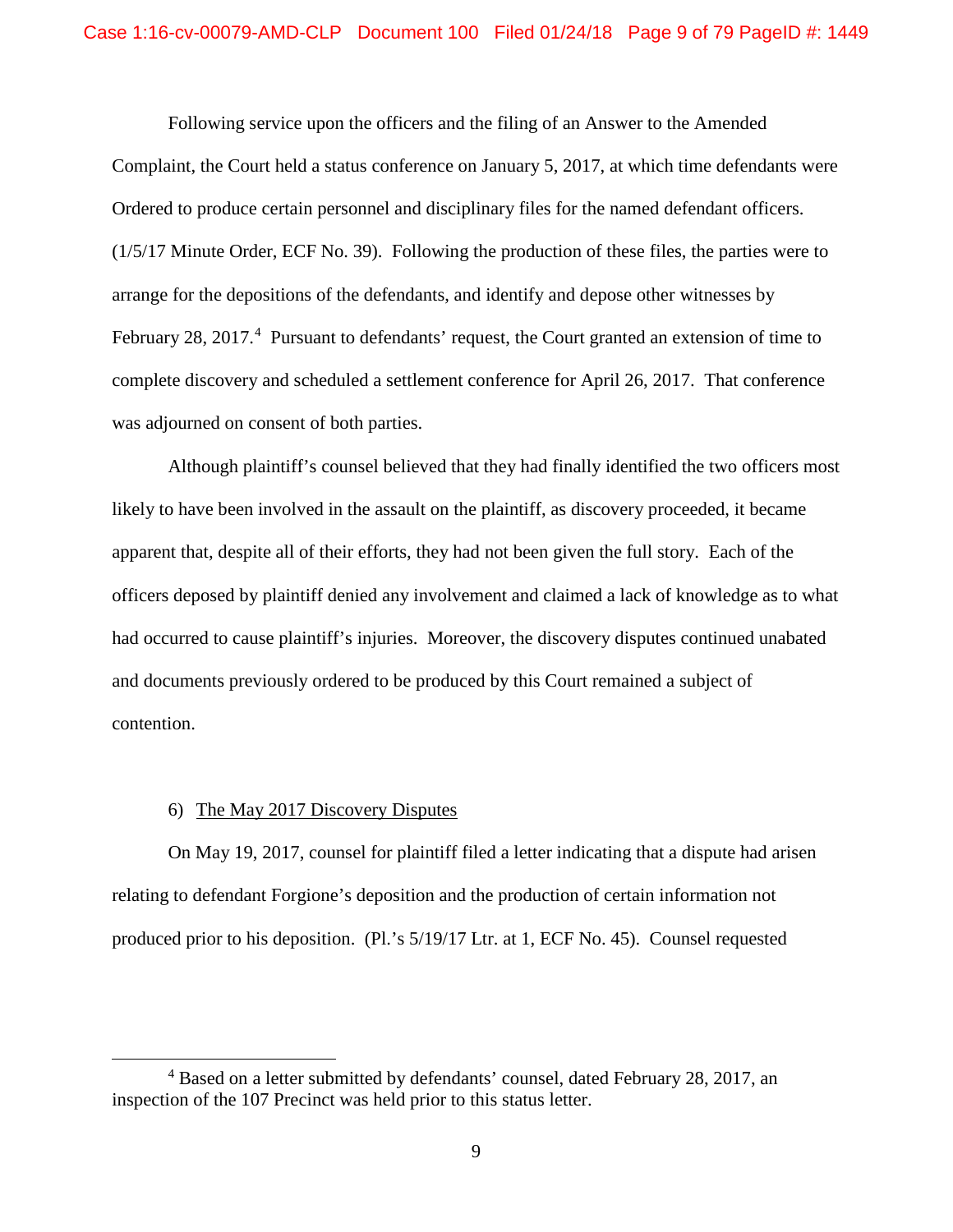additional time to brief the dispute and to complete the depositions of Lieutenant Weitzman and non-party Sergeant DiGennaro. (Id.)

## a) Defendant Forgione's Disciplinary Files

Plaintiff contended that Forgione's complete personnel file had not been disclosed prior to his deposition and that disciplinary records had been produced only for certain time periods. (5/22/17 E-mail from B. Fett to P. Johnson, ECF No. 48-1). Among the missing records were files for the year of the plaintiff's arrest and files for 2012-2013 when IAB conducted an investigation into a complaint lodged by Andrew James, which plaintiff claims was probative of defendant Forgione's truthfulness.<sup>5</sup> (Id.) In addition, plaintiff noted that there were other files involving this defendant officer that had not been provided but raised claims of stolen or missing property, use of force, and prisoner injured in custody, all of which might be relevant given the nature of plaintiff's claims in this case.  $(\underline{Id.})$ 

 In response to plaintiff's motion to re-open defendant Forgione's deposition, defendants argued that the so-called "core" material that plaintiff claimed had not been disclosed prior to his deposition was "unrelated to the case in chief," and plaintiff had had at her disposal all information necessary to question the officer at his deposition. (Defs.' 5/19/17 Ltr. ECF No. 46).

# b) Medical Treatment of Prisoner Form and Other Requests

Following this exchange of letters, on May 23, 2017, plaintiff moved to compel the production of certain other outstanding items that plaintiff had requested and that this Court had previously Ordered be produced by September 30, 2016. (Pl.'s 5/23/17 Ltr. at 2, ECF No. 49 (citing Order dated August 19, 2016)). (See discussion, supra, at 5-7). Plaintiff also moved to

 $\frac{1}{5}$  $<sup>5</sup>$  Apparently, the officer testified that he been subjected to a recorded sworn interview</sup> relating to this unrelated incident and yet defendants had not produced the transcript or audio recording of the officer's testimony. (Pl.'s 5/23/17 Ltr. at 2-3).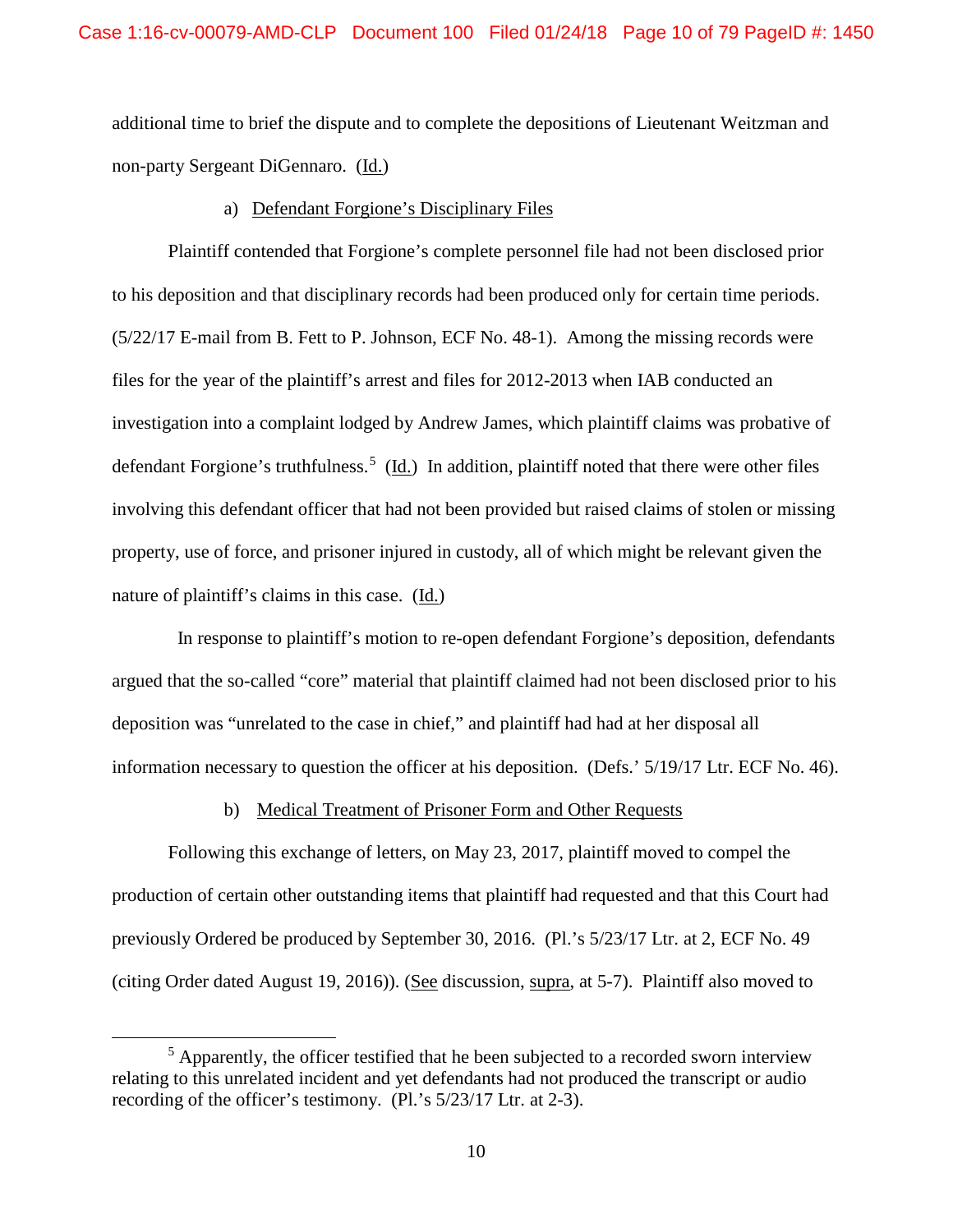compel compliance with this Court's January 5, 2017 Order requiring production of various personnel and disciplinary files. (Pl.'s 5/23/17 Ltr. at 2). Of particular interest to plaintiff's counsel was the Medical Treatment of Prisoner Form which plaintiff had been seeking in legible form since her initial discovery requests served in April 2016. (Id. at 2 n.1).

On May 31, 2017, plaintiff submitted a third letter raising a dispute that had arisen regarding plaintiff's request to take the depositions of non-party Officers Mendez, Siddio, and Russo, Sergeant Laliberte, Sergeant Rehman, and Lieutenant Donna, whom defendants had identified in their disclosures as being expected to offer relevant testimony. (Pl.'s 5/31/17 Ltr., ECF No. 52). Although plaintiff indicated that subpoenas had been emailed to defendants' counsel in reliance on his representation that he would accept service on behalf of these NYPD police witnesses and that he would ascertain their availability, defendants moved to quash the subpoenas on the grounds that the witnesses "have no or minimal connection to plaintiff." (Defs.' 6/1/17 Ltr. at 1, ECF No. 53). Defendants also complained that in serving the subpoenas, plaintiff had selected dates for the depositions without conferring with defendants as to the availability of the witnesses. Defendants took the position that they had agreed to extend discovery, but asserted that "these depositions serve no legitimate purpose other than to draw out the litigation in this matter." (Id.) While defendants' counsel observed that the timing of the subpoenas was unreasonable, counsel never disputed plaintiff's representation that defendants' counsel had agreed to accept service of the subpoenas and work out the dates. (See id. at 1-2).

On June 2, 2017, the Court held a conference at which time defendants were Ordered to provide a written response to plaintiff's May 23, 2017 letter, indicating if the documents listed in plaintiff's letter 1) had been previously produced and, if so, listing the Bates numbers;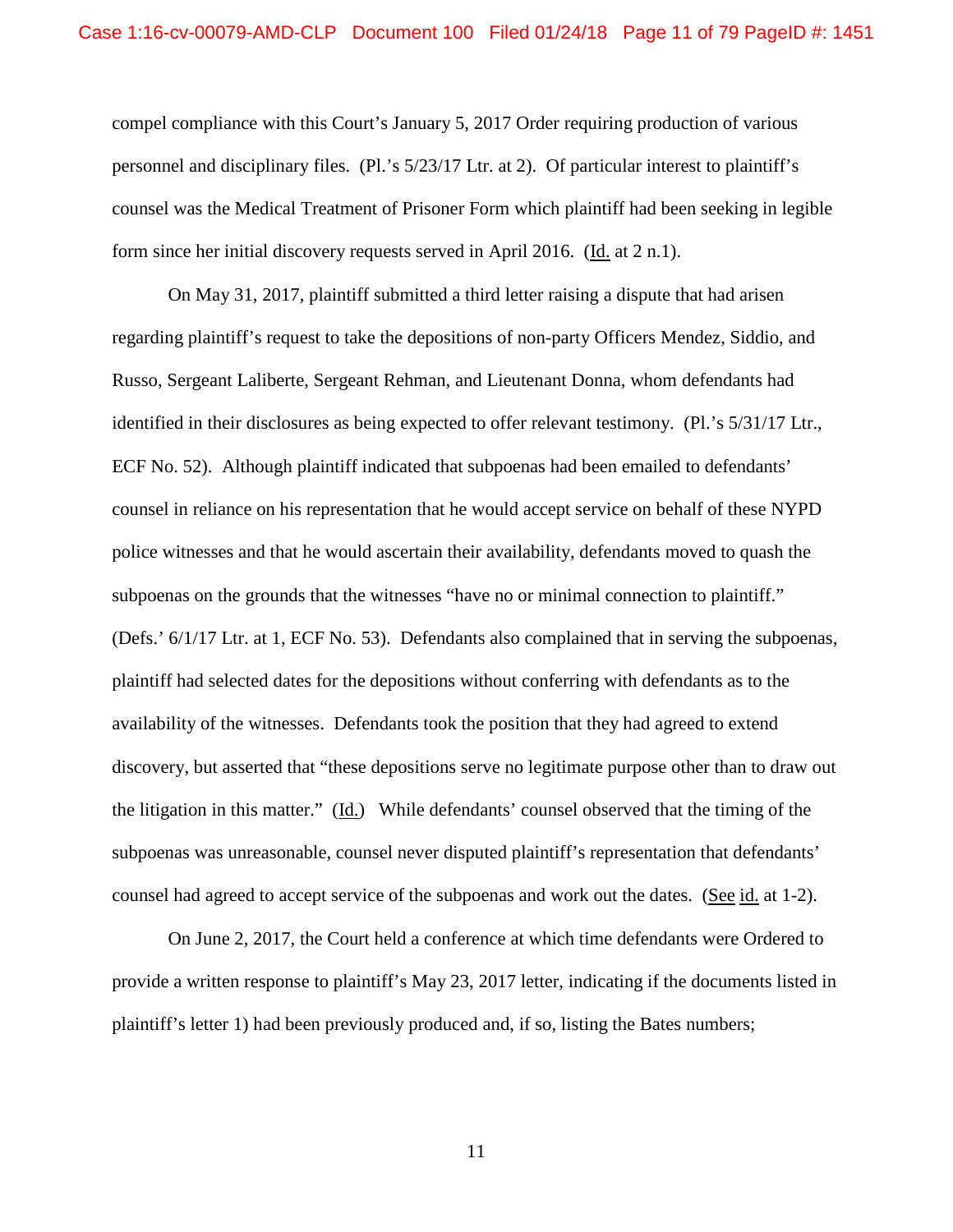2) indicating if plaintiff could inspect the originals; or 3) indicating that there were no responsive documents. As for the Precinct Roster, defendants were directed to produce both the redacted and unredacted version of the document to the Court and explain the reasons for the redactions.  $(6/2)/17$  Minute Order, ECF No. 54). The deadline for completing the nonparty depositions was extended.

In a subsequent telephone conference held on June 29, 2017, the Court Ordered defendant to produce: 1) the officers' personnel files; 2) the Medical Screening Form for plaintiff; and 3) the Central Booking Roster; or 4) an affidavit from a custodian of records indicating that they had searched for these records and could find no responsive documents. In that same Order, defendants were directed to make available for inspection the original Medical Treatment of Prisoner Form and the Command Log, and to provide plaintiff's counsel with the unredacted version of the prisoner holding pen roster limited to Danny Rivera. Plaintiff was Ordered to put her request for the address of a witness in writing and defendants were given a week to object. (6/29/17 Minute Order, ECF No. 58).

# 7) Plaintiff's July 11, 2017 Motion to Compel

On July 11, 2017, plaintiff filed a letter motion for sanctions pursuant to Fed. R. Civ. P. 37(b)(2)(A), arguing that defendants had failed to comply with several aspects of the June 29, 2017 Court Order. (Pl.'s 7/11/17 Ltr., ECF No. 61). Among the documents plaintiff claimed she had not received were: 1) the Central Booking Medical Screening Form (Ordered on August 19, 2016 and again on June 29, 2017);<sup>6</sup> 2) the Medical Treatment of Prisoner Form (Ordered on

 $\overline{6}$  $6$  Apparently, defendants informed plaintiff's counsel on July 5, 2017 – nine months after the first Order to produce – that a release was necessary before this document could be disclosed.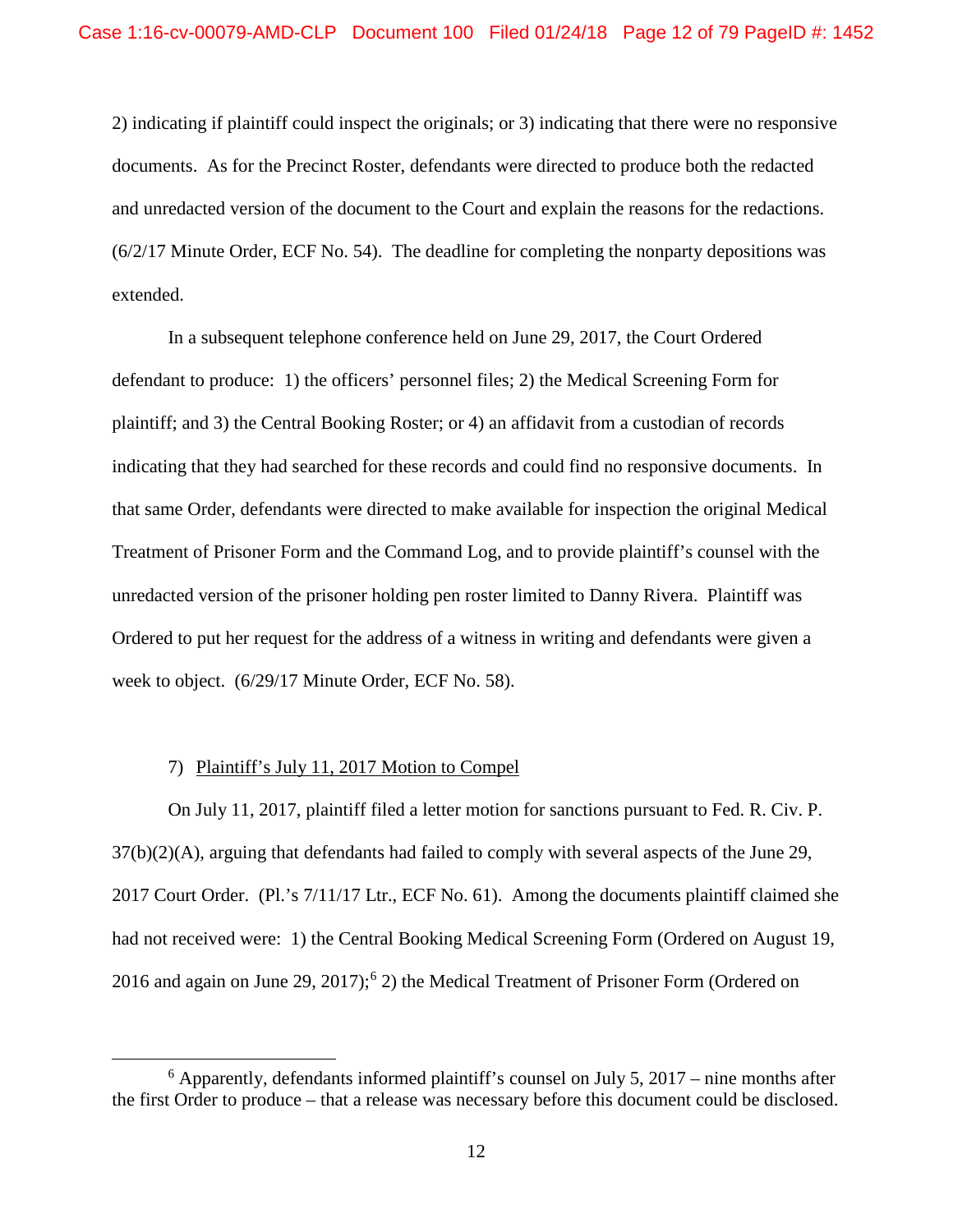August 19, 2016 and June 29, 2017); and 3) the Central Booking Command Log (Ordered on August 19, 2016 and June 29, 2017). (Id.) Despite these two prior Court Orders, plaintiff complained that she had been forced to take four depositions without these specific documents and was actually scheduled to take two more depositions, beginning the next day, again having not received the documents that were Ordered to be produced by July 10, 2017.

 In response, defendants submitted a letter on July 12, 2017 – two days beyond the deadline set by the Court for producing the discovery – stating that on July 11, 2017, counsel had informed the plaintiff's counsel that they could go to Queens Central Booking to review the original Medical Treatment of Prisoner Form,<sup>7</sup> and they could go to the 107 Precinct to review the original Command Log. (Defs.' 7/12/17 Ltr., ECF No. 62). As for the two officers being deposed by plaintiff that week, defendants argued that these officers did not accompany plaintiff to the Hospital and had no knowledge of any treatment she received. (Id.) Nor could they testify about what transpired in the precinct. (Id.)

With regard to the Central Booking Screen Form, defendants' counsel stated that he "expects to produce this document later today." (Id. at 2). Counsel acknowledged that he had failed to request additional time to produce the document, but he claimed that since plaintiff "never specified what form it was they were looking for only that such a form existed," defendants had not been able to identify it and it was "only through process of elimination" that they determined that the plaintiff may be referring to the Pre-Arraignment Screening Form produced by the Department of Corrections at Queens Central Booking. (Id.) Since access to

 <sup>7</sup> Defendants disputed plaintiff's claim that the Medical Treatment of Prisoner Form was important, noting that all it stated was that plaintiff was taken to Queens General Hospital on January 22, 2015 at 6:00 a.m. by Officer Mendez, who had already been deposed on June 22, 2017.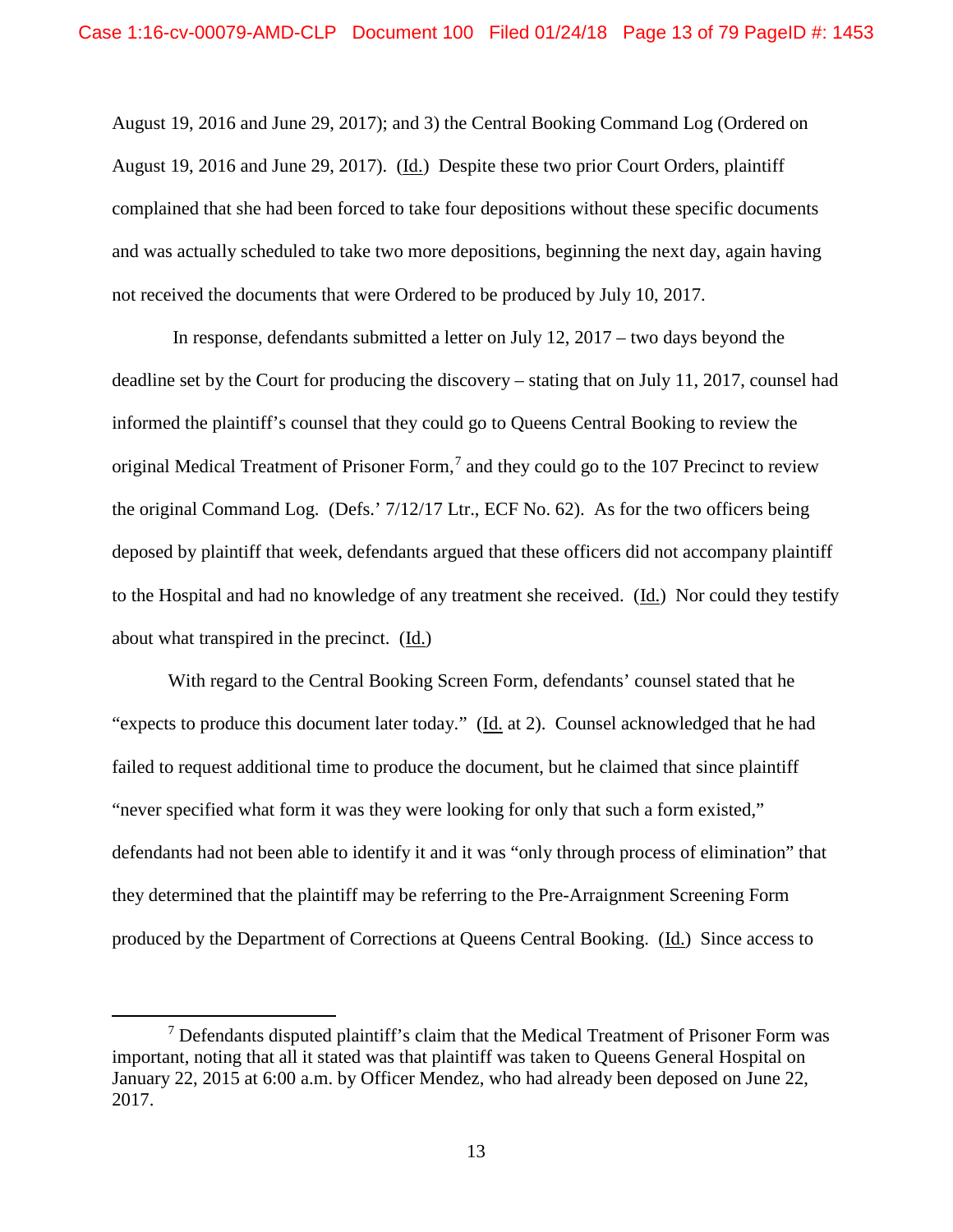this document required another release from plaintiff, defendants' counsel represented that it would be produced by the end of the week. (Id.) Defendants urged the Court not to impose sanctions, arguing that the witnesses and documents were not critical and plaintiff had been offered the option of inspecting the originals of the other documents. (Id.)

Based on the limited information available at the time, and believing that defendants' counsel was simply overwhelmed by his caseload, but was not deliberately trying to delay the case, the Court denied the motion for sanctions and granted an extension of time to complete discovery to September 11, 2017.

#### 8) Plaintiff's September 12, 2017 Motion to Compel

# a) The Prisoner Movement Slip and Live Scan Machine Report

On September 12, 2017, plaintiff moved to compel defendants to produce certain discovery, including the Prisoner Movement Slip, which plaintiff had previously requested. (Pl.'s 9/12/17 Ltr. at 2, ECF No. 69). Plaintiff sought this document in an effort to determine which officer was responsible for fingerprinting Ms. Martinez, surmising that he or she would have observed the injury to plaintiff's hand, corroborating plaintiff's claim that she was injured while in the 107 Precinct. (Id. at 2). In addition, plaintiff's counsel had learned, during the deposition of NYPD Officer Richard Russo, that when an arrestee is fingerprinted using the 107 Precinct's Live Scan machine, the processing officer enters certain identifying information and then the fingerprint machine generates the Prisoner Movement Slip. (Id.) Although both documents had been requested previously, defendants had failed to produce either of them. (Id.)

In opposing plaintiff's motion to compel, defendants' counsel submitted a letter, dated September 19, 2017, arguing that "[t]he information sought by plaintiff is highly duplicative of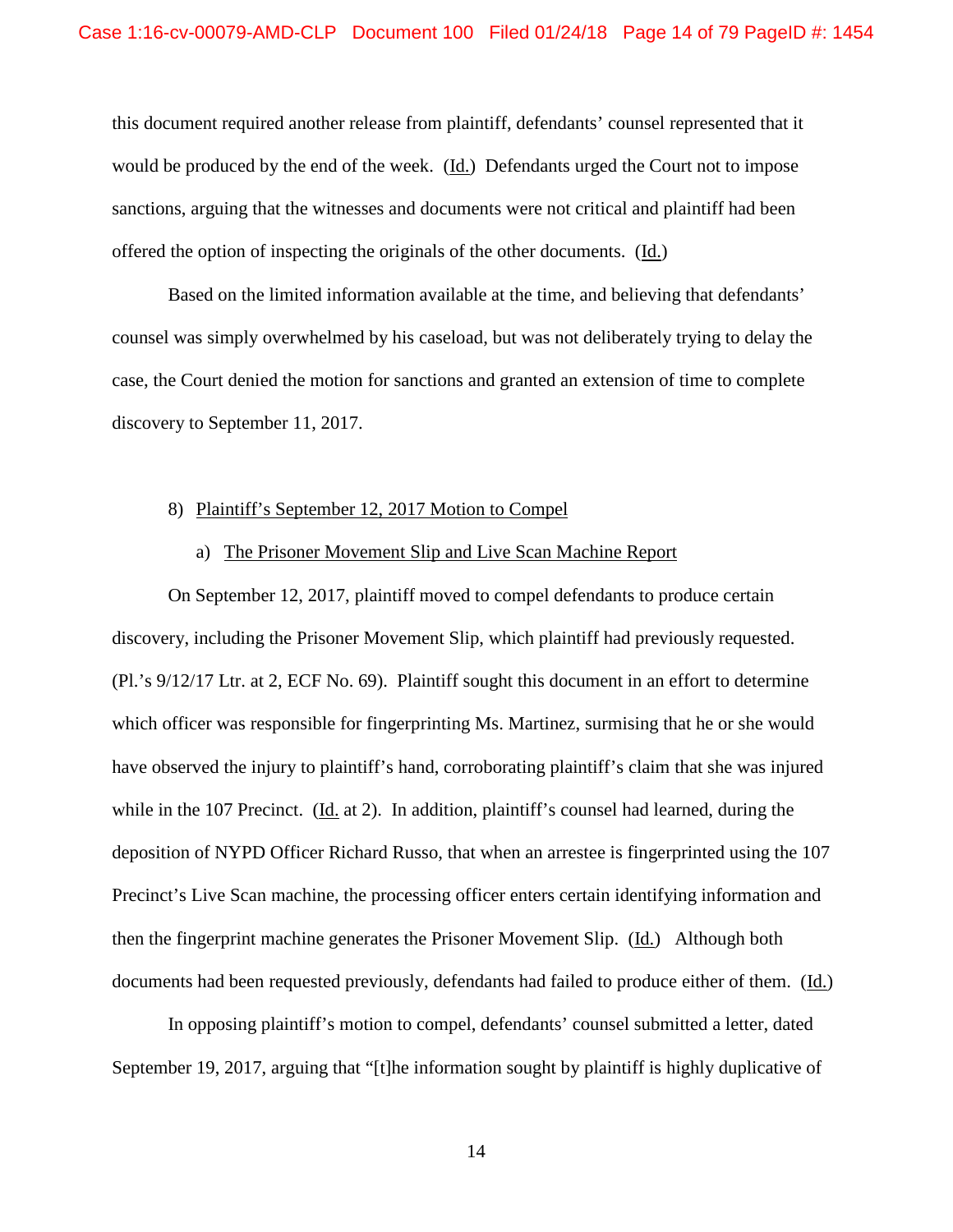material already produced by defendants and therefore there is no good cause to reopen discovery to obtain these materials." (Defs.' 9/19/17 Ltr. at 1, ECF No. 71). As for the specific documents requested in plaintiff's September 12, 2017 letter, defendants represented that they had searched for the Prisoner Movement Slip and could not find it, arguing, however, that the same information was available in other documents previously produced. (Id. at 2). As for the Live Scan machine records, counsel represented that "these documents are irrelevant, may not be preserved, and would not produce additional information about the incident" that was not already contained in other documents which plaintiff had. (Id.)

On September 21, 2017, this Court held a conference to address the issues raised in counsel's letters. At that time, plaintiff's counsel further explained the need for the Live Scan fingerprint machine printout, noting that plaintiff understood from one of the officers' testimony that the report generated from this machine would reflect who fingerprinted the plaintiff.  $(9/21/17$  Tr.  $8$  12:25-13:20). Plaintiff sought the identity of the officer who fingerprinted her because presumably that officer would have seen plaintiff's hand and could testify if it was injured at that time or not. (Id.) According to plaintiff's counsel, all of the officers deposed to date had denied printing plaintiff. (Id. at 13:11-12). In response, defendants' counsel argued that the "sample" form Prisoner Movement Slip had no place for such a notation and thus would be irrelevant, and he was trying to determine if the Live Scan machine record contained such information. (Id. at 13:21-14:4).

 <sup>8</sup>  $8$  Citations to "9/21/17 Tr." refer to pages in the Transcript of Proceedings before this Court on September 21, 2017, ECF No. 77.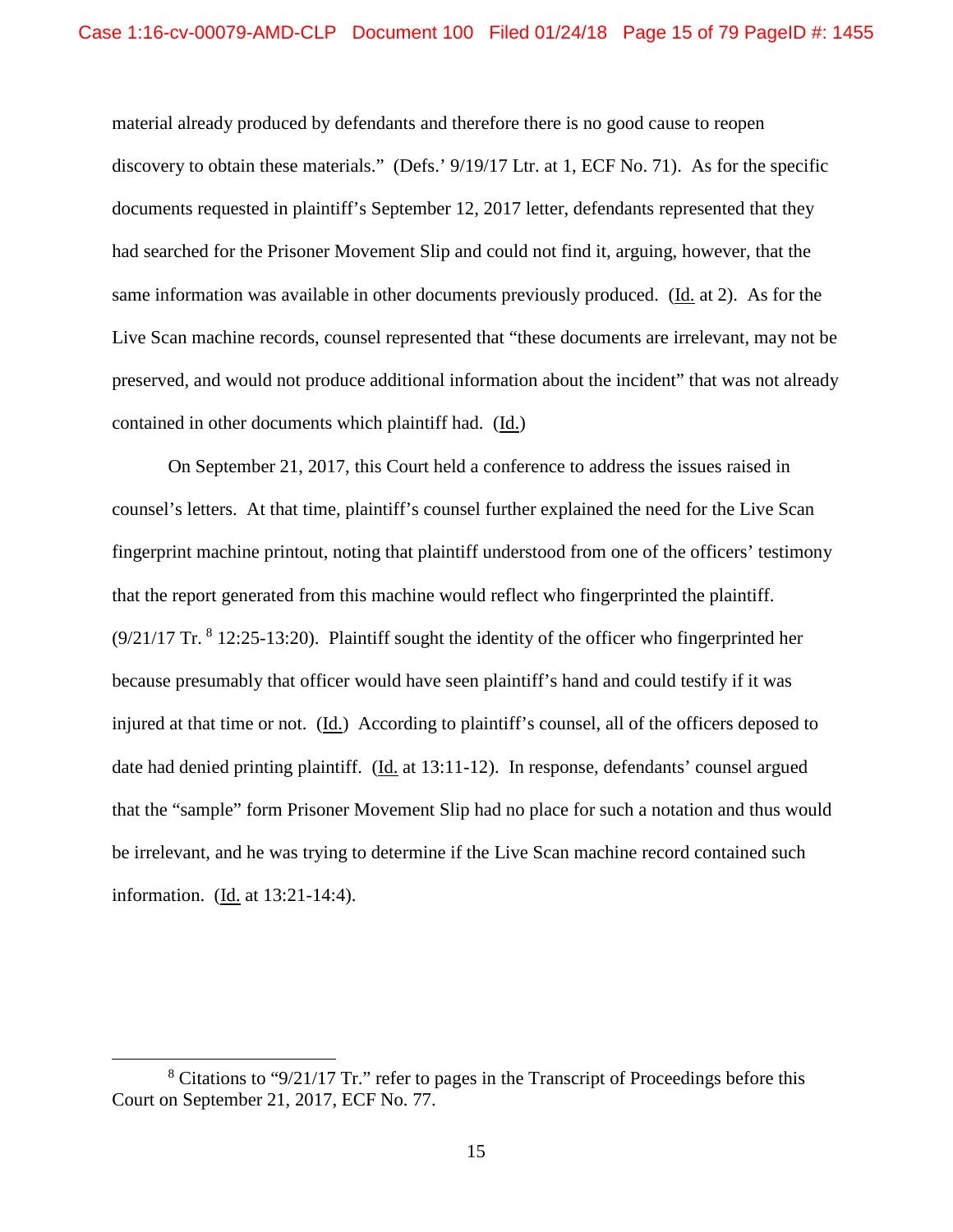# b) Overtime Reports and Records for Defendants Weitzman and Forgione

In her September 12, 2017 motion, plaintiff also sought production of overtime reports and other records for the named defendants, Lieutenant Weitzman and Sergeant Forgione, based on defendants' position that these officers could not have assaulted plaintiff because they were not at the Precinct at the same time. (Pl.'s 9/12/17 Ltr. at 1). Defendant Weitzman testified at his deposition in August 2017 that he was assigned out of the Precinct on the date of the incident, working in a "Critical Response Vehicle" ("CRV"), but there were no entries in the Command Log or other documented source to verify his testimony as to the timing of that assignment, which was relevant to determining if he could have injured the plaintiff. (Id. at 2). Defendant Weitzman, who retired from the NYPD in December 2015, testified that he never looked for his memo book, which would have resolved the timing issue, because he "threw everything out"" when he retired. $9 \; (\underline{Id.})$ 

During the September hearing, plaintiff's counsel further explained that because defendants had taken the position that Weitzman was out of the Precinct at the time of plaintiff's alleged assault, counsel had been attempting to determine when Lieutenant Weitzman had been in the 107 Precinct on that day and when he left.  $(9/12/17 \text{ Tr. at } 5:3-6:16)$ . The only information provided was a notation indicating that he received overtime for "CRV." (Id. at 5:11-16). After much discovery and confusion, it was determined what "CRV" stood for, but there was no reference to his CRV assignment in Weitzman's discovery responses and no documentation as to

<sup>&</sup>lt;sup>9</sup> Plaintiff argues that the NYPD Patrol Guide mandates that upon retirement, officers should maintain their memo books. (Pl.'s 9/12/17 Ltr. at 2 n.1). Plaintiff indicates that she intends to move for spoliation sanctions based on the destruction of this memo book. (Id.) Defendants contend that the Patrol Guide encourages officers upon retirement to keep their memo books, but points out that the language of the Patrol Guide is "should," not "shall." (Defs.' 9/19/17 Ltr. at 2 n.2). The Court expresses no view on the issue at this time.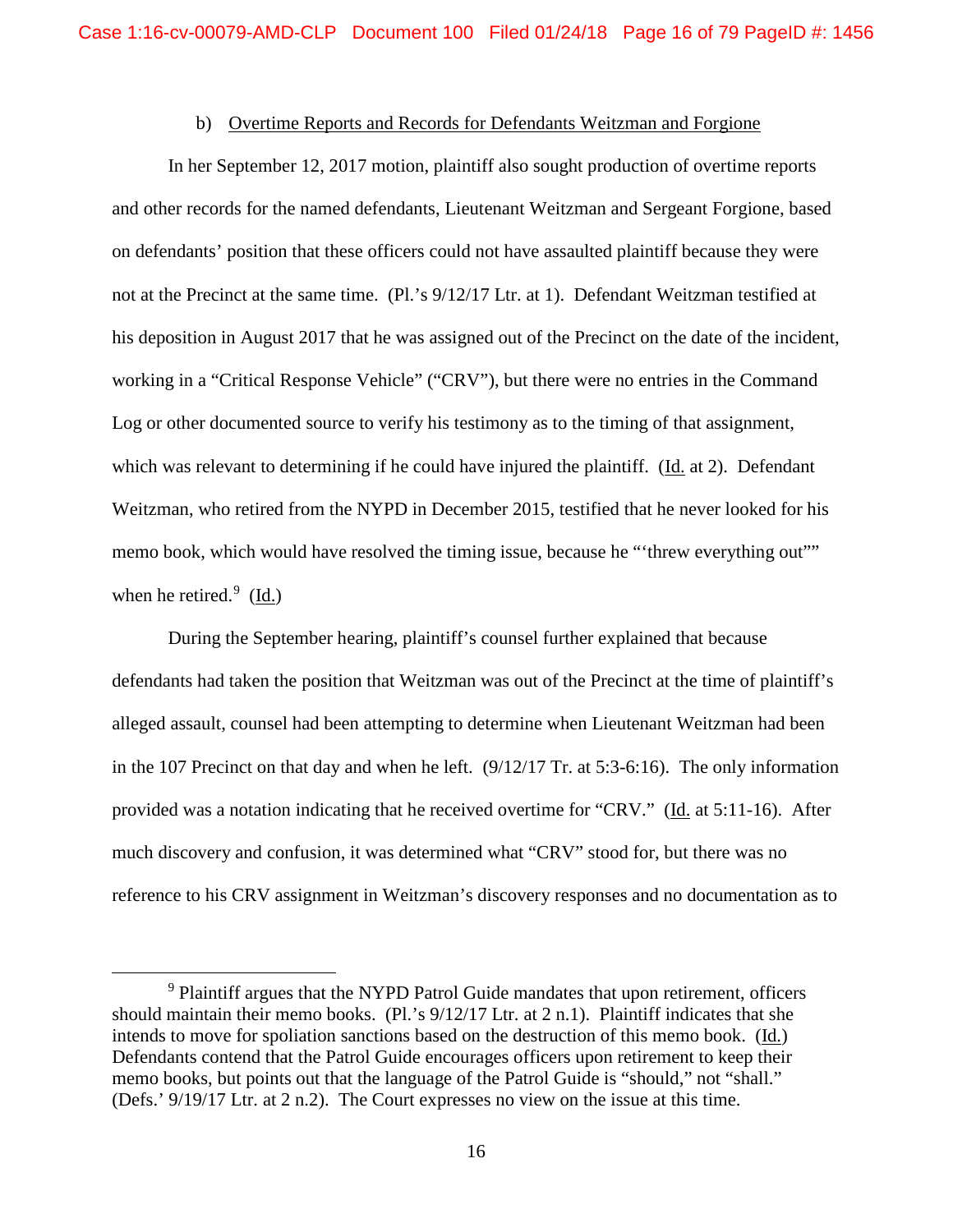when he was out of the Precinct on that assignment. ( $\underline{Id}$ , at 5:17-6:16). Again, plaintiff claims that although the City's lawyer had been aware of this assignment since the end of 2016, it was not disclosed to plaintiff until Weitzman's deposition in August 2017, and still no documentation had been produced. (Id. at 7:8-8:3).

Defendants' counsel argued that plaintiff had deposed the officers who drove plaintiff to the Hospital, as well as the two officers from Queens Central Booking, and it was clear that "defendants could not have assaulted plaintiff because they were not in the precinct at the same time." (Defs.' 9/19/17 Ltr. at 1). As for the information about defendant Weitzman's CRV assignment, defendants argued that any further records would be "duplicative" and that they had already produced the memo book of Weitzman's driver, which would presumably show where Weitzman was for the day. (Id.)

## c) Inspection of Queens Central Booking and Original Documents

Finally, plaintiff sought to conduct an inspection of Queens Central Booking because defendants were taking the position that the injury had not occurred while plaintiff was at the 107 Precinct. (Id. at 15:9-25). Plaintiff also reiterated her request for an opportunity to inspect the Queens Central Booking sign in and sign out log as well as the original of the illegible Medical Treatment of Prisoner Form. (Id.) Defendants had been previously Ordered to arrange for such an inspection of the originals of these items in July.

Instead of arranging such an inspection or producing legible copies, or seeking reconsideration of the Court's Order, defendants' counsel objected to an inspection of Queens Central Booking and the original documents on grounds of relevance and the fact that discovery in the case had closed as of August 15, 2017, with the exception of two remaining depositions. (Defs.' 9/19/17 Ltr. at 3). During the hearing held on September 21, defendants argued that the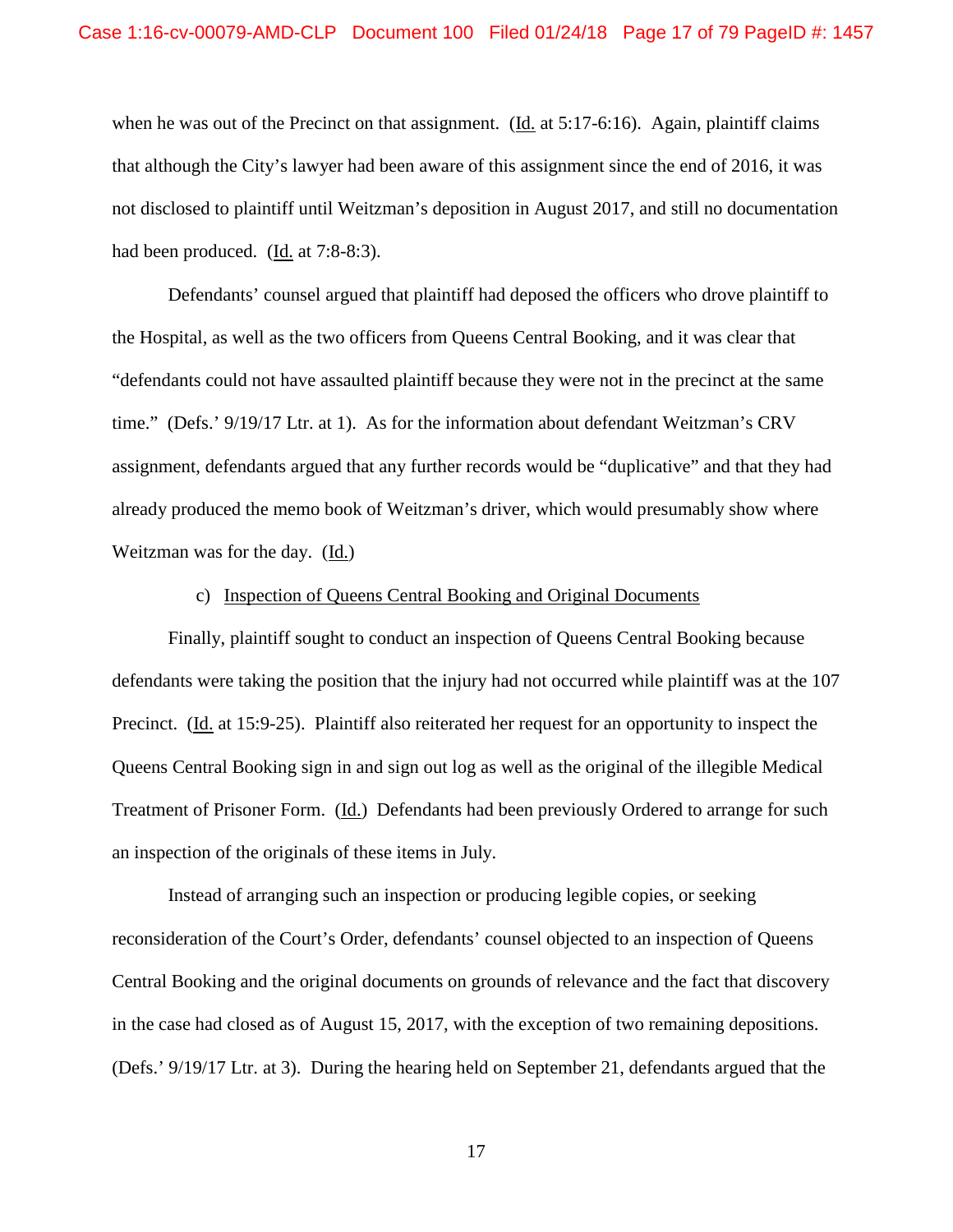logbook would simply have plaintiff's name, the name of the officer who signed her out, and the time, suggesting that it was irrelevant. (9/21/17 Tr. at 16:1-8). Similarly, rather than producing the Medical Treatment of Prisoner Form, as Ordered, defendants' counsel argued that it would have the same information as the pre-screening form and the records produced in the Hospital. (Id. at 16:11-22). Thus, counsel stated: "I'm just thinking at some point it's getting duplicative." (Id. at 16:22-23).

# d) The DD5s and Buy Reports

During the September 21, 2017 Court conference, plaintiff's counsel reported to the Court an additional concern. During the course of deposing Sergeant DiGennaro, counsel learned that there were buy reports and DD5 reports prepared by DiGennaro in connection with the alleged drug sale by Danny Rivera that took place in Ms. Martinez's apartment. (9/21/17 Tr. at 2). According to the Sergeant's deposition testimony, these records reflect the fact that Ms. Martinez was actually part of the sale. (Id. at  $2:16-3:3$ ).<sup>10</sup> Despite plaintiff's request for such documents in April 2016, these buy reports and DD5s had never been produced to plaintiff's counsel. (Id. at 2:25-3:3). Plaintiff noted that although the Sergeant recalled preparing these records, he did not have them with him at the deposition, and had difficulty remembering the details "so his testimony was not very clear." (Id. at 3:3-7).

In response, defendants' counsel attempted to explain the absence of these documents by arguing: 1) that since the plaintiff was not claiming false arrest, just excessive force, these

 $10$  Originally, it appeared that Danny Rivera, who was Martinez's boyfriend, was selling drugs out of Martinez's apartment. The information as initially presented to counsel was that Martinez was not present for the sale but rather was arrested when she returned to the apartment, making the discovery of these buy records reflecting plaintiff's alleged involvement in the drug sale an important change in the story. (See 9/21/17 Tr. at 2:16-3:7). As it turned out, contrary to DiGennaro's testimony, the records, when finally produced, showed that plaintiff was not in the apartment at the time of the sale. (See discussion infra at 22).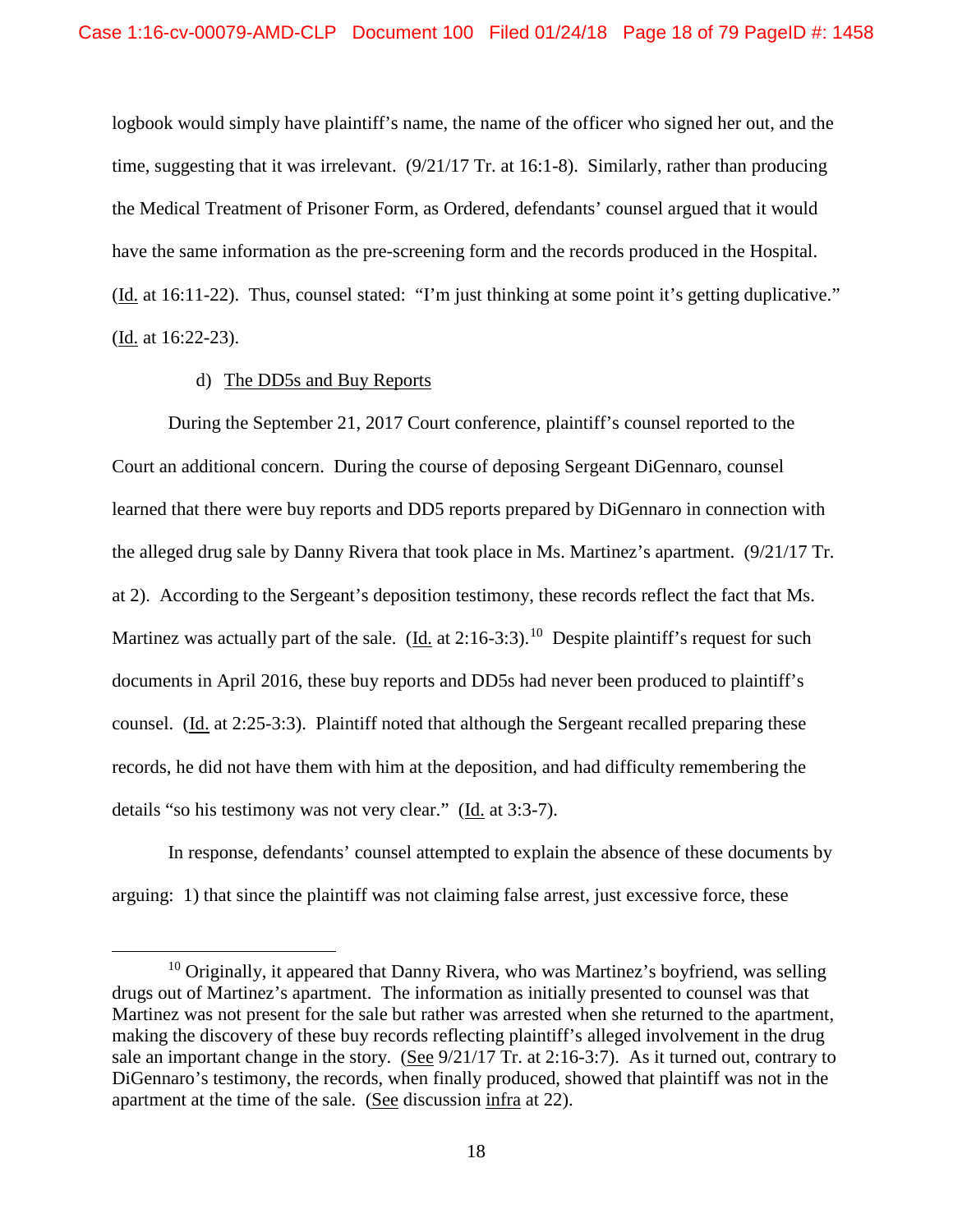documents were not relevant because "[t]he documents were [not] related to excessive force, [but] to whether or not Ms. Martinez sold drugs in her apartment." (9/21/17 Tr. at 3:25-4:2). Moreover, defendants justified the non-production of these documents by arguing that there was confidential informant information contained in the documents that would allow someone to identify the informant. (Id. at 4:6-15). However, there is no dispute that defendants not only never identified these documents, but also never submitted a privilege log or asked the Court for a protective Order. Counsel simply decided not to disclose them.

As yet a further explanation for the failure to disclose these documents, defendants' counsel curiously claimed, without further explanation: "I didn't get those documents to begin with[.]" (Id. at 4:16-17). The Court noted that counsel should have determined the existence of these documents—which were clearly related to the incident—before the conclusion of all of the depositions, and Ordered the buy reports and DD5s to be produced "right away." (Id. at 4:19- 5:2).

At the conclusion of the proceeding, this Court Ordered defendants to: 1) produce the DD5s and buy reports; 2) produce documents identified by Weitzman in his deposition; 3) produce the overtime activity reports for Weitzman; 4) either produce the Prisoner Movement Slip and Live Scan printout or provide an affidavit from the custodian of records that a search for these documents had been conducted and they could not be found; and 5) arrange for an inspection of Queens Central Booking and the original documents maintained there within two weeks. (9/21/17 Minute Order, ECF No. 72).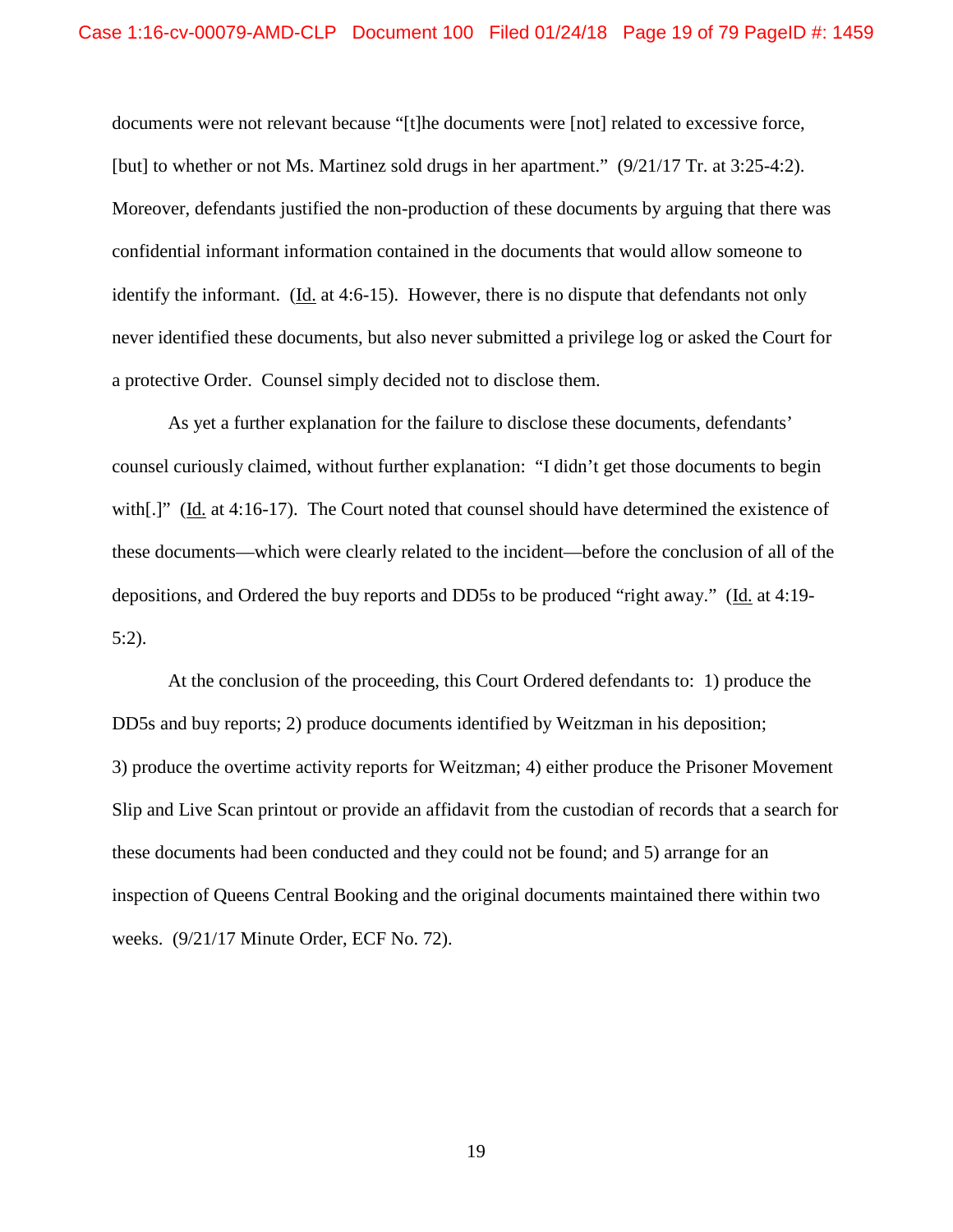## 9) Plaintiff's September 26 and October 12, 2017 Letters

On September 26, 2017, plaintiff's counsel submitted a letter to defendants indicating that despite the Court's prior Order, defendants had not confirmed dates for the inspection, nor had they produced the DD5s and buy reports which the Court had Ordered be produced immediately. (Pl.'s 9/26/17 Ltr. to Defs., ECF No. 73-1). Plaintiff also noted that the overtime reports, Prisoner Movement Slip and Live Scan printouts had not been produced, nor had affidavits been provided as ordered. (Id. at 2). Plaintiff also specified some of the information sought with respect to defendant Weitzman's CRV assignment, indicating that if the materials outlined in the letter were not produced by September 29, 2017, plaintiff reserved the right to seek costs pursuant to Fed. R. Civ. P. 37(b)(2)(A). (Id.)

On October 12, 2017, plaintiff notified the Court that defendants had still failed to produce the DD5s and buy reports, the Prisoner Movement Slip, and the Live Scan printout. Nor had they submitted an affidavit from a records custodian as Ordered by the Court on September 21, 2017, even after plaintiff's counsel wrote to the defendants on September 26, 2017. (Pl.'s 10/12/17 Ltr. at 1-2, ECF No. 73). Although plaintiff had received some records relating to the CRV documentation and overtime activity reports for defendant Forgione, plaintiff still had not received Weitzman's overtime reports. (Id. at 1-2).

In response, defendants submitted a letter dated October 13, 2017, indicating that they had produced all CRV reports and records relating to defendant Weitzman's overtime. (Defs.' 10/13/17 Ltr. at 1-2, ECF No. 74). Counsel represented that "Defendants have not been able to locate any DD5s or Buy Reports. Defendants performed a diligent search for this information." (Id. at 2). As for the Prisoner Movement Slip, defendants represented that they were preparing an affidavit to certify that it could not be located, and as for the Live Scan machine report,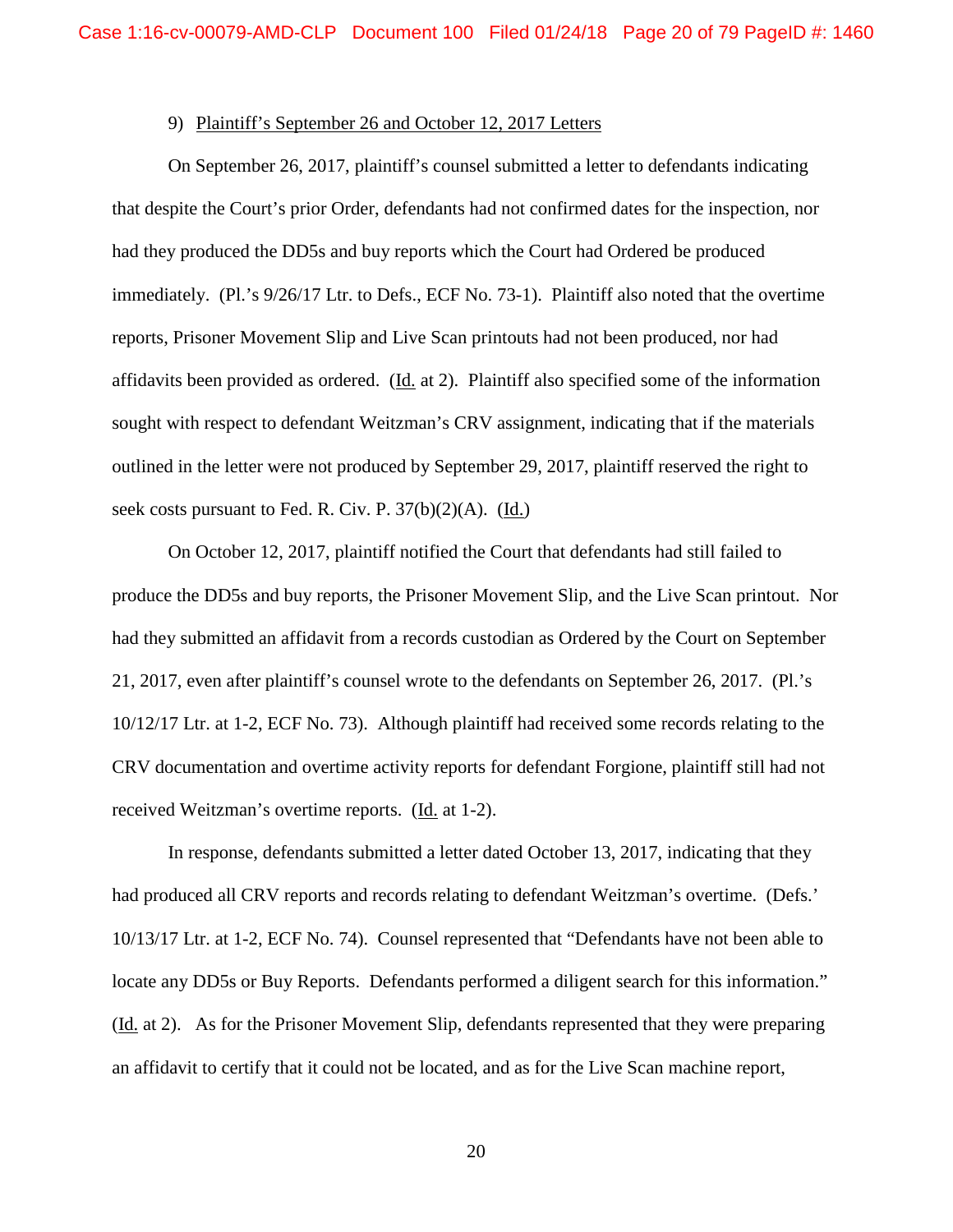counsel represented for the first time that such records, "if any exist," were not within the City's custody and control, but rather were kept by the State of New York.<sup>11</sup> (Id.) In conclusion, counsel stated: "Based on the foregoing, defendants submit they have complied with their discovery obligations pursuant to the Court Order." (Id.)

The Court held a conference on October 17, 2017 to address these issues. At that time, the Court directed the production of certain discovery, authorized plaintiff to take depositions of new officers, and ordered discovery to be completed by November 17, 2017. (10/17/17 Minute Order, ECF No. 75).

### 10) Plaintiff's November 2, 2017 Motion for Contempt

 By letter motion dated November 2, 2017, plaintiff moved pursuant to Fed. R. Civ. P.  $37(b)(2)(A)(vii)$  to hold defendants in contempt for their continuing failure to comply with this Court's Orders. (Pl.'s 11/2/17 Ltr., ECF No. 76). In response to that motion, the Court issued an Order to Show Cause why defendants and their counsel should not be sanctioned and why their failure to obey the Court's Orders should not be treated as contempt. (11/3/17 Order to Show Cause, ECF No. 78). On November 9, 2017, the Court held a hearing on plaintiff's motion to hold the City defendants in contempt for their continuing failure to comply with this Court's various discovery Orders. (11/9/17 Minute Order, ECF No. 80).

## a) The DD5s and Buy Reports

 In her November 2, 2017 letter and during the contempt hearing, plaintiff's counsel represented to the Court that despite the Court Order issued on September 21, 2017, directing

 $11$  Defendants did not address whether they had requested such records from the State or whether they possessed the legal right to request the records.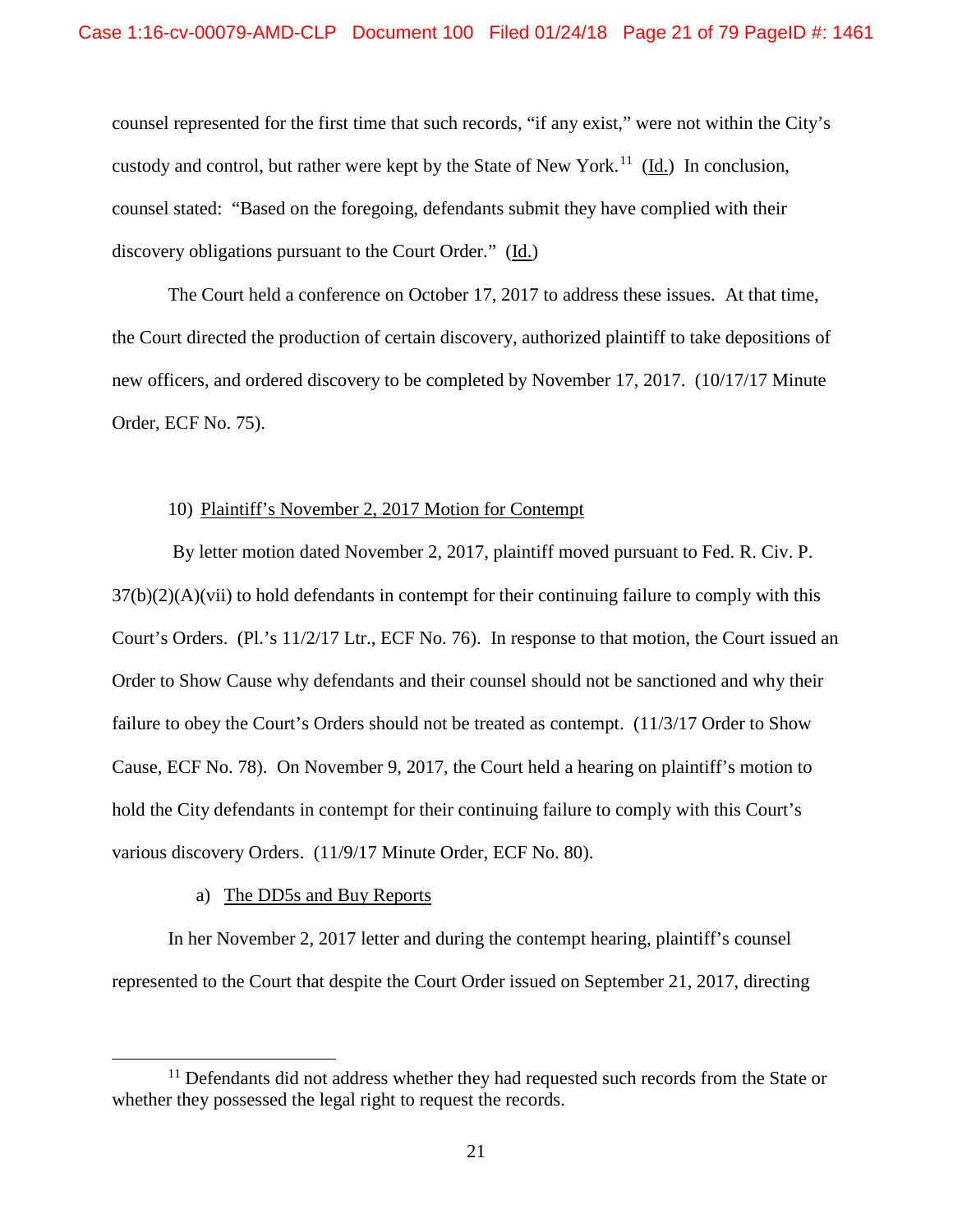defendants to produce Sergeant DiGennaro's DD5 and buy reports "right away," the reports still had not been produced seven (7) weeks later. (Pl.'s 11/2/17 Ltr. at 2; 11/9/17 Tr. at 3:12-25, ECF No. 88). Plaintiff's counsel represented that they were told on several occasions following the September 21, 2017 Order that the defendants had conducted a search but no reports had been found. (11/9/17 Tr. at 3:16-23). Moreover, during the conference held before this Court on October 17, 2017, defendants had indicated that they were still looking for the reports, causing this Court to reiterate its prior Order that they produce an affidavit from the custodian of records regarding search efforts. (Id.) No such affidavit had been produced prior to plaintiff's November 2, 2017 letter motion. Indeed, defendants' letter response, dated November 8, 2017, which was filed one day before the contempt hearing, indicated that the buy reports could not be found and that defendants would produce the affidavit which the Court had Ordered weeks earlier. (Defs.' 11/8/17 Ltr. at 3-4, ECF No. 79; 11/9/17 Tr. at 3:23-25).

However, the very next day, during the contempt hearing, plaintiff's counsel informed the Court that the night before the hearing, defendants had finally produced the DD5s and buy reports after weeks of defendants' counsel claiming that these documents could not be located. (11/9/17 Tr. at 4:1-2). According to plaintiff's counsel, the reports were actually "computer generated documents, so I'm not sure why they couldn't have been produced in response to our discovery requests in April 2016." (Id. at 4:2-5). More problematic was counsel's observation that "the buy reports actually contradict what the officer testified to." (Id. at 4:8-9). According to plaintiff's counsel, contrary to DiGennaro's testimony, there was nothing in the reports implicating plaintiff in the drug sale or suggesting she was even present for a drug sale. (Id. at 4:9-13). It was clear to plaintiff's counsel that the Sergeant had gone into his deposition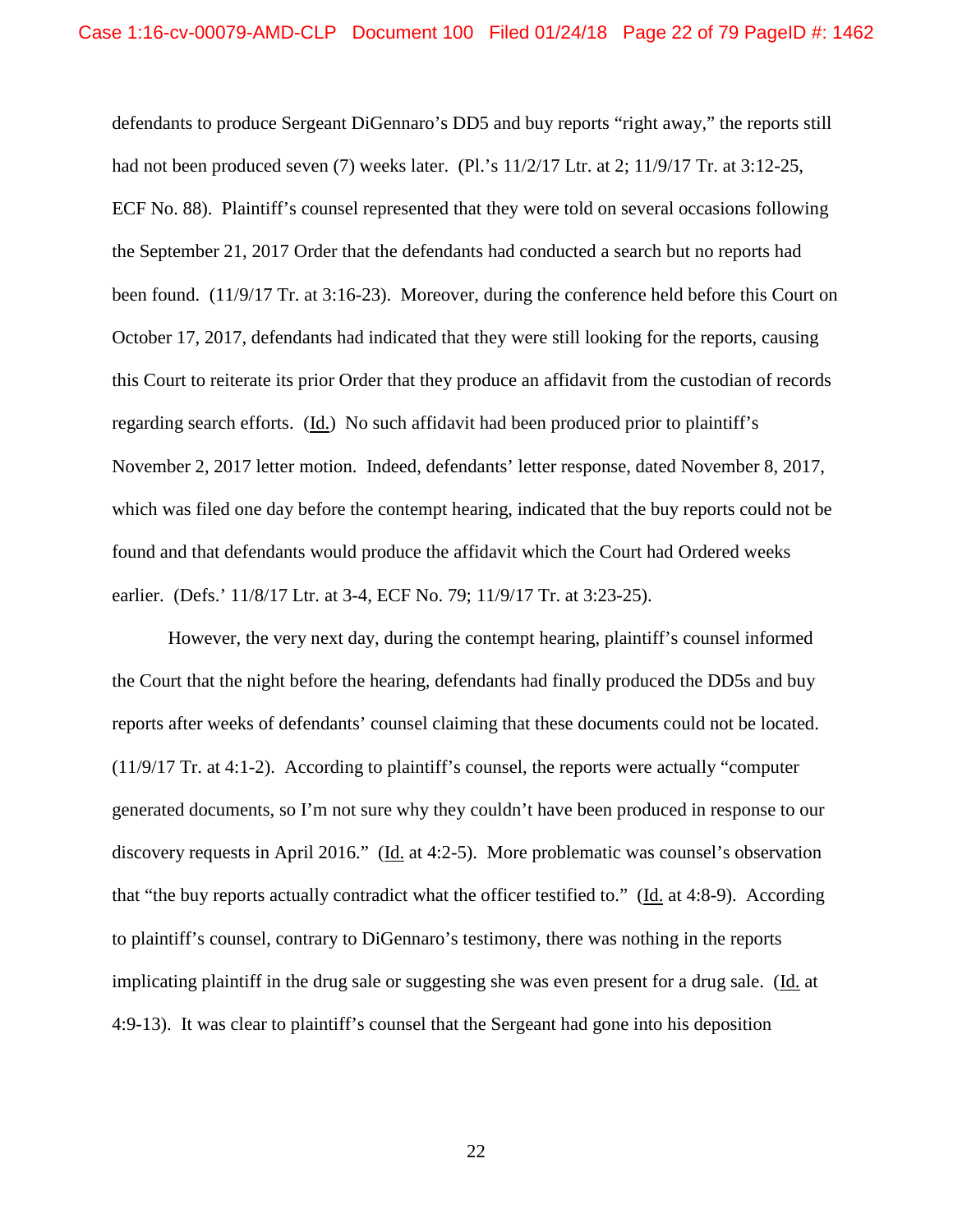unprepared, and thus, plaintiff requested an opportunity to re-depose Sergeant DiGennaro. (Id. at 4:13-5:2).

Plaintiff's counsel argued that this was typical of what had been going on throughout discovery with defendants "blind siding us with information during a deposition" and unnecessarily prolonging discovery by forcing plaintiff's counsel to spend time during depositions "playing catch-up." (Id. at 5:3-7:3 (citing the example of defendant Weitzman's deposition where counsel spent time finding out what the abbreviation "CRV" meant); id. at 7:11-10:12).

When asked during the hearing to explain the late production of the DD5s and buy reports, and why their existence was not discovered much earlier during the preparation of Sergeant DiGennaro, defendants' counsel stated: "We produced everything that we thought was available to us, the arrest report, the DA file, the court file, the search warrants, the arrest report of Danny Rivera." (Id. at 13:21-25). Counsel explained that because Sergeant DiGennaro was retired, he would not have access to the documents in the Precinct. (Id. at 15:6-8). Nevertheless, counsel was unable to explain why someone else still working in the Precinct could not have found these documents, which were actually maintained in a computer database. Nor did he explain why the documents were only produced on the eve of the contempt hearing, and why it took so long to produce them since they appear to have been computer generated and presumably easily accessible. Counsel claimed that he did not know why the documents were not found earlier, stating, "I do not know. That's – the client produced these documents, not me. I wasn't the one, like, searching for them, so I wouldn't know why it took so long. I asked them for it, and they produced them when they produced them."12 (Id. at 15:15-19). Instead, he reiterated

 $12$  This appears to have been the attitude of defendants' counsel from the beginning.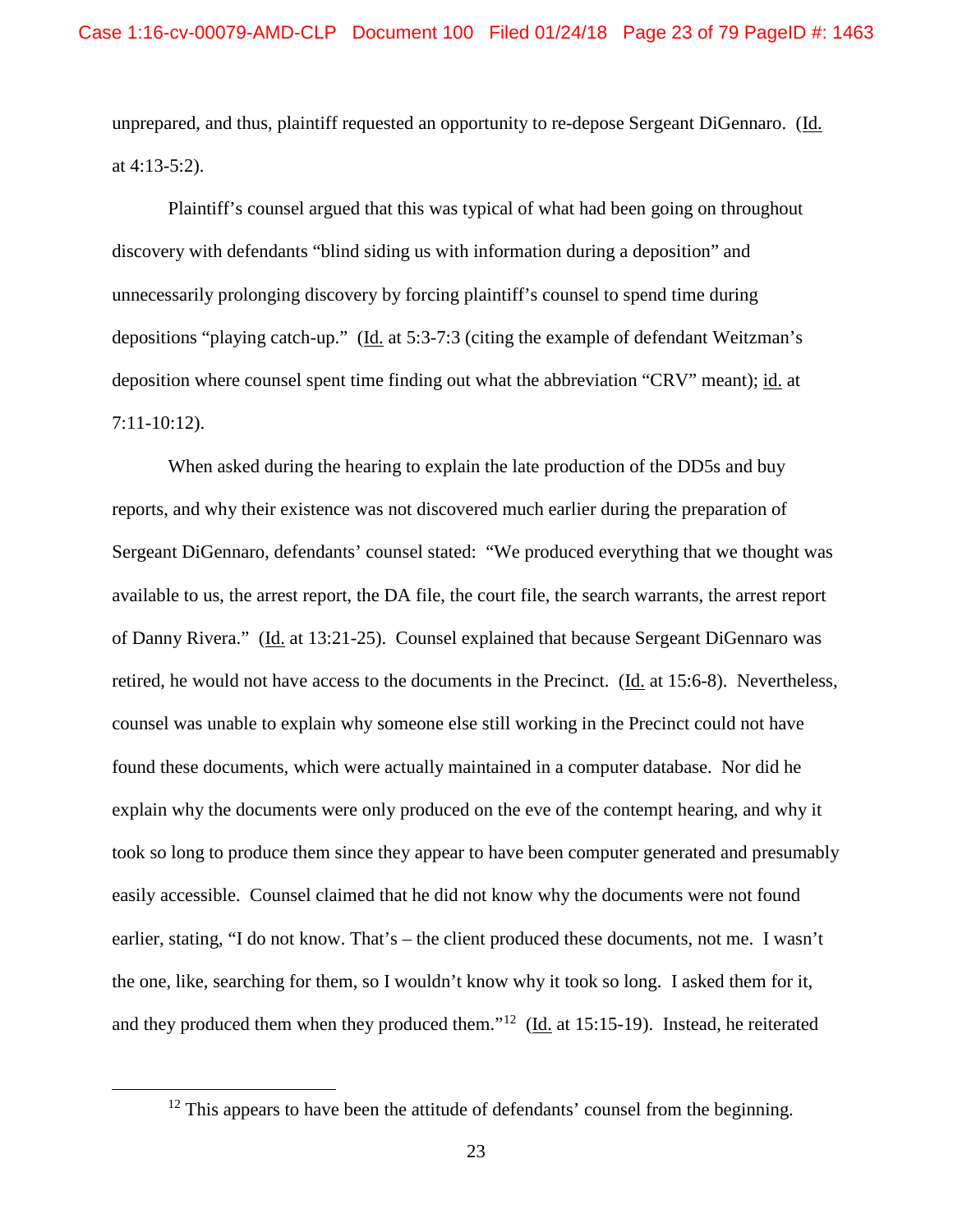his earlier lack of relevance argument, asserting that the fact that "Ms. Martinez participated in drug sales is totally unrelated to whatever she's alleging with Lieutenant Weitzman and Sergeant Forgione. They had no knowledge about her drug sale. They don't know anything about her." (Id. at 15:22-25).

However, as plaintiff's counsel noted, defendants' counsel seemed to think he could decide what the plaintiff's theory of the case was and, under that theory, determine what discovery plaintiff should receive. (Id. at 17:6-20). Plaintiff argued that if defendants believed plaintiff was involved in a drug sale in her home, that would impact the way that the officers might interrogate her, and would support plaintiff's theory that they assaulted her because "they were furious that she was refusing to give them those answers." (Id. at 17:16-17). Thus, that is why plaintiff's counsel was seeking production of these records and why she was entitled to receive them. (Id. at 17:17-20). Moreover, as the Court pointed out, defendants had been ordered to produce these documents despite their arguments otherwise and it was counsel's responsibility to obtain them. (Id. at 18:8-14, 18:16, 18:21-23).

# b) Forgione's Disciplinary History

 $\overline{a}$ 

Another example of defendants' continued failure to comply with the Court's Orders and their discovery obligations, which was raised by plaintiff during the contempt hearing, was the plaintiff's request for defendant Forgione's disciplinary history. (11/9/17 Tr. at 7:11-25). As noted in an earlier application (see discussion supra at 9-12), plaintiff claimed that there was a disciplinary file in which defendant Forgione had a substantiated complaint of perjury. Despite

Despite Court Orders and deadlines, counsel for the City would produce documents when the client, the City of New York, "produced them," regardless of whether they were timely or not, and counsel rarely considered seeking an extension of time to produce documents, choosing instead to ignore the Court's Orders.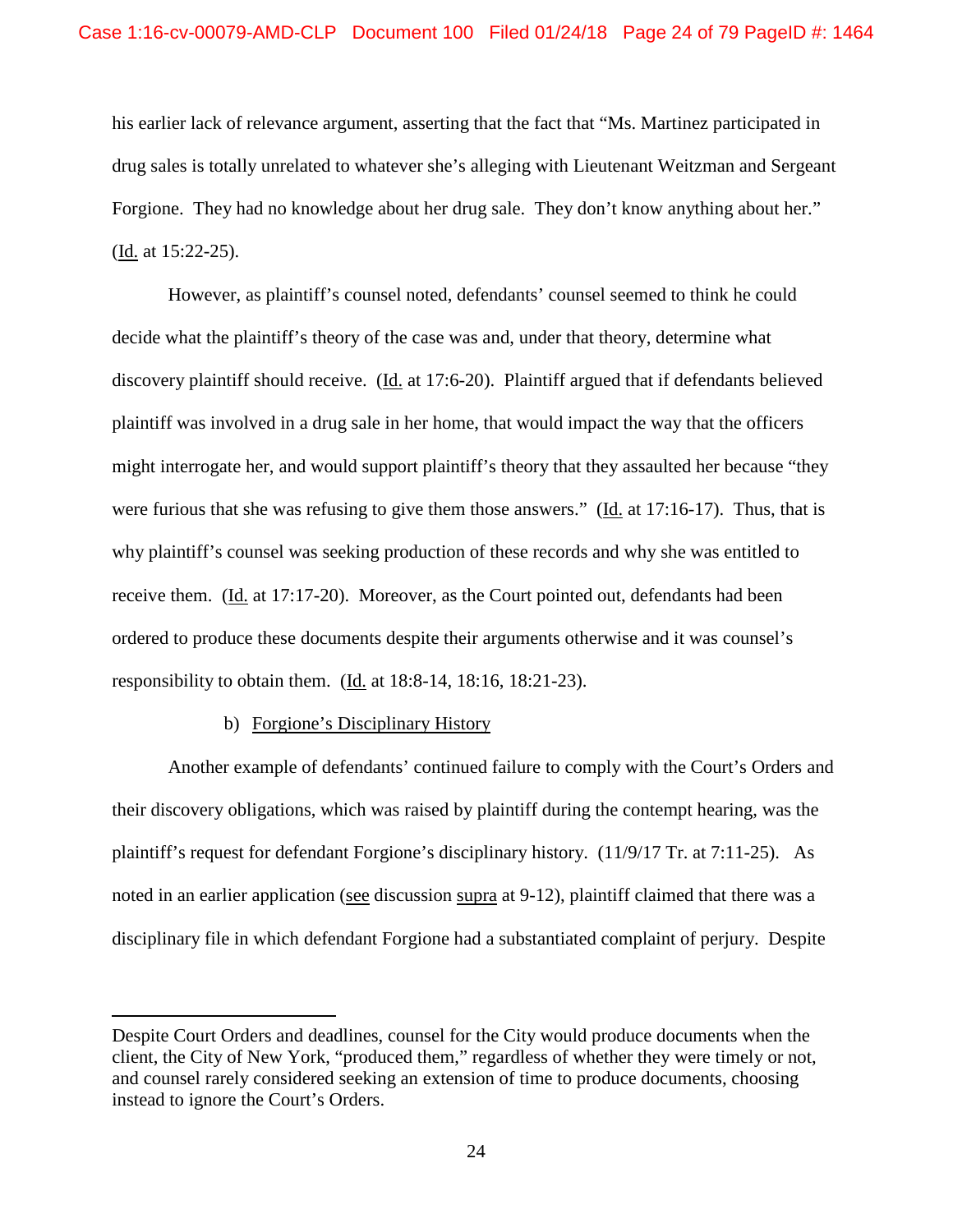the Court's Orders and numerous requests to defendants' counsel, the file was never produced prior to the time of defendant Forgione's deposition and plaintiff's counsel had been forced to depose the defendant without the benefit of that file. (Id. at 7:18-20). In response, defendants' counsel argued that the substantiated complaint against defendant Forgione was not about perjury; it involved an illegal search and there was no search in this case. (Id. at 10:16-11:2). Again, apart from arguing lack of relevance, counsel provided no explanation for his noncompliance with the Court's earlier Orders to produce these documents.

# c) The Live Scan Machine Printout

Plaintiff's counsel also complained that despite the Court's Order of September 21, 2017, defendants still had not produced the Live Scan documents, nor had they produced an affidavit from a custodian of records regarding the search as directed by the Court in September. (Id. at 6:17-23).

Plaintiff's counsel informed the Court that on October 13, 2017, arrangements had finally been made to allow them to conduct an inspection of Queens Central Booking. (Id. at 8:4-5). During that inspection, they reviewed the original Medical Treatment of Prisoner Form which had been previously produced in illegible form, and they also found the names of two officers they believed may have transported plaintiff to and from the Hospital and the 107 Precinct. (Id. at 8:6-16). The names of these officers had been requested in April 2016 and never previously disclosed. (Id.) The Court granted plaintiff's request to depose these officers and the deposition of one of them, Officer Walsh, was set for November 2, 2017. Despite plaintiff's requests, her counsel did not receive Officer Walsh's memo book until a half hour before the deposition was scheduled to start, at which time they learned that he was actually not the officer who transported plaintiff to Queens General Hospital. (Id. at 8:20-25). Counsel noted that they still did not have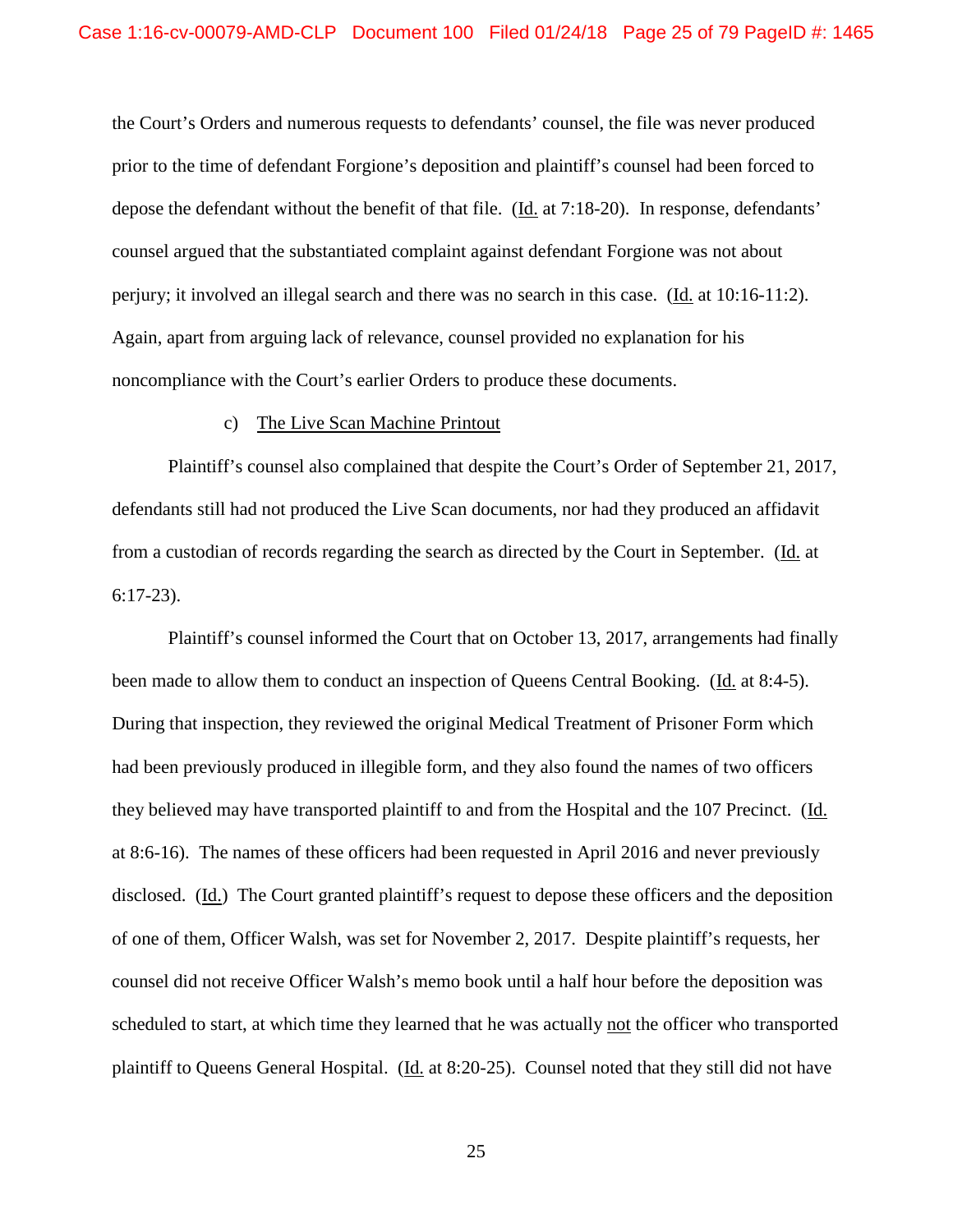the identity of those escort officers which was important because some officer—still unidentified after over 19 months of discovery—had told a healthcare provider at the Hospital that plaintiff had injured herself. (Id. at 9:5-14).

The Court was further informed that despite the Court's Order that plaintiff's counsel be allowed to inspect the Central Booking Command Log, they were told on October 13, 2017 that they would not be allowed to look at the Command Log because there was some type of ongoing investigation, even though defendants had made no application to the Court to be relieved of their obligation under the Order to allow plaintiff to inspect the Command Log. (Id. at 9:23- 10:7). Instead, plaintiff was given photographs of a few pages but not the complete log from the day of plaintiff's arrest. (Id. at 10:7-12).

In their letter seeking to hold defendants in contempt, plaintiff's counsel indicated that despite plaintiff's requests and the Court's October 17, 2017 Order, defendants still had not provided the memo book of Officer Jason Graham who escorted plaintiff from the Hospital back to the 107 Precinct, instead of to Central Booking. (Pl.'s 11/2/17 Ltr. at 2). Not only had this officer's identity never been disclosed by defendants during almost two years of discovery, <sup>13</sup> but plaintiff's counsel was scheduled to depose the officer on November 2, 2017 and his memo book still had not been produced. (Id.)

Defendants' counsel attempted to explain the situation with Lieutenant Weitzman, indicating that they had produced the Command Log showing that he had 6 hours of overtime for CRV, and noting that Captain Robinson had testified as to what that assignment was, and the

<sup>&</sup>lt;sup>13</sup> According to plaintiff's letter of November 2, 2017, plaintiff's counsel had only discovered that this officer had any involvement with plaintiff when counsel reviewed the log book at Central Booking, which they had been asking for and which defendants had not produced. (Pl.'s 11/2/17 Ltr. at 2).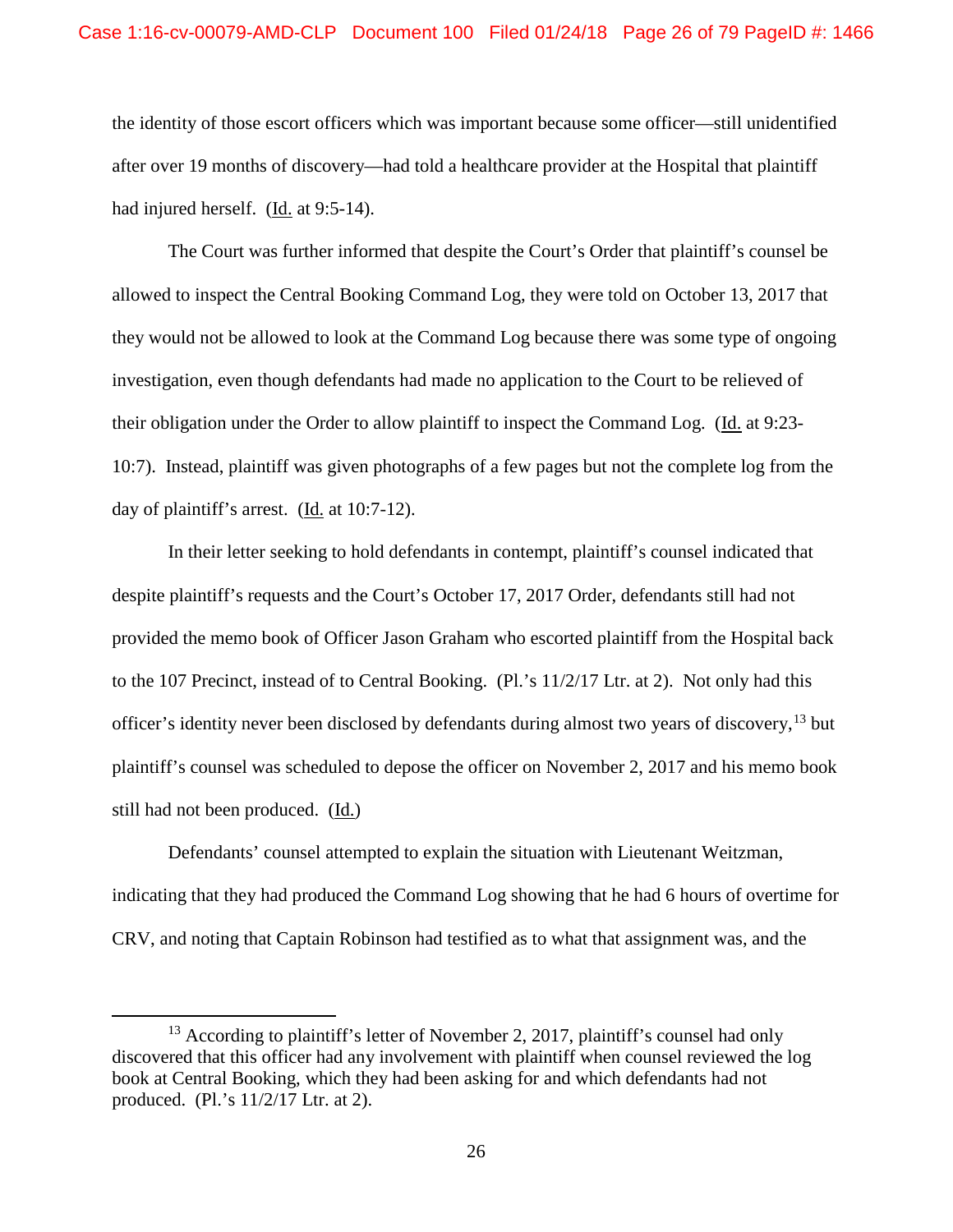Lieutenant's driver's memo book had been produced. (Id. at 11:3-13). Counsel once again contended that he had produced the required discovery, and remarked that if plaintiff's counsel "felt the answer was inadequate they can ask us." (Id. at 12:13-14).

At the conclusion of the proceeding, plaintiff's counsel summarized the issues created by defendants' failure to timely produce documents ordered by this Court: 1) being "sandbagged" at the depositions of the named defendants, Forgione and Weitzman; 2) not being allowed to inspect the Central Booking Command Log despite this Court's Order; 3) not having the DD5s and buy reports when deposing DiGennaro; 4) having no information as to the identity of the officer who fingerprinted plaintiff and not having the Live Scan documents which other officers testified would contain that information; and 5) not knowing the identity of the officers who escorted plaintiff to the Hospital. (11/9/17 Tr. at 19:15-22:5).

#### d) Prisoner Movement Slip

Finally, plaintiff's counsel noted that the evening before the Show Cause Hearing, defendants produced an affidavit regarding the Prisoner Movement Slip that the Court had previously Ordered be produced. The affidavit stated that the document was in the custody of the Department of Correction ("DOC"). (Id. at 21:18-22:5). When asked why the Corporation Counsel could not produce a document that was in the custody of another City agency, defendants' counsel responded: "plaintiff was never in the custody of the Department of Corrections so they wouldn't have that document." (Id. at 22:7-9). When asked then to explain the affidavit which suggested that DOC had the document, the Assistant Corporation Counsel, Paul H. Johnson, told the Court: "That they – well, if they don't have it maybe the Department of Corrections would have it. But as – she would have to have been in the Department of Corrections, and she was not. She was released on her own recognizance." (Id. at 22:16-20).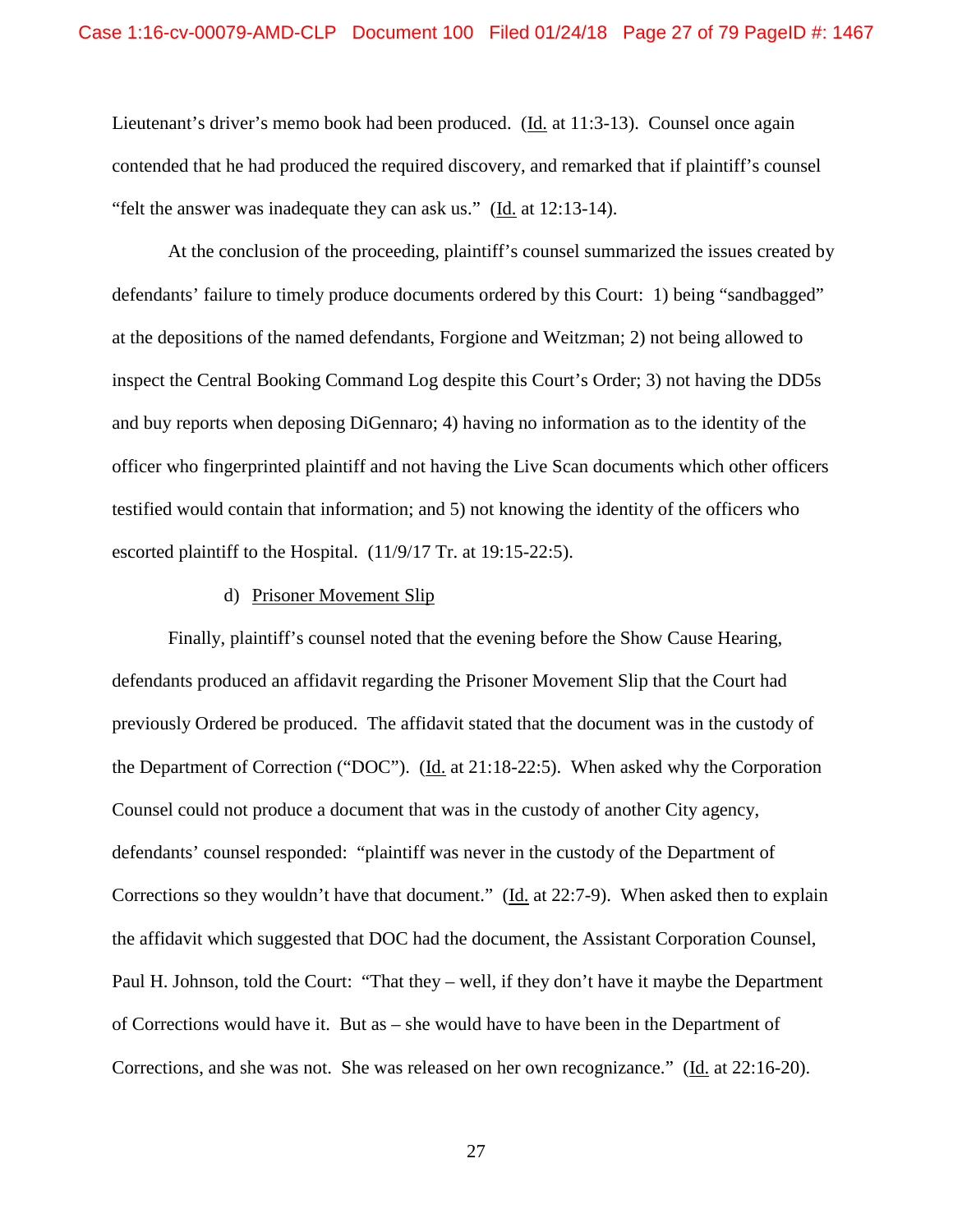Despite that nonsensical explanation, the Court asked if Mr. Johnson had checked with the DOC to see if they had the document and he responded that he had and the DOC did not have the document. (Id. at 22:21-23:5). Mr. Johnson could not explain why the affidavit that he produced stated that "Prisoner slips, if generated, . . . are given to the Department of Correction when the prisoner is transferred from the custody of the NYPD to the DOC for arraignment," suggesting that the prisoner slips were transferred to the DOC regardless of whether the person is remanded into custody or not. (Id. at  $24:17-21$ ).<sup>14</sup> Similarly, with respect to the Live Scan document, Mr. Johnson told the Court that this document was in the custody of the State of New York and that he would be producing an affidavit to that effect. (Id. at 25:6-14)

In concluding the proceeding and declining to recommend that Mr. Johnson and the defendants be held in contempt, the Court stated that "Mr. Johnson is overwhelmed with the cases that he has. I don't think that he is acting deliberately in an effort to prevent discovery from occurring. I don't think he is deliberately acting in violation of this Court's orders." (Id. at 26:17-27:20).15 Instead, the Court ordered counsel to confer on a schedule for producing the rest of the information and conducting any additional depositions.

 $14$  It is possible that what the affidavit was suggesting, but did not explain, is that no Prisoner Movement Slip was ever created for plaintiff. This, however, remains unclear.

<sup>&</sup>lt;sup>15</sup> The Court notes that this is not the first case where Assistant Corporation Counsel for the City of New York Johnson has been called upon to explain his continued failure to produce discovery. In Bethea v. City of New York, the Honorable Steven M. Gold sanctioned Mr. Johnson for repeated discovery failures, threatening to strike the answer and recommending that liability be established. 16 CV 2522 (E.D.N.Y. Aug. 17, 2017). See also Goins v. City of New York, 15 CV 7105 (E.D.N.Y. Mar. 6, 2017) (where Judge Orenstein stated that the plaintiff was seeking "no more than the disclosures I've already ordered the defendants to produce," and threatening to strike the City's answer if compliance was not immediate); Harris v. City of New York, 15 CV 456 (S.D.N.Y. July 14, 2017) (where Judge Ellis issued an Order to Show Cause why Mr. Johnson should not be sanctioned for failing to produce documents in light of his representation that the documents had already been produced).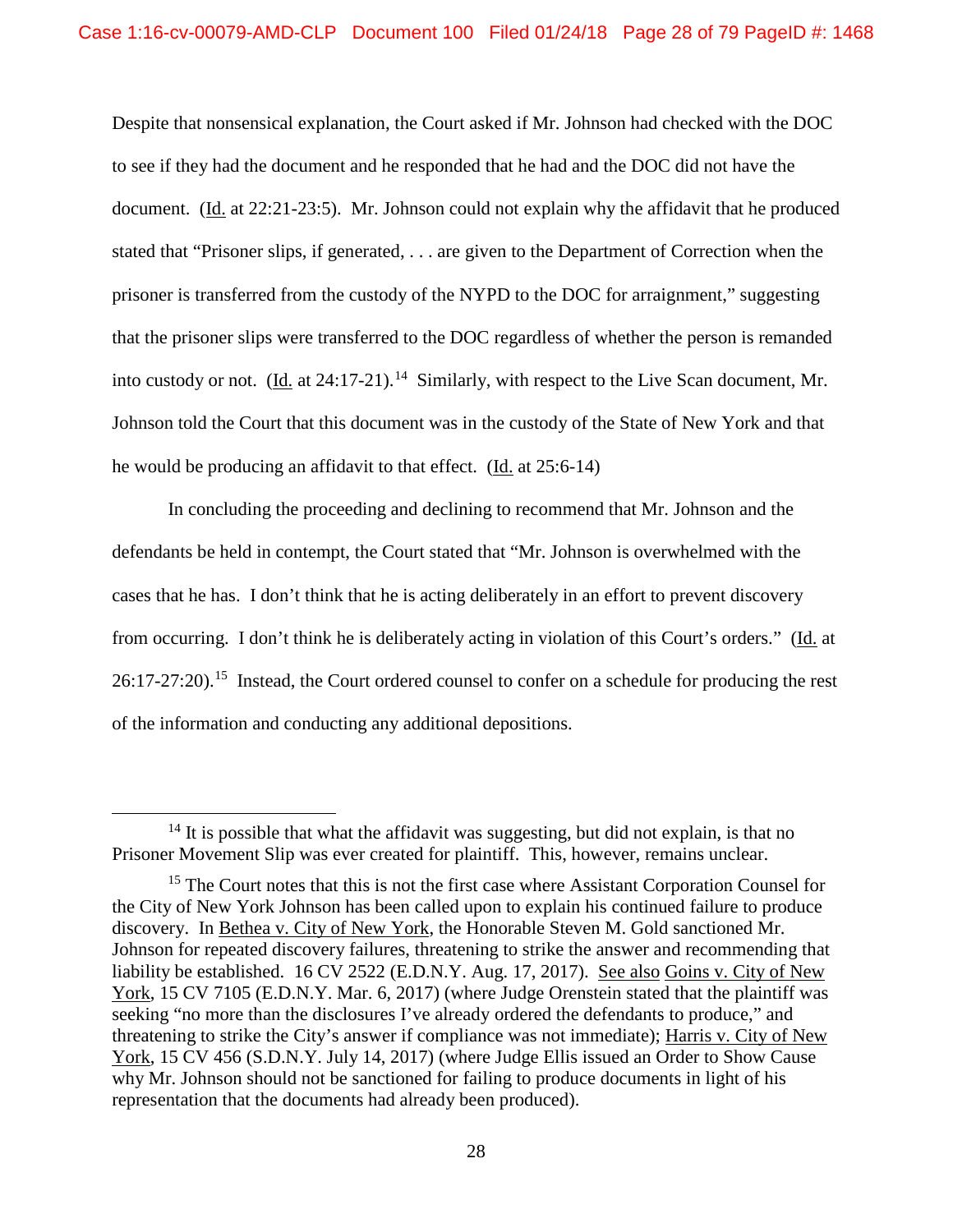In retrospect, given what occurred thereafter, the Court may have been too lenient in denying plaintiff's motion for contempt both with respect to Mr. Johnson and one of his clients, the City of New York.

# 11) The Parties' December 11, 2017 Status Report and Court Order

Following the contempt hearing, a new attorney from the Office of Corporation Counsel for the City of New York was assigned to assist in the representation of the defendants in this matter. The parties thereafter conferred and submitted a joint status report dated December 11, 2017. (12/11/17 Status Report, ECF No. 82).

Although more than a month had passed since the Order to Show Cause Hearing, the joint letter indicated that little if any additional progress seems to have been made. Plaintiff's counsel asked the Court to set a firm deadline of December 18, 2017 for production of the Live Scan login information; for defendants to provide an explanation of and documentation for the end of defendant Weitzman's CRV tour; photographs and memo books of two female NYPD officers at the 107 Precinct; the results of the search by the DOC for the Prisoner Movement slip; the 107 Prisoner roster for the night of plaintiff's arrest; the complete file relating to the charge against Forgione in the James matter; and the identity of the officers who escorted plaintiff to the Hospital. (Id. at 2).

For the first time in months, new counsel for defendants raised alleged deficiencies in plaintiff's discovery responses relating primarily to her claimed damages. (Id. at 4-5). New counsel for defendants also indicated, contrary to the prior representations of ACC Johnson and after the deadline established by the Court, that the defendants intended to move for summary judgment. (Id. at 5).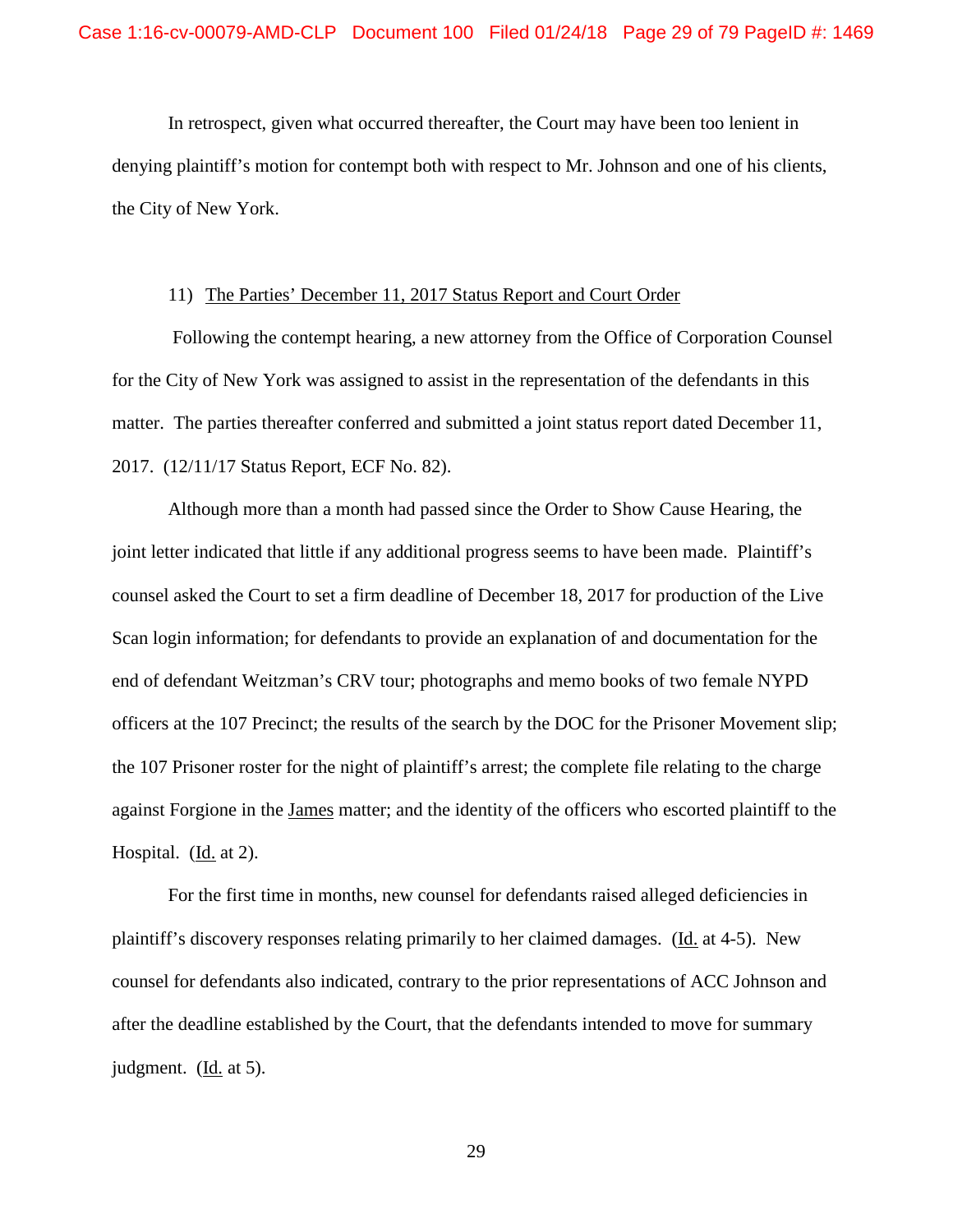In response to this joint status letter, the Court granted plaintiff's request and Ordered defendants to produce all outstanding discovery by December 18, 2017. (12/14/17 Order, ECF No. 83). The Court also noted that as for defendants' newly stated intention to move for summary judgment, not only was new counsel bound by the agreements of prior counsel, but the Court had previously Ordered the defendants to notify the Court by November 30, 2017 if they intended to file a motion for summary judgment. Since no such notification was ever filed, and no showing of good cause had been made to modify the prior Order, the Court held that "plaintiff is therefore correct that defendants improperly seek to avoid this Court's prior Order." (Id. at 3). The Court directed defendants that if they sought to file a motion for summary judgment, they were required to notify the district court that the request was untimely in light of this Court's prior Order. (Id.)

# 12) Plaintiff's December 21, 2017 Motion for Sanctions and the January Hearing

 On December 21, 2017, plaintiff moved once again for sanctions based upon defendants' production of over 1,000 pages of documents which cast a completely different light on what may have occurred in the Precinct on the night of plaintiff's arrest. (Pl.'s 12/21/17 Ltr., ECF No. 85). The Court held a hearing on January 4, 2018 to address the issues raised by plaintiff's letter and defendants' response. (1/4/18 Minute Order, ECF No. 93).

In her letter motion of December 21, 2017, plaintiff informed the Court that on December 18, 2017, defendants produced, for the first time, documents demonstrating that on January 23, 2015, the morning of plaintiff's injury, a recorded call was placed to the Internal Affairs Bureau ("IAB") from NYPD Lieutenant David Camhi of the 107 Precinct. The pertinent portion of the call stated: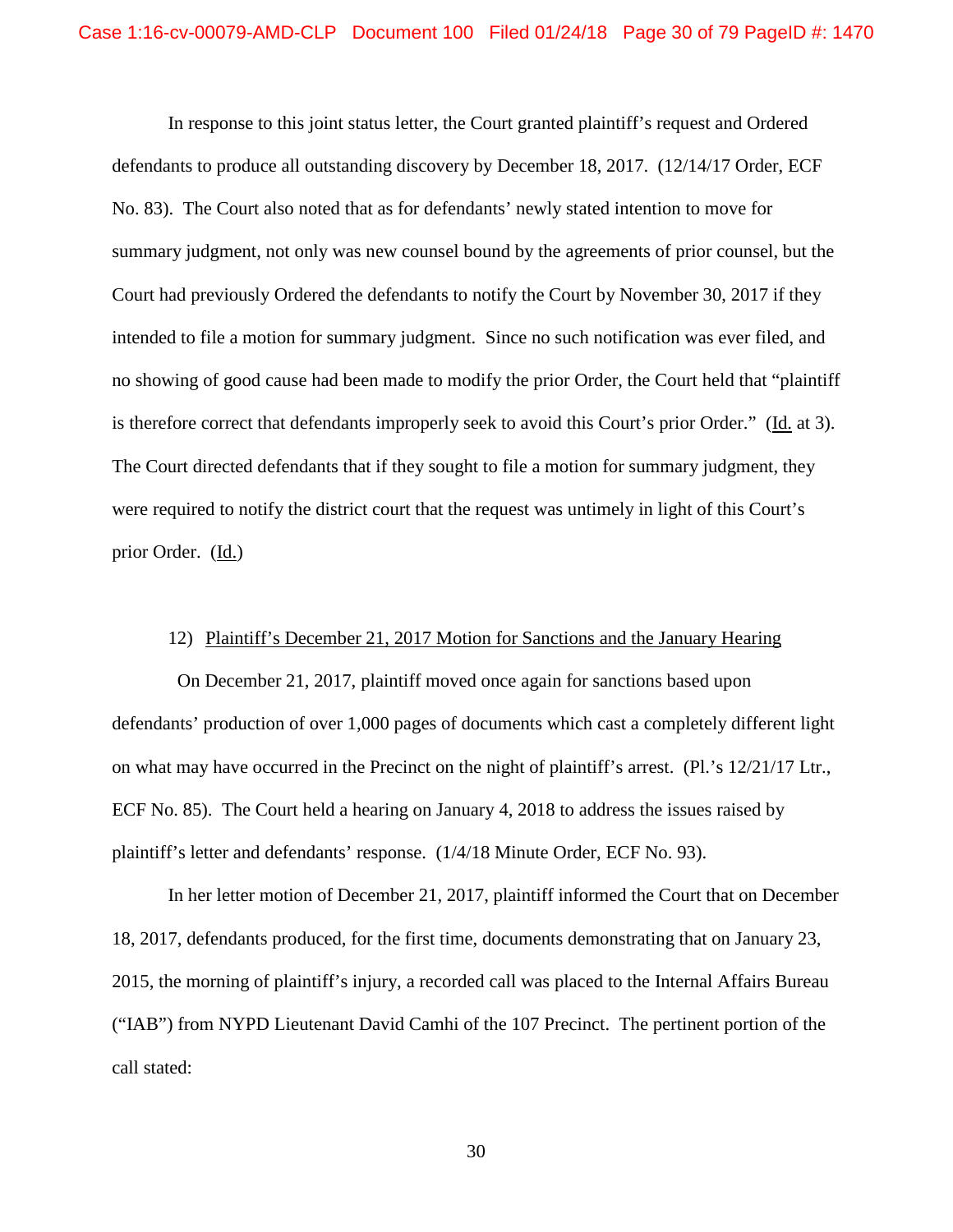This call is in regards to an injured prisoner. . . . Yeah when she was in police custody. The injury wasn't caused by, uh, any MOS, she did it to herself. . . . She was secured in the juvenile room [of the precinct], uh, with one cuff, cuffed to the bench. Uh, she started ripping things off the wall . . . then she started punching the wall and kicking at cabinets, uh, I secured her while she was in there rearcuffed and then secured those cuffs to the bench to keep her secured. When she was transported down to Central Booking, she complained about pain in her right hand, she did have some visible swelling in her right hand . . . she was brought to QGH. . . . Just contusions, no broken bones, no stitches, no nothing else.

(Pl.'s 12/21/17 Ltr. at 2). The call went on to indicate that the incident had occurred at "approximately, uh, I'm not even sure, midnight thirty." (Id.)

Along with this revelation, plaintiff also learned on December 18, 2017 that even though Lieutenant Camhi never noted this incident in his memo book or in the Command Log, and never prepared a UF-49 "Unusual Occurrence Report," his call to IAB prompted multiple investigations by IAB, by the Queens Patrol Borough, and by the 107 Precinct – none of which had been disclosed to plaintiff's counsel in the two years of discovery prior to December 18, 2017. (Id. at 3-4).

During the January 4, 2018 hearing, plaintiff's counsel noted that these various investigations were ongoing at the time plaintiff's Complaint was filed in this federal action, and they were being conducted by "a large portion of the leadership team of the 107 Precinct, . . . includ[ing] Captain Valergo, Captain Hanrahan, Lieutenants Camhi and Robinson, and Sergeant DiGennaro." (1/4/18 Tr. at 3:10-14, ECF No. 94). Not only were there over 1,000 pages generated as a result of these investigations, but there were "multiple substantiated findings." ( $\underline{Id}$ , at 3:17-18).

Defendants also disclosed for the first time in December 2017 that Captain Matthew D. Hanrahan of the 107 Precinct, now-deceased, allegedly conducted an investigation into the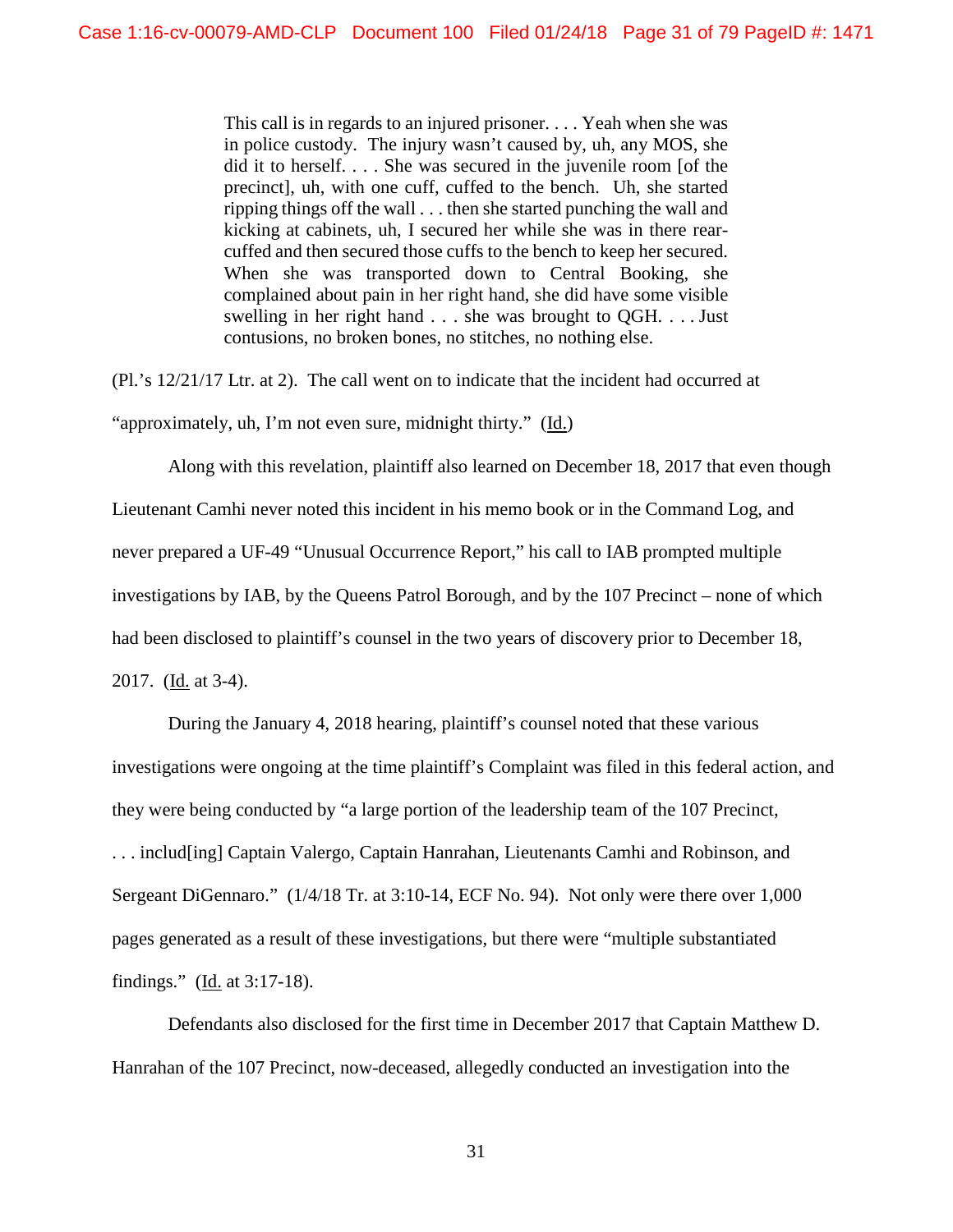incident reported by Camhi, and interviewed plaintiff about her injury on the day it happened. (Pl.'s 12/21/17 Ltr. at 3). His unsigned report, dated May 16, 2015, indicated that plaintiff made no allegations that any officers were involved. (Id.) Hanrahan's report also indicates that he interviewed Lieutenant Camhi and arresting officer Eric Ryan, both of whom allegedly witnessed plaintiff causing harm to herself. (Id.) However, the report indicates that these officers were interviewed on January 17, 2015 – six days before plaintiff's arrest. (Pl.'s 12/30/17 Ltr. at 3). Moreover, contrary to the call from Camhi, the Hanrahan report indicates that Ryan reported that plaintiff was in the "arrest processing cells," not the juvenile cell, when Ryan observed her "kick and punch the wall in the cell," after which she was "removed to the hospital." (Id.) Obviously, it would be important to plaintiff to inquire as to why Ryan reported that she was taken to the Hospital, when all of the other records produced to date indicate that she was not taken to the Hospital from the 107 Precinct, but rather was only taken to the Hospital after she was transferred to Central Booking. Similarly, the discrepancies between the two officers' observations as to where the incident allegedly took place and the reason why the report reflects interviews of these two officers days prior to the incident occurring is very troubling.<sup>16</sup>

It is of further concern that Officer Ryan was also questioned during the course of a CCRB investigation into injuries allegedly suffered by Danny Rivera during his arrest. Despite being questioned about events in the precinct that night, Ryan, plaintiff's arresting officer, apparently never mentioned Ms. Martinez's self-inflicted injuries during that inquiry.

<sup>&</sup>lt;sup>16</sup> Captain Matthew D. Hanrahan, who passed away in March 2016 (Pl.'s  $12/21/17$  Ltr. at 3), seems to have conducted the earliest investigation into the events of that evening and yet there are notable inconsistencies between what he reports the witnesses as having said, not to mention the reference in the report that suggests he interviewed the officers days before the incident actually occurred. While that may very well be a typographical error, without being able to interview the Captain, the parties will not be able to determine what actually occurred during the preparation of the report.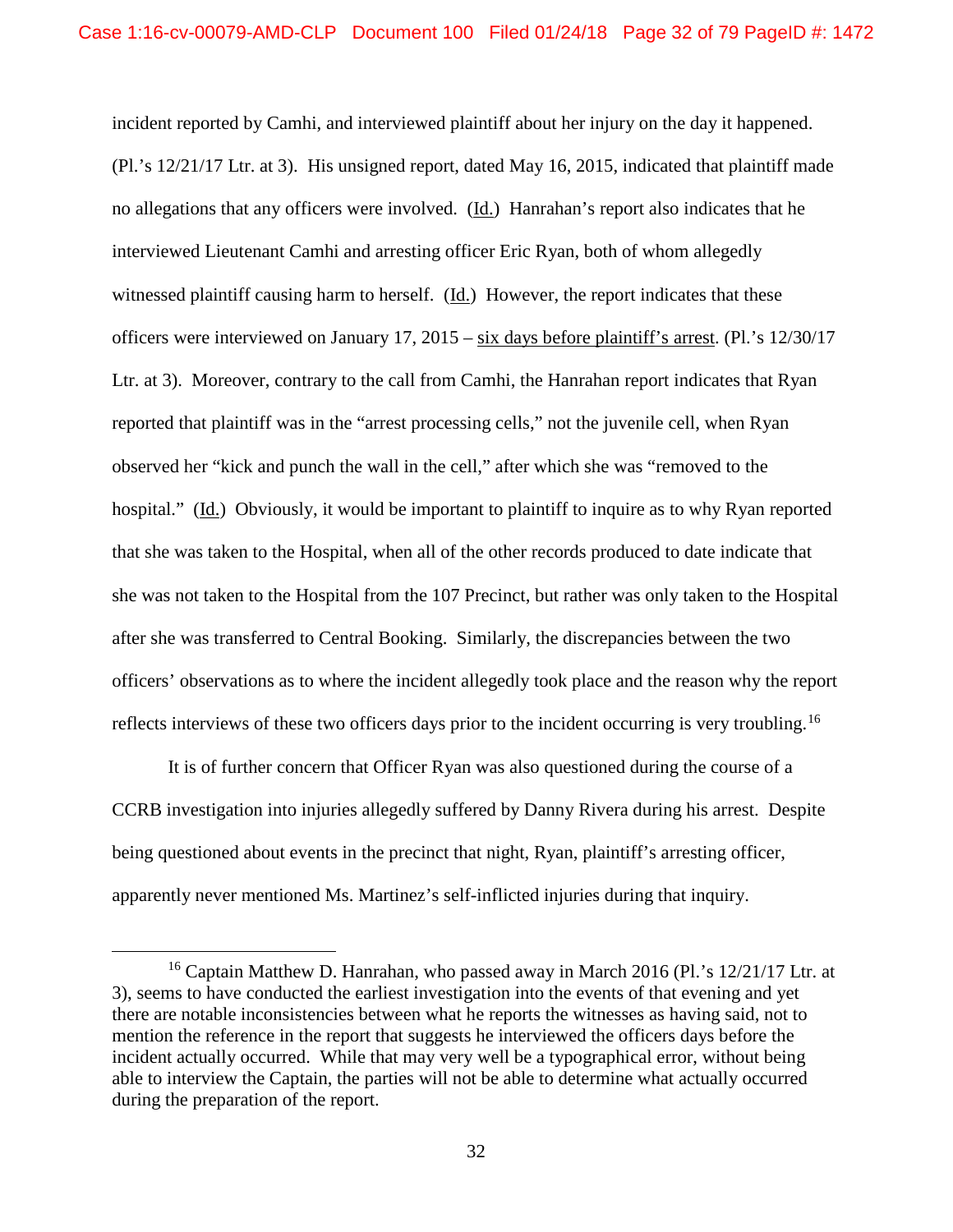In addition to the investigations conducted by Hanrahan and the CCRB, apparently there was an IAB investigation into some discrepancy discovered with respect to the heroin. Captain Valerga of the 107 Precinct supervised not only the Hanrahan investigation but he also supervised the IAB lab discrepancy investigation, which plaintiff asserts was ultimately substantiated. During the lab discrepancy investigation, Lieutenant Robinson interviewed both Officer Ryan and Sergeant DiGennaro. Despite all of the depositions conducted by plaintiff's counsel, no one who was deposed, including DiGennaro, mentioned this IAB investigation or Captain Valerga's involvement. (Id. at 3-4).

Defendants further disclosed on December 18, 2017 that IAB had also conducted a "corruption" investigation into the allegations that officers had taken money from plaintiff on the date of her arrest. (Id. at 3). During this investigation, IAB conducted a 43 minute recorded interview with the plaintiff. Not only was a copy of this interview never provided to plaintiff before her deposition was taken, but again, plaintiff's counsel was never told about this investigation until December 18, 2017. This investigation generated a lengthy file and recorded interviews of Ryan, DiGennaro, Rivera, and others. (Id.) According to plaintiff's counsel, despite the 43 minute interview with plaintiff, which was conducted in November 2015, the officer conducting the interview, Investigator Airam Cruz, did not address the plaintiff's abuse allegations which form the basis of this litigation. (Id.)

Finally, in their December 18, 2017 disclosure, defendants identified the officers who accompanied Ms. Martinez to the Hospital. (Id.) However, neither of these officers reportedly has any recollection of their interactions with plaintiff.

Plaintiff's counsel's letter noted that despite the thousands of dollars spent conducting 11 police depositions, the City and the named defendants, as well as all of the non-party police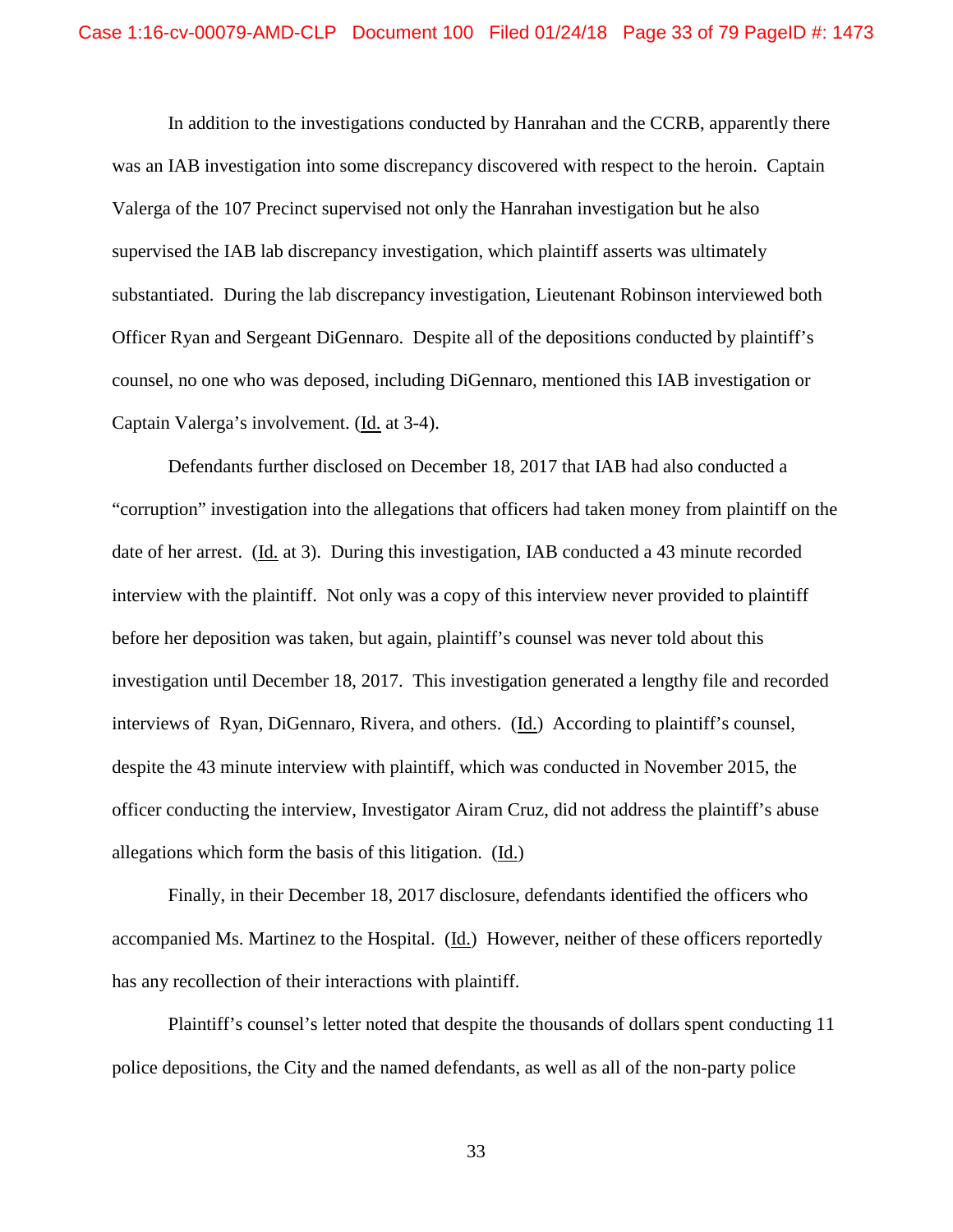officer witnesses, had consistently asserted that nothing happened to the plaintiff at the 107 Precinct. Now, long after discovery had closed, defendants had come forward with two key witnesses and documents from multiple investigations that finally explain the cryptic reference in the Hospital medical note indicating that plaintiff had injured herself "punching a wall in the cell." (Id. at 2). Despite plaintiff's herculean efforts to get to the bottom of what happened that night, no one prior to December 18, 2017 could explain how the plaintiff came to be injured or who was responsible for the injury, and defendants resisted discovery every step of the way, requiring the issuance of 14 Orders from this Court, many of which were simply ignored. As plaintiff noted, the "December 18th production has now thrown the case into disarray, profoundly changed the landscape of the litigation to plaintiff's prejudice and revealed that the Law Department never conducted any legitimate investigation of the events, in spite of this Court's orders and defense counsel's repeated representations." (Id.) Not only would plaintiff have named Officer Camhi as a defendant, but she could have avoided multiple depositions, others of which may need to be retaken, plus there are additional claims that could potentially have been brought. Given the expense and delay that has already occurred and given that the statute of limitations is set to expire on January 23, 2018, plaintiff has been severely prejudiced.

During the hearing held on January 4, 2018, plaintiff's counsel noted that all throughout the course of discovery, it had been represented to counsel and this Court that not only had the assigned Assistant Corporation Counsel been investigating the events, but "'Supervisors in this department have also spent dozens of hours assisting the undersigned [Mr. Johnson] in locating documents, [and] have kept close tabs on the case to make sure that every discovery demand in this matter is answered promptly.'" (1/4/18 Tr. at 4:3-12). Plaintiff's counsel observed that in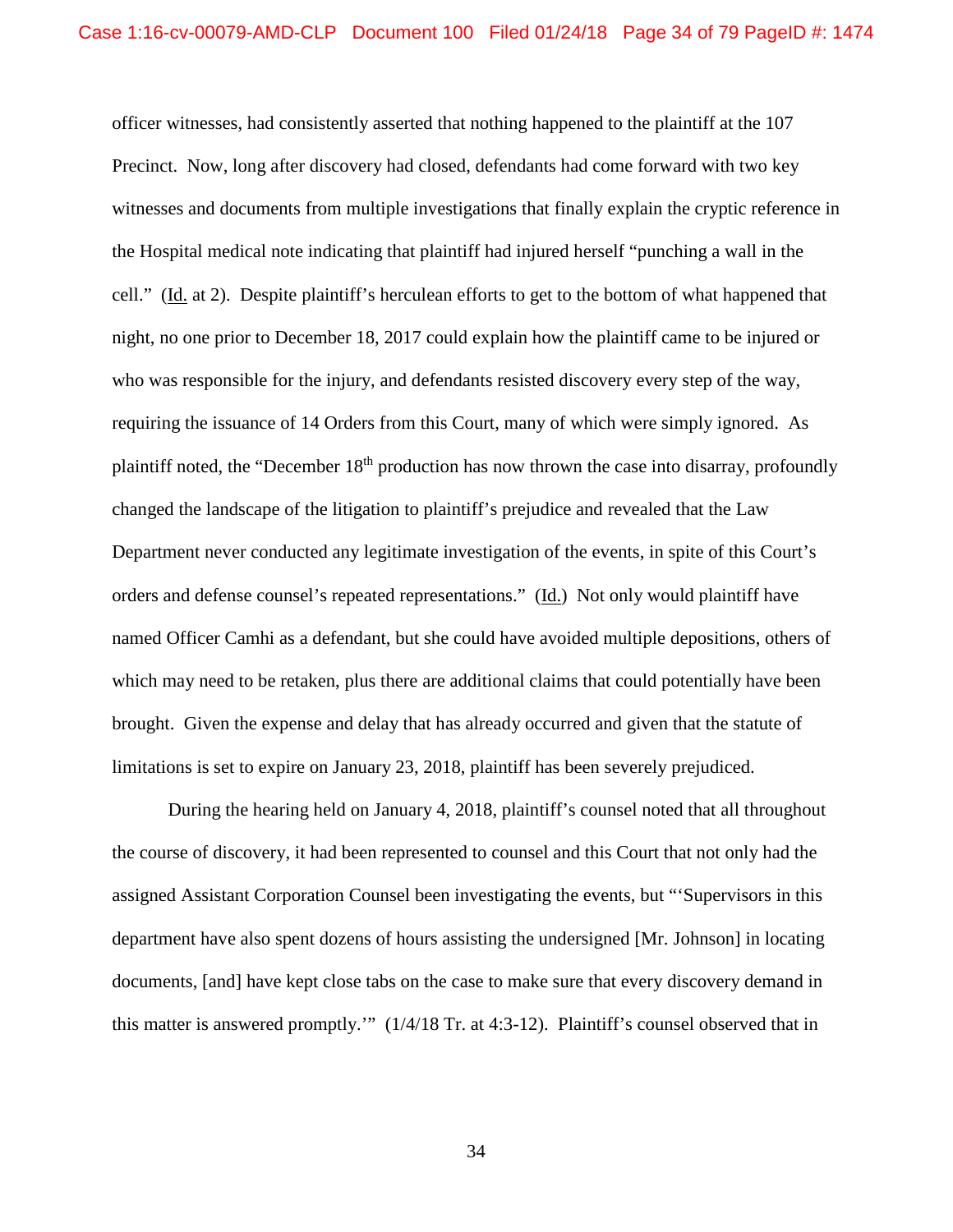their response to the latest motion, "defendants and the City of New York thinks [sic] they've done [nothing] wrong . . . that it's the plaintiff's fault." (Id. at 4:21-22).

Citing Judge Weinstein's decision in DaCosta v. City of New York, No. 15 CV 5174, 2017 WL 5176409 (E.D.N.Y. Nov. 8, 2017), plaintiff argued that Ms. Martinez, like many civil rights plaintiffs, did not know the identity of her assailants. It is clear that the information available to the parties is "uneven" and it is the defendants who have access to that information. (Id. at 5:10-12). However, in this case, plaintiff made every effort to get this information and "defendants' [counsel] have an affirmative obligation not just to its clients but to the citizens of this city to do an investigation." ( $\underline{Id}$ , at 5:14-17).

Plaintiff's counsel noted that even in light of plaintiff's efforts to ferret out information about that night, defendants responded to plaintiff's April 2016 request for files relating to any investigation conducted by CCRB, IAB, etc. that "upon information and belief, . . . no such documents exist," but they were continuing to search. (Id. at 6:3-6). This response was provided while some of these investigations were still ongoing. (Id.) Defendants gave the same response to the same request six months later in January 2017, denying the existence of documents relating to these four investigations, three by the IAB and one by the CCRB. (Id. at 6:6-10; see id. at 18:21-24).

In seeking sanctions, plaintiff noted that there was no way to fix this now; "[w]e're not in a position to start the case over." (Id. at 6:12). Not only has plaintiff incurred an enormous amount of fees and costs taking depositions without information that they now have, but there has been "needless delay," "memories have faded," the statute of limitations may have run as to the two most critical witnesses, and even plaintiff's expert was unable to examine her in the context of the injury defendants' recent disclosures suggest. (Id. at 6:13-7:8). It was not even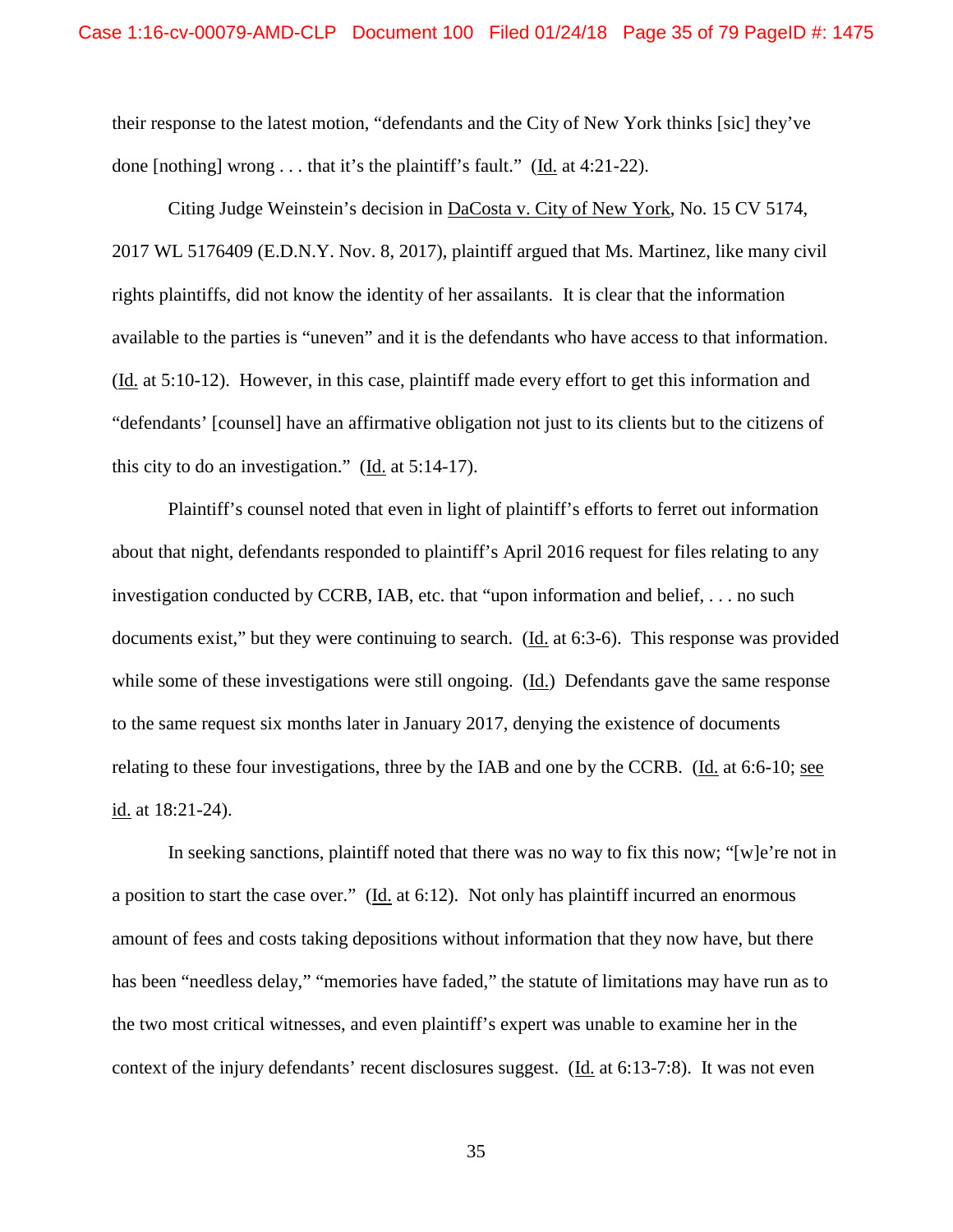clear whether all of the documents previously Ordered had finally been produced by the date of the hearing or whether all of the relevant parties and witnesses have been identified. (Id.) For these reasons, plaintiff requested the imposition of sanctions.

During the January 4, 2018 hearing, defendants' counsel, in his opening remarks to the Court stated: "It's our contention that we have complied with the orders of the Court and our duties in terms of discovery as best we can." (1/4/18 Tr. at 7:16-18). When the Court expressed disbelief that the City would take this position, counsel explained that the City's counsel did not learn about the IAB investigations until plaintiff's counsel indicated that they wanted to depose the arresting officer. (Id. at 8:24-9:5).

In attempting to explain why this information had not been discovered earlier, defendants' counsel's remarks at the hearing and in defendants' letter response, dated December 26, 2017, appear to shift the blame to plaintiff. In their letter, defendants argued that even though plaintiff had known about the identity of the arresting officer, Eric Ryan, since defendants' initial disclosures in April 2016, "plaintiff only just recently sought to depose him in this case." (Defs.' 12/26/17 Ltr. at 2, ECF No. 87). Thus, it was only during the course of preparing Officer Ryan for his deposition that new counsel for defendants first learned that Ryan had been interviewed by the IAB. (Id.) Upon review of Ryan's IAB officer résumé, counsel discovered there were three IAB investigations into the events surrounding plaintiff's arrest, in addition to the CCRB investigation. (Id. at 2-3). When asked why defendants' counsel waited almost two years to interview the arresting officer, counsel indicated that the officer had been spoken to, but only to confirm that he had in fact been the arresting officer. (1/4/18 Tr. at 13:11- 13). At the hearing, defendants' counsel stated that "from the beginning we were informed it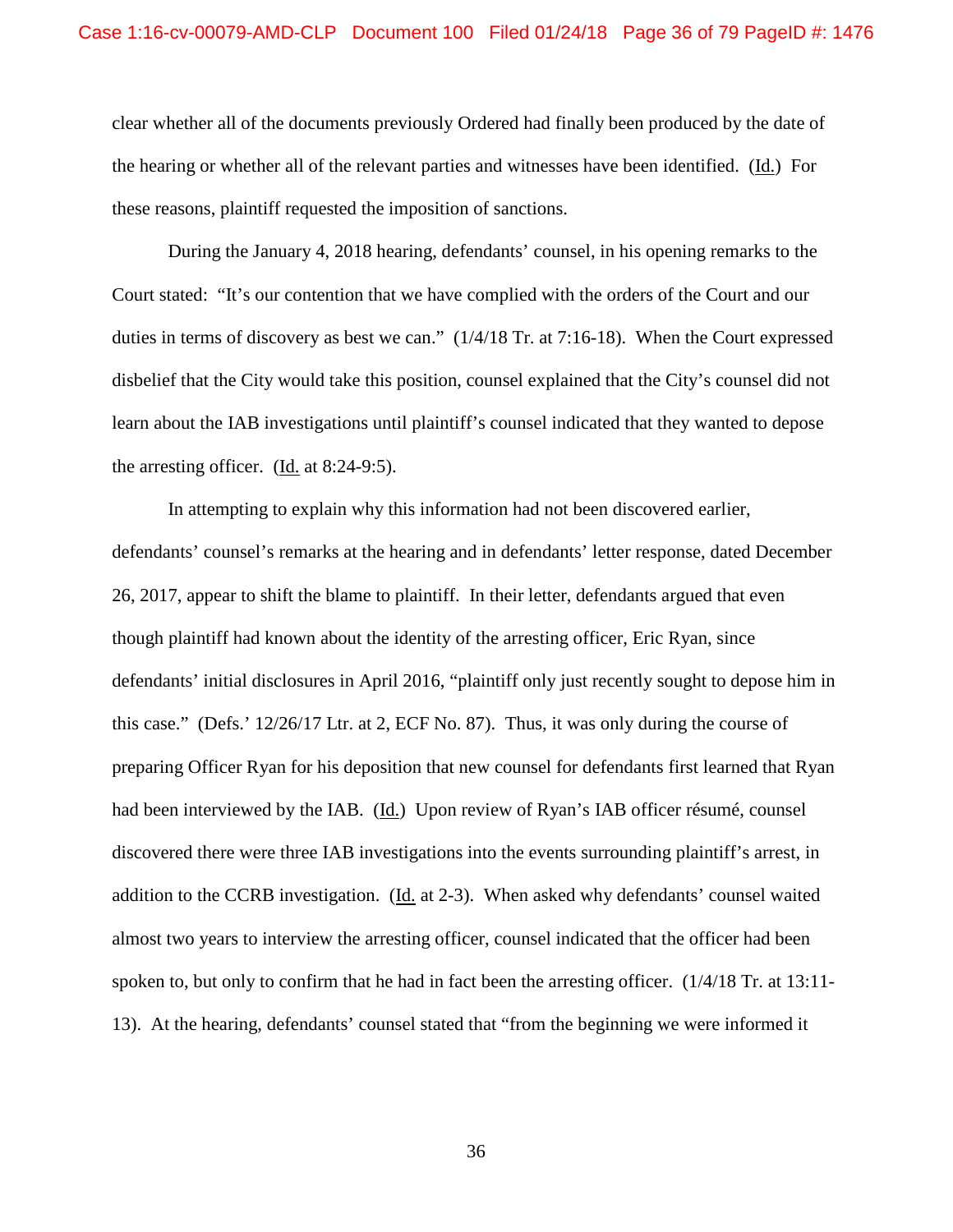was not the arresting officer involved. I think it's pretty clear that plaintiff never alleged that the arresting officer was involved." (Id. at 10:4-7).

Apparently, despite the disclosure obligations imposed by the Federal Rules of Civil Procedure, numerous requests by plaintiff, and Court Orders attempting to identify witnesses with relevant knowledge and responsive documents, defendants' counsel never thought to interview the one person who they knew had had contact with the plaintiff, the arresting officer, until plaintiff chose to depose him, even though defendants listed him as a witness in their own disclosures. Regardless of the plaintiff's decision as to when, if ever, to depose the arresting officer, not even asking him if he was aware of the injury and deprivations plaintiff claimed to have suffered is at best just negligence on the part of defendants' counsel.

Defendants also did not explain why, despite the involvement of multiple high level officers within the 107 Precinct, no one informed defendants' counsel of the existence of the various IAB and precinct investigations during the many months that plaintiff had been seeking information about potential witnesses to that night's events.

Not only did defendants' counsel suggest that if plaintiff had simply sought to depose Ryan earlier, these investigations would have been discovered earlier, but he further asserted that plaintiff's counsel should have known about the investigations because plaintiff was aware of the investigations as a result of her interview by IAB. (Id. at 31:7-9; 51:14-24). In their letter, defendants asserted that plaintiff had made misrepresentations and withheld information, failing to acknowledge in response to interrogatories that she had been interviewed and denying that she "lodge[d] complaints with any government agencies in connection with this incident." (Defs.' 12/26/17 Ltr. at 4).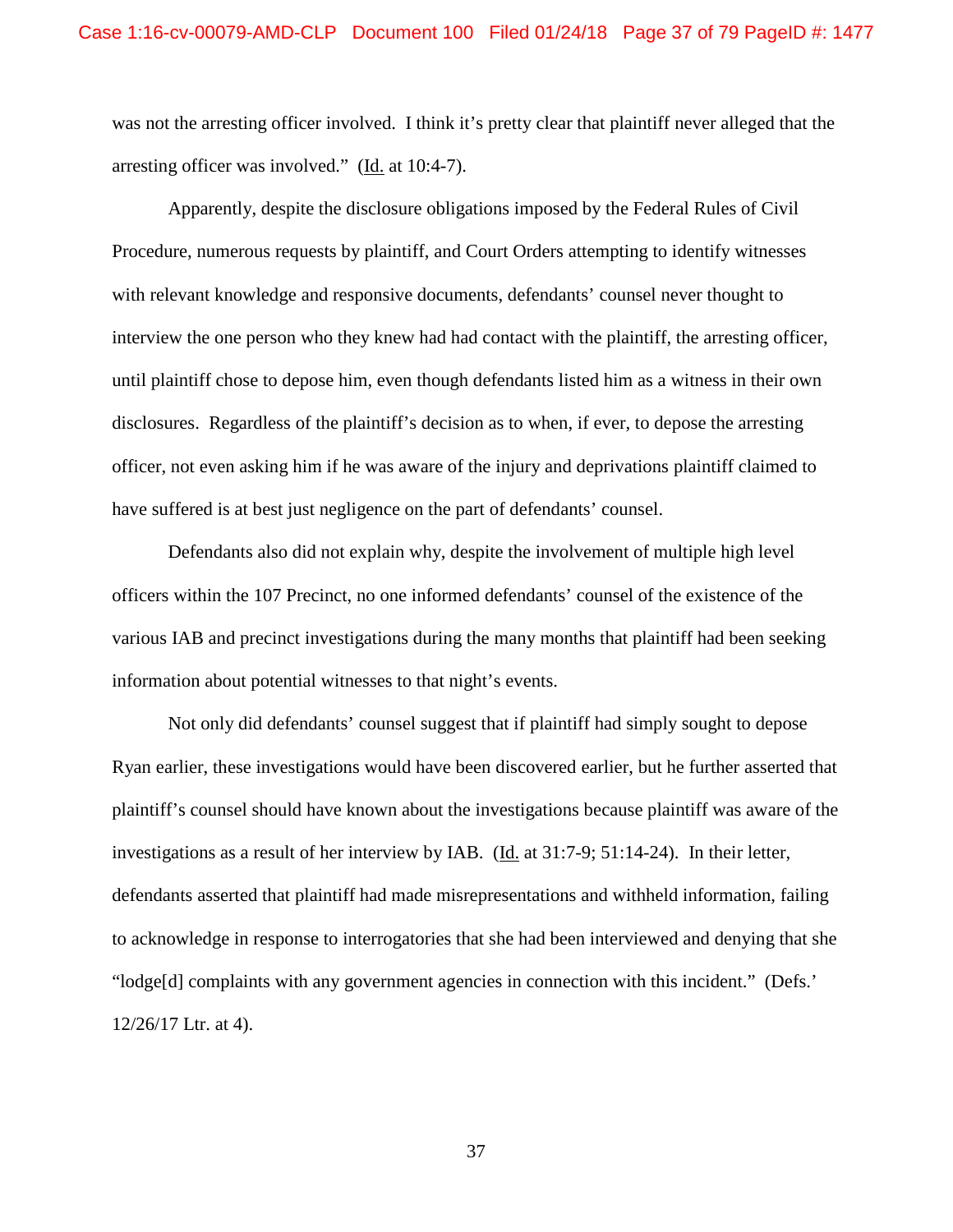At the hearing, counsel for plaintiff made it clear that when plaintiff was interviewed, she believed she was only making a statement about her missing property. (1/4/18 Tr. at 12:8-12). She declined to discuss the abuse because of the pending litigation. (Id.) Thus, plaintiff's counsel took the position that her responses to the defendants' discovery requests were correct; she had not lodged any complaint about the abuse with any government agency and she had not been interviewed in connection with the abuse investigation.

Indeed, defendants' own statements attempting to explain why they had not discovered the various investigations supported plaintiff's position. Defendants' counsel argued that these were "two separate investigations, one involves missing property. It's not the subject of plaintiff's claims in this action. Plaintiff's claims in this action involve an alleged use of excessive force at the 107 Precinct. It has nothing to do with the execution of the search warrant, any alleged missing property during the search warrant [sic]. The evidence discrepancy also has nothing to do with plaintiff's claims." (Id. at 14:21-15:3).

Defendants' counsel further explained that there was no other way to discover this information; "we weren't able to retrieve that information by searching the plaintiff's name." (Id. at 16:10-12). In their letter response, defendants stated: "[u]nfortunately, . . . the way the internal investigation concerning plaintiff's self-inflicted injuries was indexed and maintained, it was not possible to discover this investigation or obtain documents related to the investigation by searching plaintiff's name." (Defs.' 12/26/17 Ltr. at 3). Instead, it was Lieutenant Camhi's report that triggered the investigation. The only way to locate the records would have been to search for the arresting officer, Officer Ryan.  $(1/3/18$  Tr. at 10:11-13).<sup>17</sup>

 $17$  It was never fully explained why, even though Camhi's report triggered the inquiries, the only way to locate the records was through the name of the arresting officer and not through a search of plaintiff's or Camhi's name. Moreover, even though counsel knew the name of the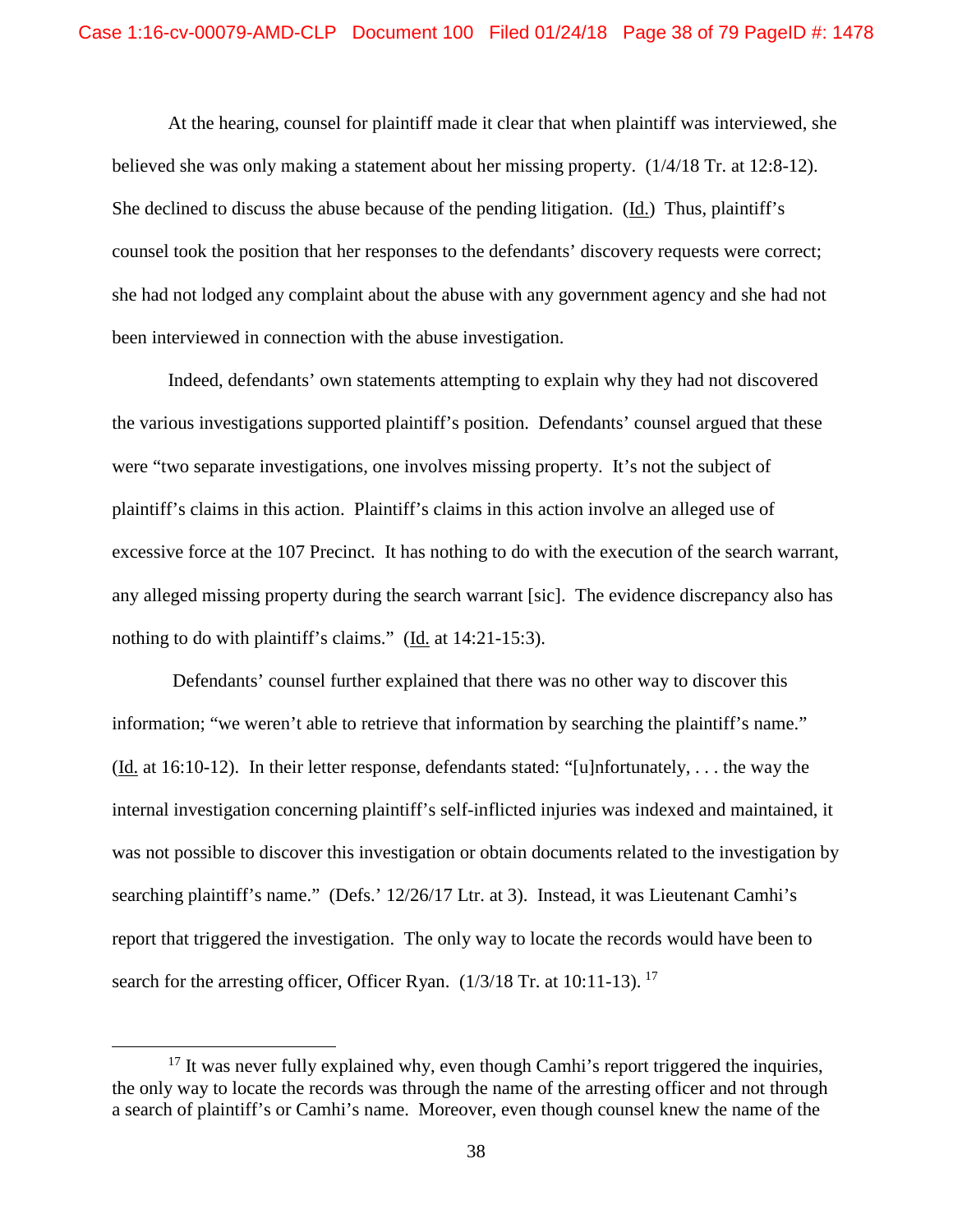In seeking sanctions, plaintiff's counsel sought to have the Court issue an order equitably tolling the statute of limitations. He stated: "what we've learned two weeks ago is that this is in fact a much bigger case. It involved potentially a cover-up . . . and there are . . . a number of other claims now based on this that we want to explore and potentially add to the case." (1/4/18 Tr. at 19:15-19). In addition to the equitable tolling, plaintiff seeks a lineup at One Police Plaza with all the individuals involved in the investigation and search warrant. (Id. at 19:23-20:5). Finally, plaintiff asked for either a default judgment or striking of the answer, and a monetary award. (Id. at 21:3-8).

In response, defendants objected to the lineup and argued that sanctions in terms of either a monetary award or default judgment were not warranted because "the plaintiff hasn't shown any prejudice in the case." (Id. at 22:8). Instead, defendants contend that the documents relate to their defense and demonstrate that plaintiff's injuries were self-inflicted and no officers were involved. (Id. at 22:9-12). When asked whether it was the City's position that there was no prejudice to plaintiff in the expenditure of thousands of dollars in wasted discovery and there was no obligation to disclose information helpful to the defense, counsel argued that plaintiff's counsel knew that one of the defenses was that the injury was self-inflicted as indicated in the medical report; "the only difference now is that Lieutenant Camhi has been identified as

 $\overline{a}$ 

arresting officer, it appears that defendants' counsel only sought to search by plaintiff's name and did not perform any other search, except of the individual defendants' names, which also did not return any results. (See Defs.' 12/26/17 Ltr. at 3 n.8). It would seem that counsel was unfamiliar with the City's databases and recordkeeping systems—including their limitations despite counsel's clear, affirmative obligation to understand his client's recordkeeping system. See, e.g., Industrial Quick Search, Inc. v. Miller, Rosado & Algois, LLP, No. 13 CV 559, 2018 WL 264111, at \*10 (S.D.N.Y. Jan. 2, 2018); Williams v. New York City Transit Auth., No. 10 CV 5024280, 2011 WL 5024280, at \*4 (E.D.N.Y. Oct. 19, 2011); Zubulake v. UBS Warburg LLC ("Zubulake V"), 229 F.R.D. 422, 432 (S.D.N.Y. 2004); Zubulake v. UBS Warburg LLC ("Zubulake I"), 217 F.R.D. 309, 324 (S.D.N.Y. 2003).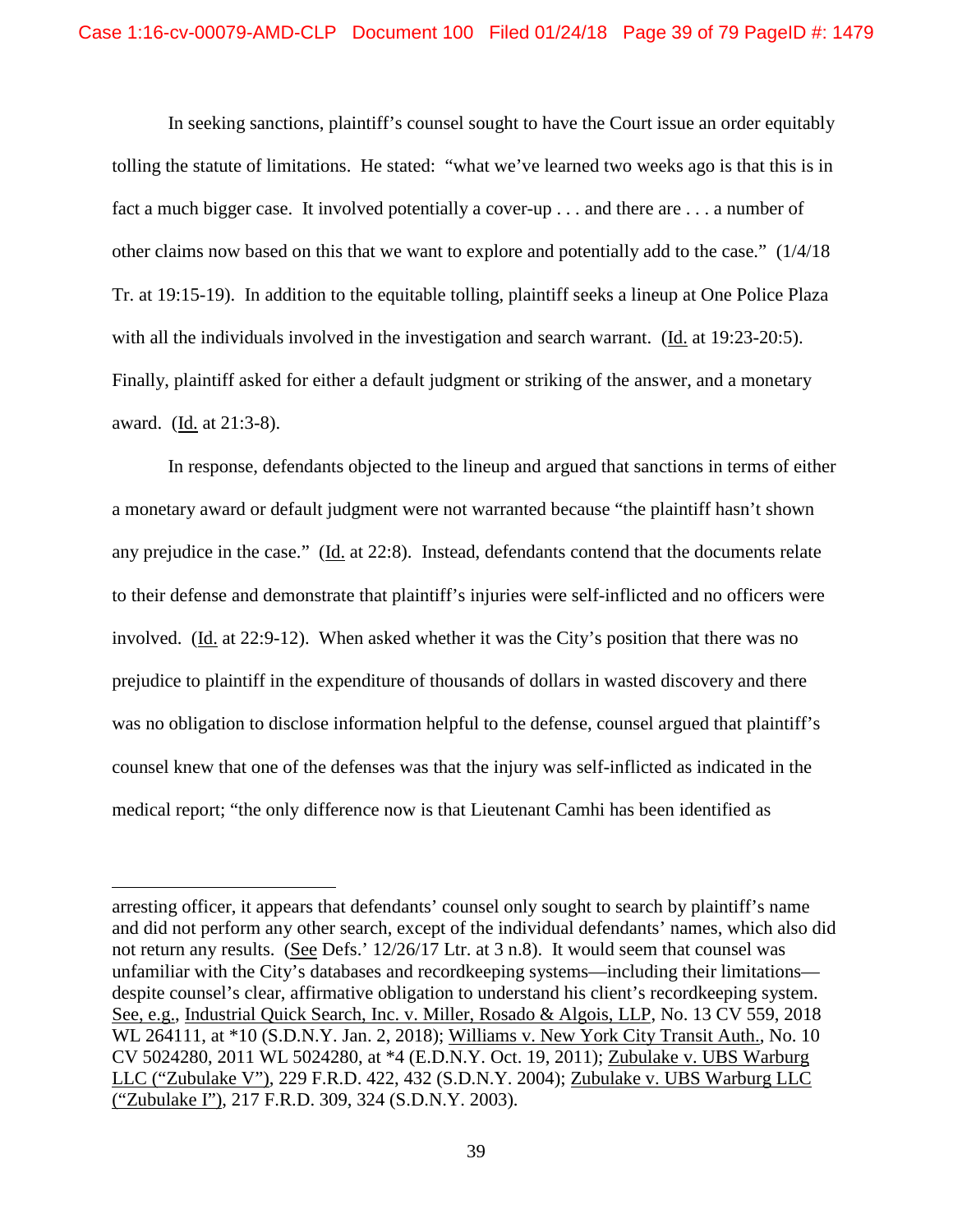someone who observed that actually happening. Certainly the plaintiff is more than free to depose Lieutenant Camhi and . . . Officer Ryan." (Id. at 23:10-13). Not only do defendants dispute that plaintiff was prejudiced in any way, counsel argued instead that it was defendants who were "prejudiced by not having the recording of her statements prior to her deposition[.]"<sup>18</sup> (Defs.' 12/26/17 Ltr. at 5).

# DISCUSSION

# **A. Legal Standards for Sanctions**

- 1. Authority to Impose Sanctions
	- a. Rule 37 of the Federal Rules of Civil Procedure

It is clear that sanctions may be imposed upon a party or counsel who deliberately fails to comply with a court order. See, e.g., United States v. Local 1804-1, Int'l Longshoremen's Ass'n, 44 F.3d 1091, 1096 (2d Cir. 1995); Drywall Tapers, Local 1974 v. Local 530, 889 F.2d 389, 394 (2d Cir. 1989), cert. denied, 494 U.S. 1030 (1990). Rule 37 of the Federal Rules of Civil Procedure is the primary, though not the exclusive, mechanism for enforcing a court's discovery orders. See World Wide Polymers, Inc. v. Shinkong Synthetic Fibers Corp., 694 F.3d 155, 158 (2d Cir. 2012). The Rule provides in relevant part that "if a party or a party's officer, director, or managing agent . . . fails to obey an order to provide or permit discovery, including an order under Rule 26(f), 35, or 37(a), the court where the action is pending may issue further

<sup>&</sup>lt;sup>18</sup> In making this argument, defendants fail to comprehend that the IAB files, including documents evidencing statements made by plaintiff, were in the possession of IAB, which is part of the New York City Police Department, which is in turn a part of the City of New York. Thus, defendants had the information in their possession, custody, and control the entire time, but failed to take reasonable steps to locate and produce that information. Thus, any prejudice complained of was caused by defendants and their counsel, not by plaintiff.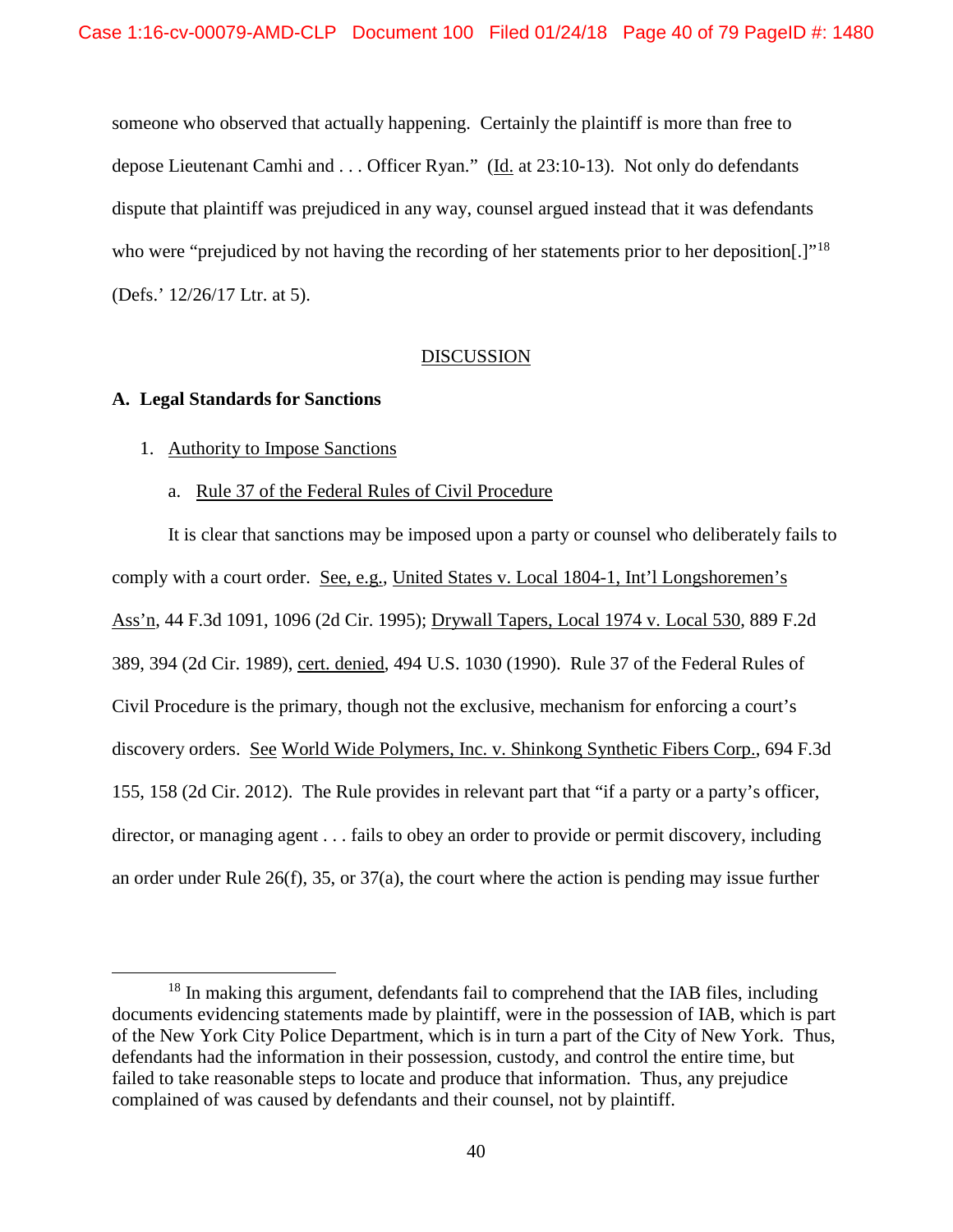just orders." Fed. R. Civ. P. 37(b)(2)(A). In Update Art, Inc. v. Modiin Publ'g, Ltd., the

Second Circuit described the three purposes behind sanctions under Rule 37:

First, they ensure that a party will not benefit from its own failure to comply. Second, they are specific deterrents and seek to obtain compliance with the particular order issued. Third, they are intended to serve a general deterrent effect on the case at hand and on other litigation, provided that the party against whom they are imposed was in some sense at fault.

843 F.2d 67, 71 (2d Cir. 1988) (citing National Hockey League v. Metropolitan Hockey Club, Inc., 427 U.S. 639 (1976) (per curiam)). See also Southern New England Tel. Co. v. Global NAPs Inc., 624 F.3d 123, 149 (2d Cir. 2010) (quoting Update Art, Inc. v. Modiin Pub'g, Ltd., 843 F.2d at 71); Cine Forty-Second St. Theatre Co. v. Allied Artists Pictures Corp., 602 F.2d 1062, 1066 (2d Cir. 1979). As the court in Baba v. Japan Travel Bureau Int'l, Inc., noted: "'[A]ll litigants . . . have an obligation to comply with court orders. When they flout that obligation[,] they . . . must suffer the consequences of their actions.'" 111 F.3d 2, 5 (2d Cir. 1997) (quoting McDonald v. Head Criminal Court Supervisor Officer, 850 F.2d 121, 124 (2d Cir. 1988)).

The Rule lists seven possible sanctions, including "striking pleadings in whole or in part," "rendering a default judgment against the disobedient party," and "treating as contempt of court the failure to obey any order except an order to submit to a physical or mental examination." Fed. R. Civ. P.  $37(b)(2)(A)(iii)$ , (vi), (vii). In addition, the Rule provides that the court may issue an order that certain designated facts be taken as established in accordance with the claim of the party obtaining the order, Fed. R. Civ. P. 37(b)(2)(A)(i); see Santrayll v. Burrell, No. 91 CV 3166, 1998 WL 60926, at \*3 (S.D.N.Y. Jan. 21, 1998), or may issue an order "prohibiting the disobedient party from . . . introducing designated matters in evidence." Fed. R.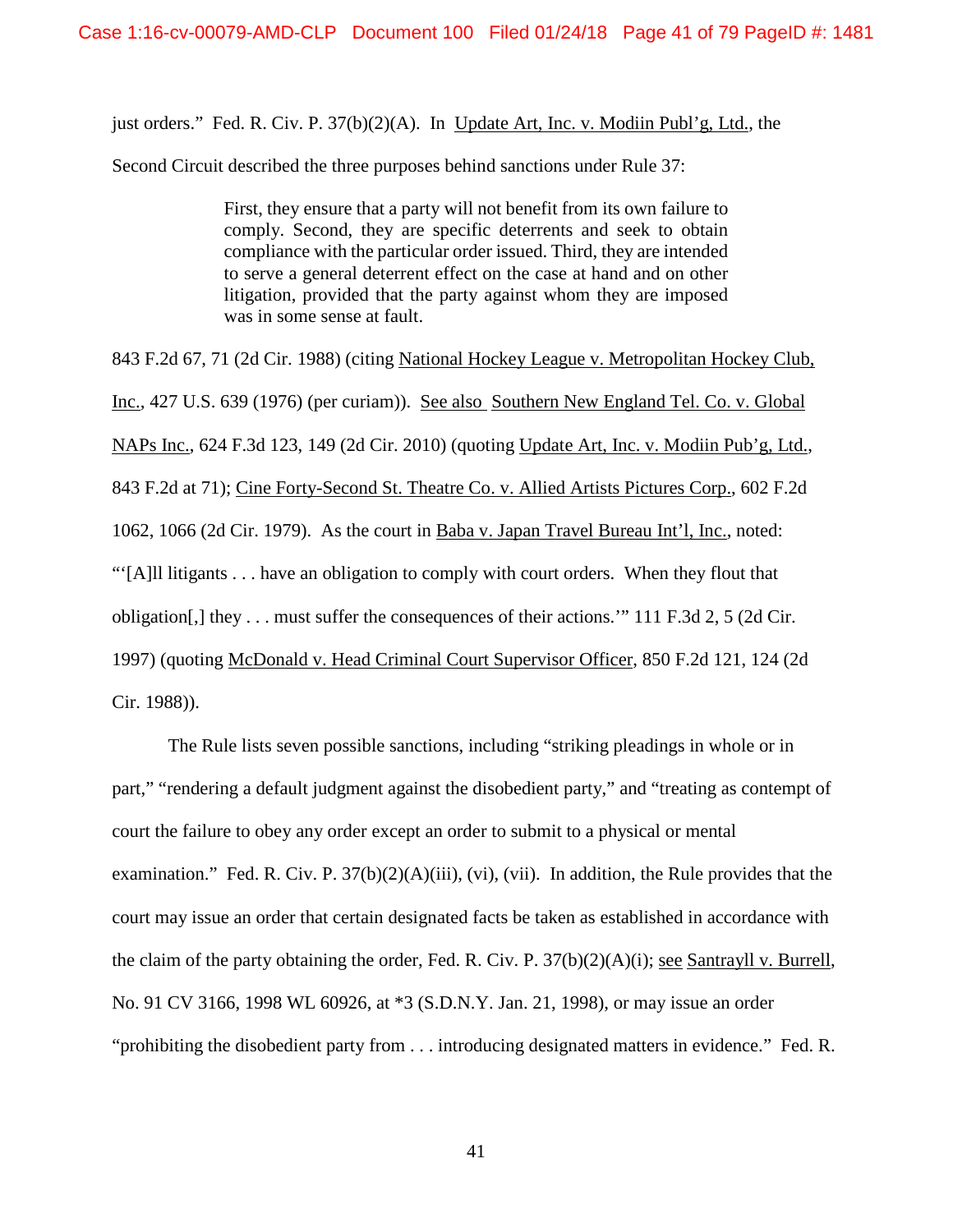Civ. P. 37(b)(2)(A)(ii); accord Kang v. Lee, No. 96 CV 1145, 1997 WL 669787, at \* 3 (S.D.N.Y. Oct. 27, 1997).

In lieu of or in addition to these sanctions, the Rule requires that the court order the disobedient party, its attorney, or both to pay "the reasonable expenses, including attorney's fees," caused by the failure to comply, unless the court finds the failure "substantially justified" or that "other circumstances make an award of expenses unjust." Fed. R. Civ. P. 37(b)(2)(C). Indeed, courts have awarded attorney's fees and costs where sanctions were appropriate but where the court found that the sanctioned party's conduct did not rise to a level that would warrant the more severe sanctions of dismissal or default. See, e.g., Roadway Express, Inc. v. Piper, 447 U.S. 752, 763-64 (1980). The listed sanctions are non-exclusive, and the Rule explicitly contemplates that courts will order other sanctions so long as they are just. See Local Union No. 40 of the Int'l Ass'n of Bridge, Structural and Ornamental Iron Workers v. Car-Win Constr., Inc., 88 F. Supp. 3d 250, 262 (S.D.N.Y. 2015).

An order requiring a party to comply with its discovery obligations or with another party's discovery requests is a necessary predicate to sanctions under Rule 37(b). See, e.g., Daval Steel Prods. v. M/V Fakredine, 951 F.2d 1357, 1364 (2d Cir. 1991) (observing that "there must be a valid court order in force before sanctions may be imposed pursuant to Rule 37(b)(2)"). An order enforceable under Rule 37(b) need not, however, have been issued under a particular rule, so long as its effect was to require a party "to provide or permit discovery." See Fed. R. Civ. P. 37(b)(2)(A); Joint Stock Co. Channel One Russia Worldwide v. Infomir LLC, No. 16 CV 318, 2017 WL 3671036, at \*18 (S.D.N.Y. July 18, 2017) (collecting authority). An order need not be written to be enforceable under the Rule. See Penthouse Int'l, Ltd. v. Playboy Enters., Inc., 663 F.2d 371, 388 (2d Cir. 1981).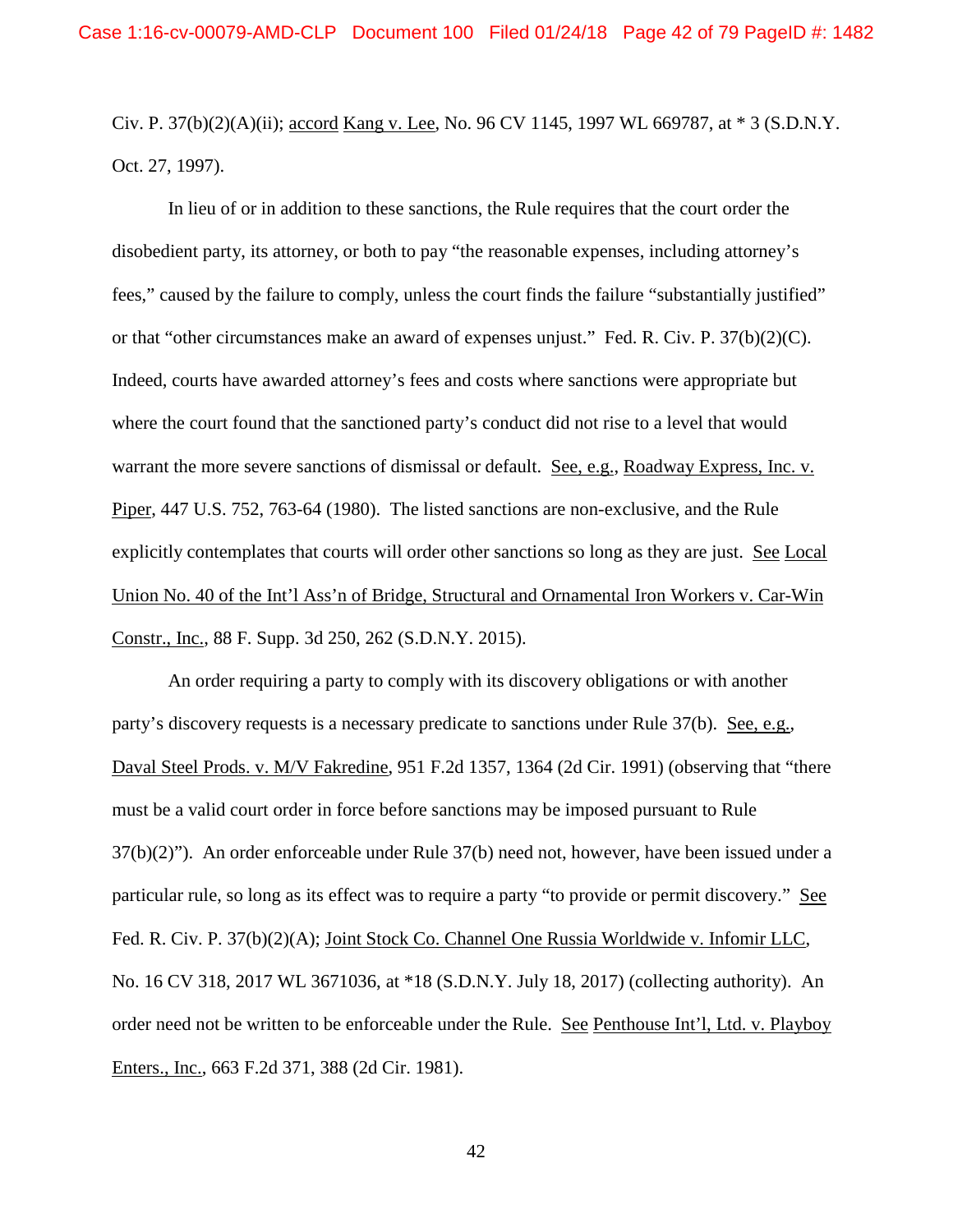# b. The Inherent Power of the Court

Even in the absence of a court order, Rule 37 provides for sanctions where "a party fails to provide information or identify a witness as required by Rule 26(a) or (e)." Fed. R. Civ. P. 37(c)(1). In addition, where a court has not issued an explicit discovery order and there has not been a qualifying failure to disclose under Rule 37(c), "a court may impose sanctions on a party for misconduct in discovery under its inherent power to manage its own affairs." Residential Funding Corp. v. DeGeorge Fin. Corp., 306 F.3d 99, 106-07 (2d Cir. 2002); see generally Chambers v. NASCO, Inc., 501 U.S. 32, 43 (1991) (explaining that "[i]t has long been understood that '[c]ertain implied powers must necessarily result to our [c]ourts of justice from the nature of their institution,' powers 'which cannot be dispensed with in a [c]ourt, because they are necessary to the exercise of all others'") (quoting United States v. Hudson, 11 U.S. (7 Cranch) 32, 34 (1812)). Indeed, "[w]here exercise of inherent power is necessary to remedy abuse of the judicial process, it matters not whether there might be another source of authority that could address the same issue." CAT3, LLC v. Black Lineage, Inc., 164 F. Supp. 3d 488, 498 (S.D.N.Y. 2016); accord Southern New England Tel. Co. v. Global NAPs Inc., 624 F.3d at 144.

## c. Section 1927 Sanctions Against An Attorney

In addition to the sanctions that are available under Rule 37, sanctions may be imposed against an attorney under 28 U.S.C. § 1927. See United States v. International Bhd. of Teamsters, 948 F.2d 1338, 1344-45 (2d Cir. 1991). Section 1927 provides that:

> Any attorney . . . who so multiplies the proceedings in any case unreasonably and vexatiously may be required by the court to satisfy personally the excess costs, expenses, and attorneys' fees reasonably incurred because of such conduct.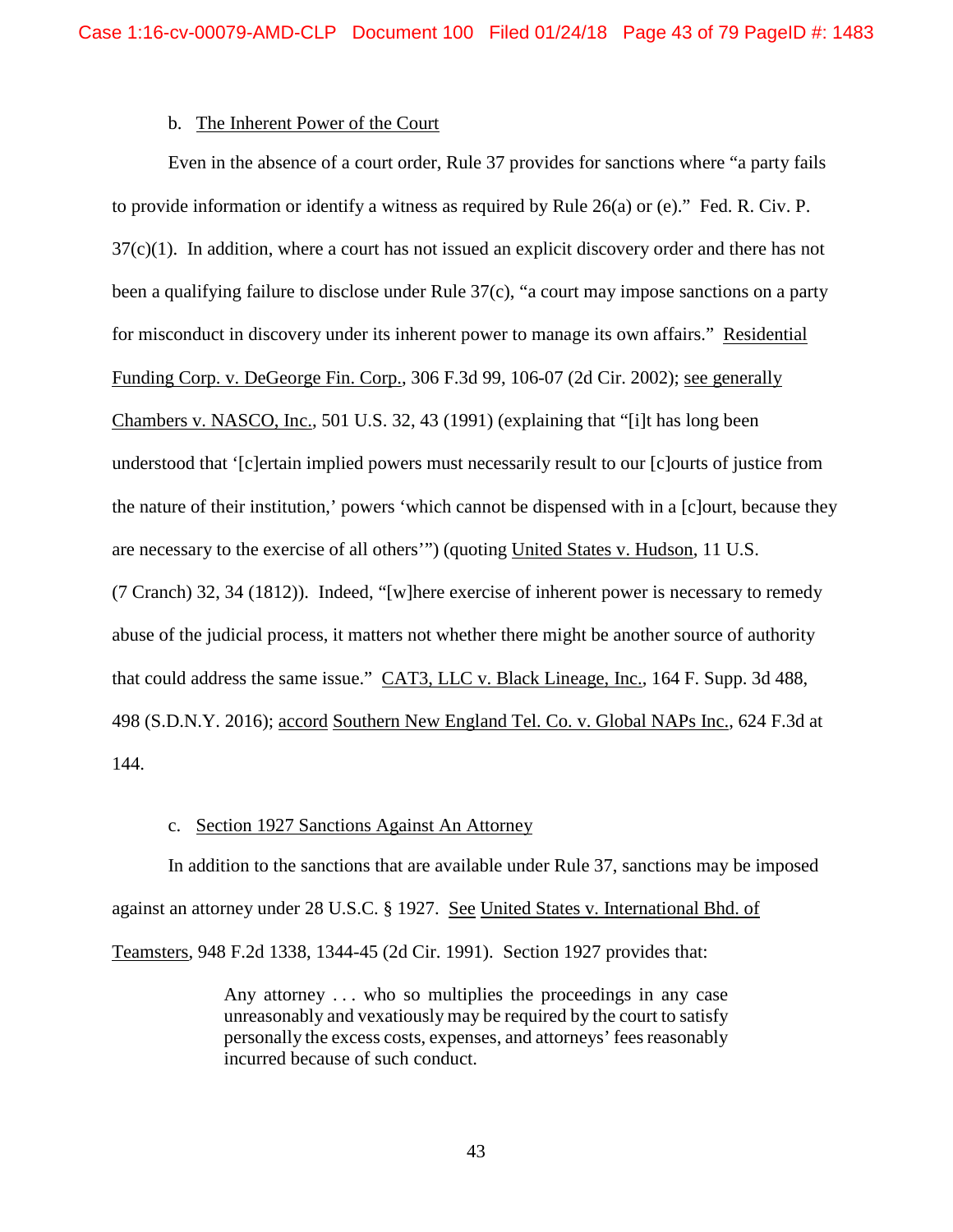28 U.S.C. § 1927. Section 1927 imposes an obligation on attorneys to avoid dilatory tactics, see Oliveri v. Thompson, 803 F.2d 1265, 1273 (2d Cir. 1986), cert. denied, 480 U.S. 918 (1987), and was enacted to "'deter unnecessary delays in litigation.'" United States v. International Bhd. of Teamsters, 948 F.2d at 1345 (quoting H.R. Rep. No. 96-1234, at 1 (Conf. Rep.) (1980), reprinted in 1980 U.S.C.C.A.N. 2176, 2782). The imposition of sanctions under Section 1927 is discretionary and requires a finding that the "attorney's actions [are] so utterly without justification as to compel the conclusion that these actions were undertaken for an improper purpose." Schoenberg v. Shapolsky Pub'rs, Inc., 971 F.2d 926, 935 (2d Cir. 1992), overruled on other grounds, Bassett v. Mashantucket Pequot Tribe, 204 F.3d 343 (2d Cir. 2000).

Unlike Rule 37, sanctions under Section 1927 may only be imposed against attorneys, not their clients, and may only be imposed where there has been a showing of bad faith; "[b]ad faith is the touchstone of an award under this statute." United States v. International Bhd. of Teamsters, 948 F.2d at 1345; see also Kamen v. American Tel. & Tel. Co., 791 F.2d 1006, 1010 (2d Cir. 1986) (holding that the imposition of sanctions under Section 1927 requires a "clear showing of bad faith"). Before imposing sanctions on an attorney under Section 1927, the attorney must be afforded due process, including "'fair notice and an opportunity for a hearing on the record.'" Schoenberg v. Shapolsky Pub'rs, Inc., 971 F.2d at 936 (quoting Roadway Express, Inc. v. Piper, 447 U.S. at 767).

### 2. Considerations in Determining an Appropriate Sanction

A district court has broad discretion to sanction a party for discovery abuses and other litigation misconduct, whether exercising its inherent power or acting pursuant to the Federal Rules of Civil Procedure. Gao v. Perfect Team Corp., No. 10 CV 1637, 2014 WL 2465589, at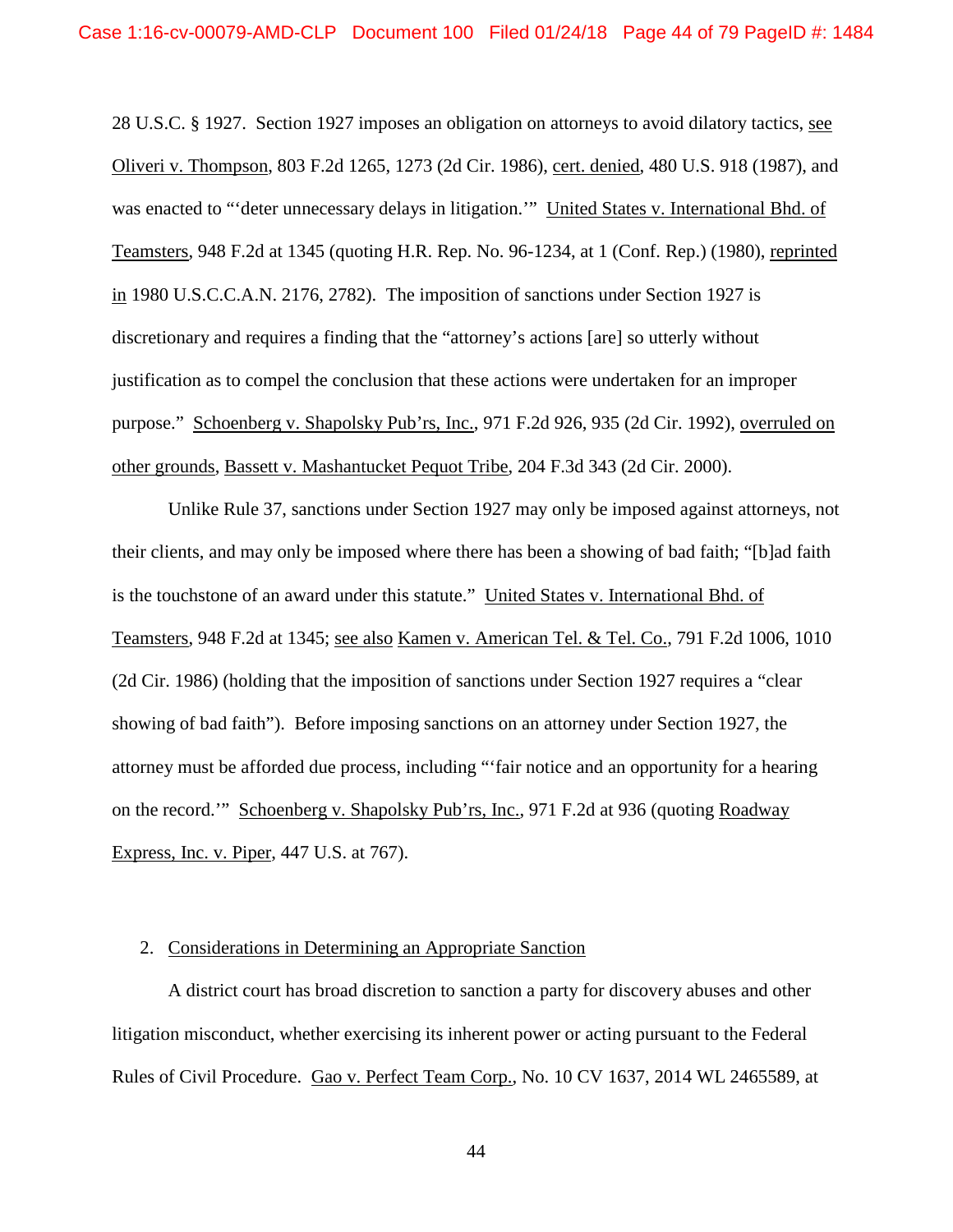\*4 (E.D.N.Y. May 30, 2014); Curcio v. Roosevelt Union Free School Dist., 283 F.R.D. 102, 107 (E.D.N.Y. 2012); see World Wide Polymers, Inc. v. Shinkong Synthetic Fibers Corp., 694 F.3d at 159 (explaining that "imposing sanctions pursuant to Rule 37 is within the discretion of the district court and a decision to dismiss an action [or enter default judgment] for failure to comply with discovery orders will only be reversed if the decision constitutes an abuse of that discretion") (quotations and citations omitted).

Courts are guided by the prophylactic, punitive, and remedial rationales in the exercise of their discretion to impose an appropriate sanction. The breadth of the court's discretion to select a sanction appropriate to the circumstances of a particular case reflects the "considerable deference [afforded] to the district court's familiarity with the proceedings." Bhagwanani v. Brown, 665 F. App'x 41, 43 (2d Cir. 2016) (quoting Friends of Animals, Inc. v. U.S. Surgical Corp., 131 F.3d 332, 334 (2d Cir. 1997)).

The court's inquiry in deciding whether to impose less severe sanctions, such as fines and cost-shifting, focuses primarily on the misconduct of the party to be sanctioned. Nycomed U.S., Inc. v. Glenmark Generics Ltd., No. 08 CV 5023, 2010 WL 3173785, at \*3 (E.D.N.Y. Aug. 11, 2010). Additional considerations govern the decision to impose harsher sanctions, such as an order of preclusion, the imposition of an adverse inference, dismissing the case, or entering default judgment. See id.

Entering default judgment, like striking a pleading or dismissing a case, "is a 'drastic remedy' generally to be used only when the district judge has considered lesser alternatives." Southern New England Tel. Co. v. Global NAPs Inc., 624 F.3d at 144. "Discovery orders are meant to be followed," Bambu Sales, Inc. v. Ozark Trading, Inc., 58 F.3d 849, 853 (2d Cir. 1995), and thus the harshness of such measures "is justified if the district court finds that the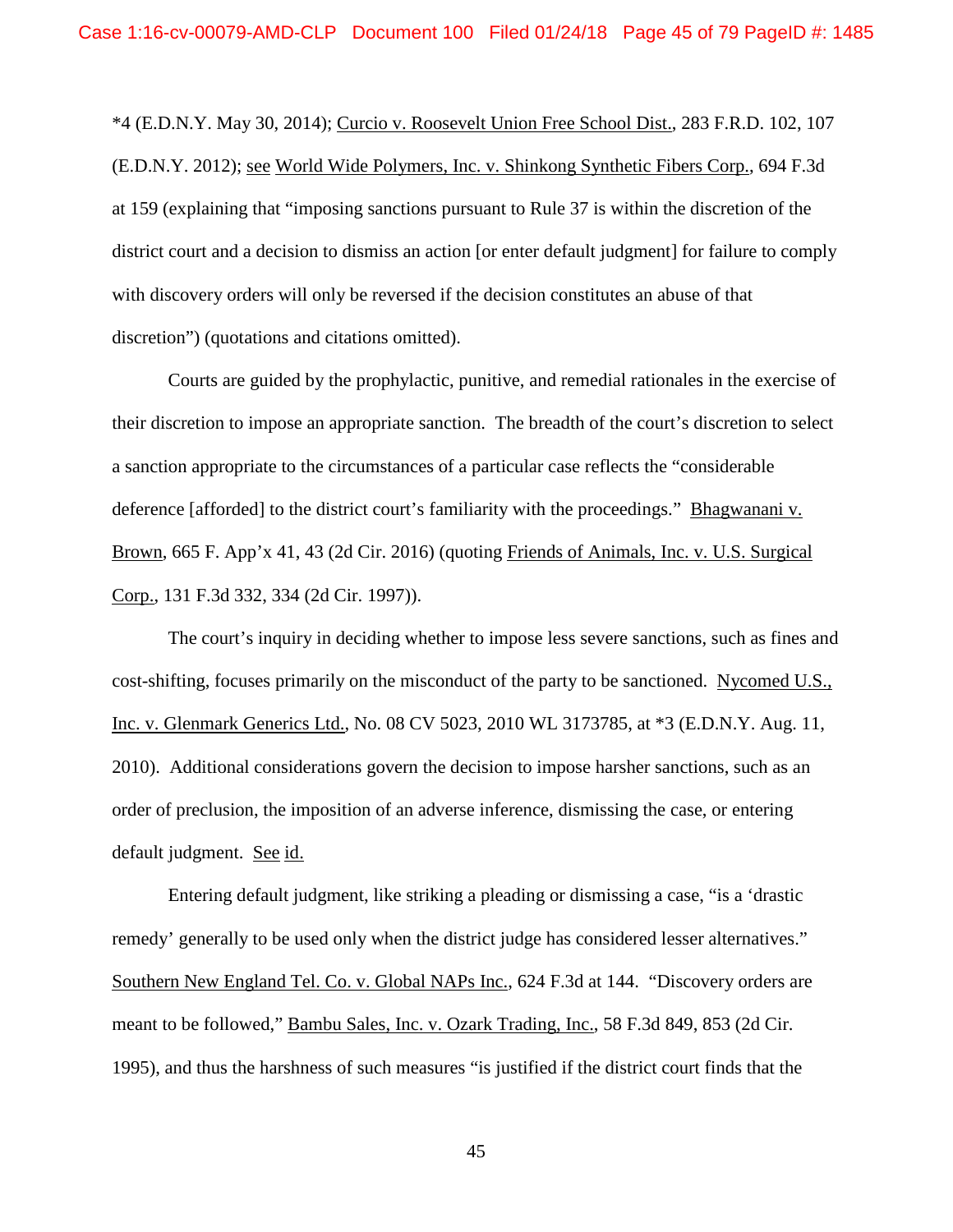failure to comply with discovery orders was due to 'willfulness, bad faith, or any fault of the party sanctioned.'" Southern New England Tel. Co. v. Global NAPs Inc., 624 F.3d at 144 (quoting Salahuddin v. Harris, 782 F.2d 1127, 1132 (2d Cir. 1986)). Indeed, the availability of these most severe sanctions in appropriate cases is essential to the efficient functioning of the courts, especially if the Federal Rules of Civil Procedure are to achieve their stated goal of "secur[ing] the just, speedy, and inexpensive determination of every action and proceeding." Fed. R. Civ. P. 1; see Valentine v. Museum of Modern Art, 29 F.3d 47, 49-50 (2d Cir. 1994) (quoting National Hockey League v. Metropolitan Hockey Club, Inc., 427 U.S. at 643). Thus, even long before the widespread availability of electronically stored information caused exponential increases in the complexities of litigation, the Second Circuit admonished that "in this day of burgeoning, costly and protracted litigation[,] courts should not shrink from imposing harsh sanctions where . . . they are clearly warranted." Jones v. Niagara Frontier Transp. Auth., 836 F.2d 731, 734-35 (2d Cir. 1987) (quoting Cine Forty-Second Street Theatre Corp. v. Allied Artists Pictures Corp., 602 F.2d at 1068).

## **B. Factors to Guide the Court's Discretion**

Courts generally consider the following factors in determining whether to exercise their discretion to enter default judgment or to impose another dispositive sanction: "(1) the willfulness of the non-compliant party or the reason for noncompliance; (2) the efficacy of lesser sanctions; (3) the duration of the period of noncompliance  $[\cdot]$  and (4) whether the non-compliant party had been warned of the consequences of non-compliance." Agiwal v. Mid Island Mortg. Corp., 555 F.3d 298, 302 (2d Cir. 2009) (citation and quotation marks omitted).

In addition to the four **Agiwal** factors, courts also regularly consider the extent of any prejudice to the party moving for sanctions. In doing so, however, courts must be mindful that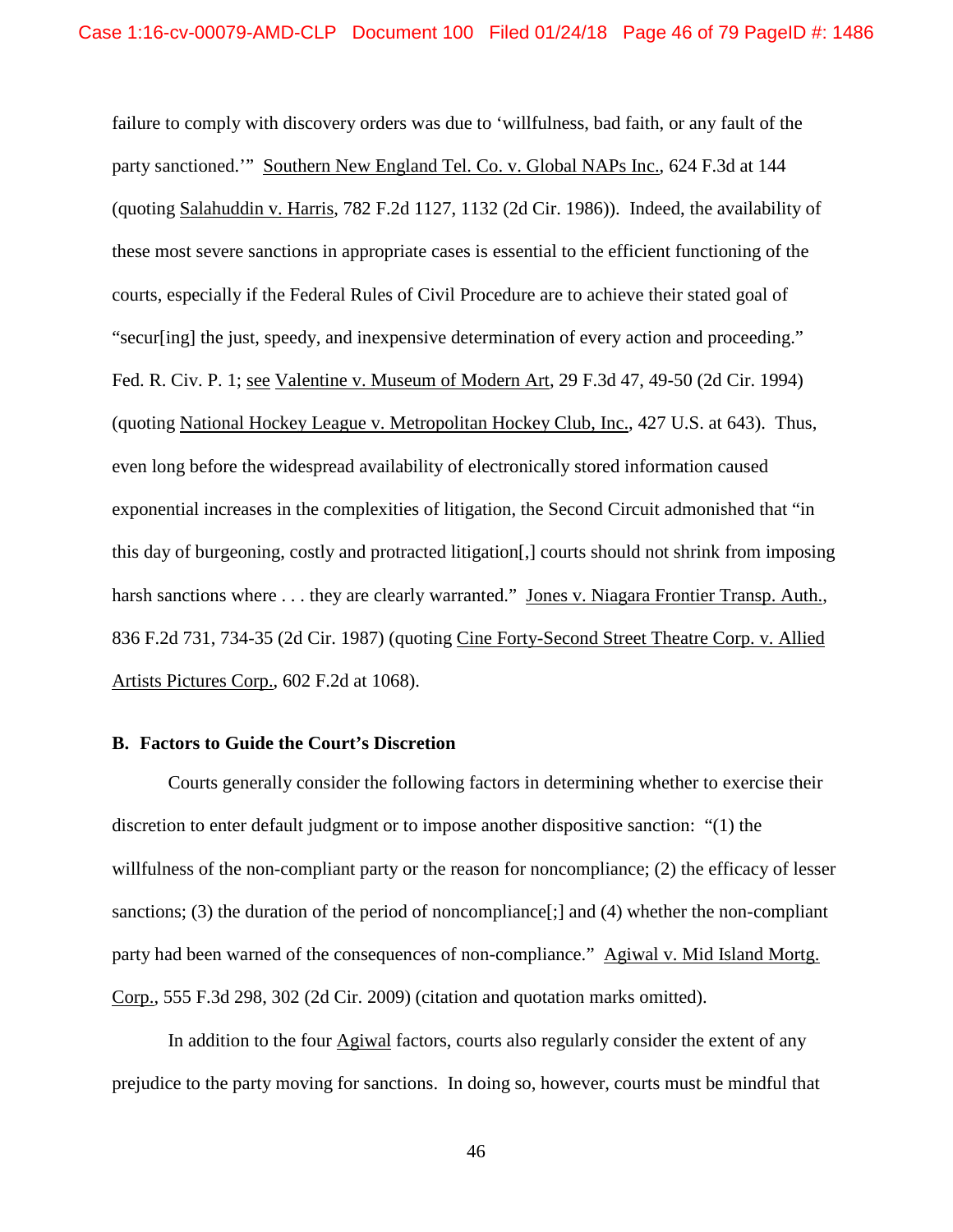"real prejudice to a litigant may serve as a compelling consideration in support of dispositive relief," but that "a lack of prejudice should not be given significant weight in the overall analysis." Local Union No. 40 v. Car-Win Constr., Inc., 88 F. Supp. 3d at 263. The absence of prejudice is given little weight, even though its presence tilts the scales heavily in favor of sanctions, because both the Second Circuit and the Supreme Court "have consistently rejected the 'no harm, no foul' standard for evaluating discovery sanctions[.] Although *one* purpose of Rule 37 sanctions may in some cases be to protect other parties to the litigation from prejudice resulting from noncompliance with discovery obligations, Rule 37 sanctions serve other functions unrelated to the prejudice suffered by individual litigants." Southern New England Tel. Co v. Global NAPs Inc., 624 F.3d at 148-49 (citations omitted) (emphasis in original); see Local Union No. 40 of the Int'l Ass'n of Bridge, Structural and Ornamental Iron Workers v. Car-Win Constr., Inc., 88 F. Supp. 3d at 263.

Although these enumerated factors provide useful guidance, they are not exclusive. No single factor controls, and it is not an abuse of discretion for a district court to order a dispositive sanction even when not every factor weighs against the party to be sanctioned. Southern New England Tel. Co v. Global NAPs Inc., 624 F.3d at 144. "Sanctions must be weighed in light of the full record in the case." Cine Forty-Second Street Theatre Corp. v. Allied Artists Pictures Corp., 602 F.2d at 1068 (citing National Hockey League v. Metropolitan Hockey Club, Inc., 427 U.S. at 642). It is up to the trial court to determine on a case-by-case basis whether a dispositive sanction is appropriate in light of the court's familiarity with the proceedings, the prophylactic, punitive, and remedial purposes of sanctions, and the paramount requirement under Rule 1 and Rule 37 that any order issued must be just.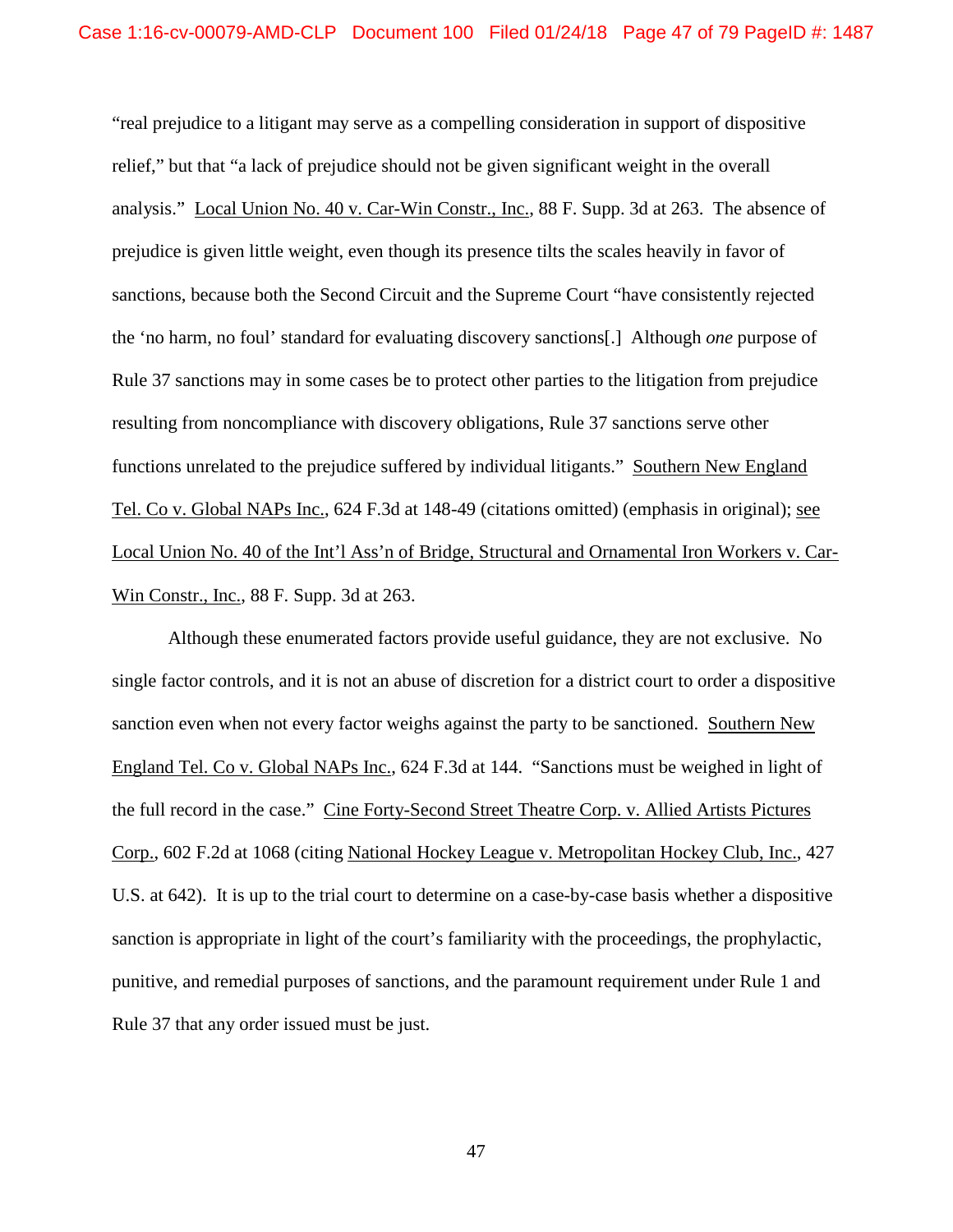## 1. Willfulness

Non-compliance with a court's discovery order is willful when the order is clear, the party understood the order, and the failure to comply is not due to factors beyond the party's control. See, e.g., Joint Stock Co. Channel One Russia Worldwide v. Infomir LLC, 2017 WL 3671036, at \*21; Jensen v. Allied Burton Sec. Servs., No. 10 CV 2043, 2011 WL 4382347, at \*3 (E.D.N.Y. May 27, 2011) (quoting Davidson v. Dean, 204 F.R.D. 251, 255 (S.D.N.Y. 2001)). "Willful non-compliance is routinely found, for instance, where a party has 'repeatedly failed to . . . produce documents . . . in violation of the district court's orders.'" Doe v. Delta Airlines, Inc., No. 13 CV 6287, 2015 WL 798031, at \*8 (S.D.N.Y. Feb. 25, 2015) (quoting Robertson v. Dowbenko, 443 F. App'x 659, 661 (2d Cir. 2011) (summary order)), aff'd, 672 F. App'x 48 (2d Cir. 2016).

It is particularly important to consider a party's course of conduct throughout the litigation when evaluating willfulness. "Taken out of context, perhaps, any individual incident of discovery misconduct may appear forgivable—especially when framed by some post hoc excuse that rings of reasonableness." Local Union No. 40 of the Int'l Ass'n of Bridge, Structural and Ornamental Iron Workers v. Car-Win Constr., Inc., 88 F. Supp. 3d at 264.

### a. The Willful Violation of Court Orders

As demonstrated by the procedural history set forth in some detail herein, this case has been marked by an unprecedented and disturbing pattern of delay and failure to comply with the Orders of this Court. This Court has had to hold 13 conferences to resolve various discovery disputes, including two hearings to address plaintiff's motions for contempt and sanctions, and has issued 14 Orders to defendants to produce discovery that is clearly mandated by the Federal Rules of Civil Procedure even in the absence of a request or order.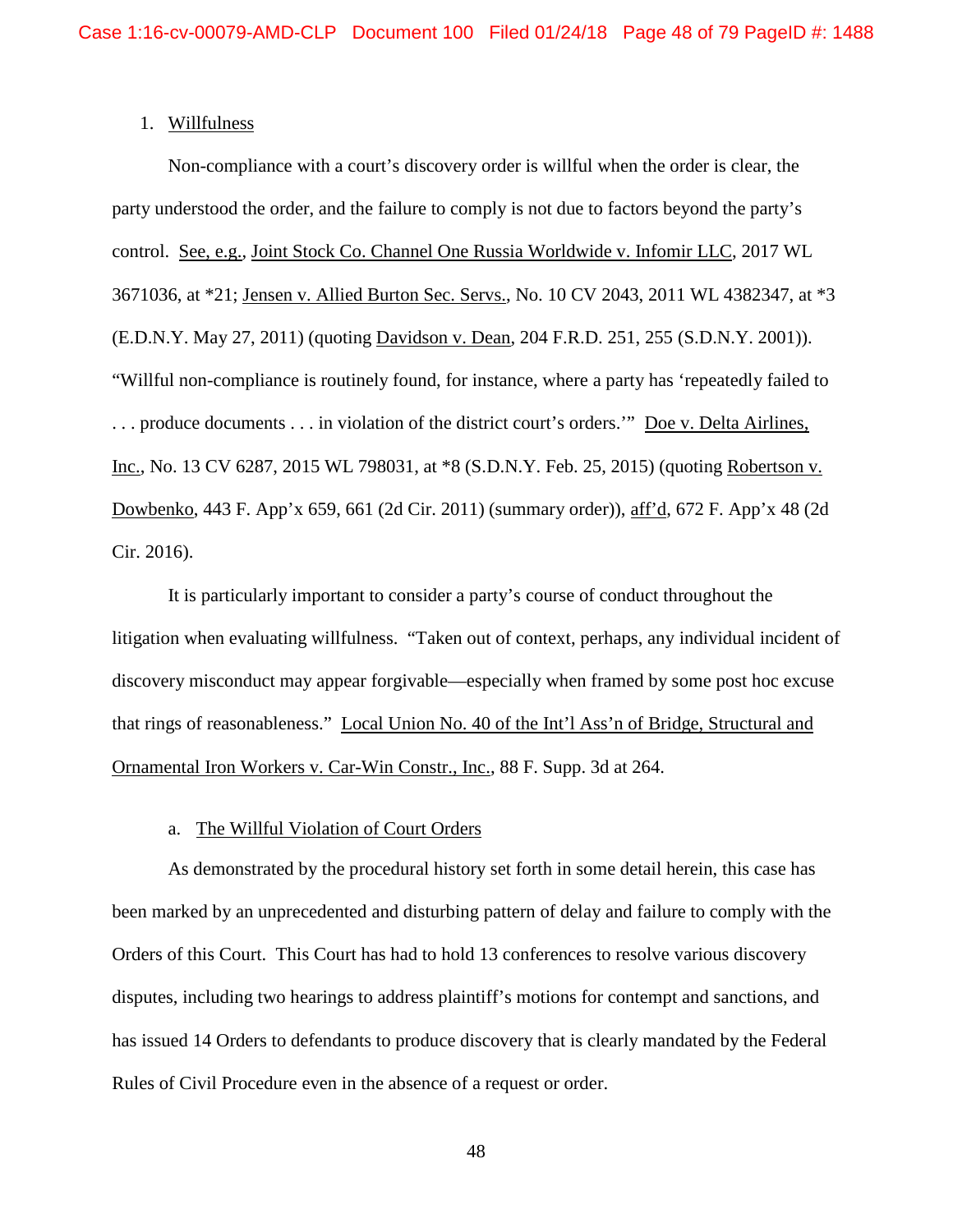From the very outset of this case, the defendants' attorney was aware that the key inquiry in the case was to identify the officer or officers who had either assaulted or inflicted harm on plaintiff, as plaintiff claimed, or who could support defendants' various theories that either she did not suffer any injury while in the 107 Precinct or, if she did, the injury was self-inflicted, as noted in a cryptic reference in her medical record. Yet despite numerous requests from plaintiff's counsel and suggestions as to ways in which to identify officers in the Precinct who may have interacted with plaintiff that night, for months defendants resisted requests for photographs and memo books, even after being Ordered to provide them by the Court.

Perhaps the most critical failure on the part of defendants' counsel was not to interview the officers who defendants knew had contact with plaintiff to ask a simple question: "Plaintiff claims she was injured in the Precinct. Do you know anything about this?" Eric Ryan, the arresting officer, identified by defendants as a witness for the defense, was never asked about plaintiff's injury until almost two years into discovery when it was learned that he was one of the few officers who actually claims to have witnessed the incident in which defendants contend plaintiff injured herself. It is even harder to fathom how defendants' counsel, his supervisors, paralegals from Corporation Counsel, and record keepers from the DOC, the 107 Precinct, and the NYPD Civil Litigation Unit could have spent "hundreds of hours" trying to respond to the discovery in this case without locating basic and highly relevant information. (See 1/4/18 Tr. at 4:2-12). Not only does it now appear that high ranking police officials, including a captain, several lieutenants, and at least one sergeant, were involved in investigating the events that took place on the night of plaintiff's arrest, but 11 NYPD officers were deposed by plaintiff's counsel and presumably interviewed by defendants' counsel, and yet none of them came forward with information about this incident or the investigations for almost two years. This suggests either a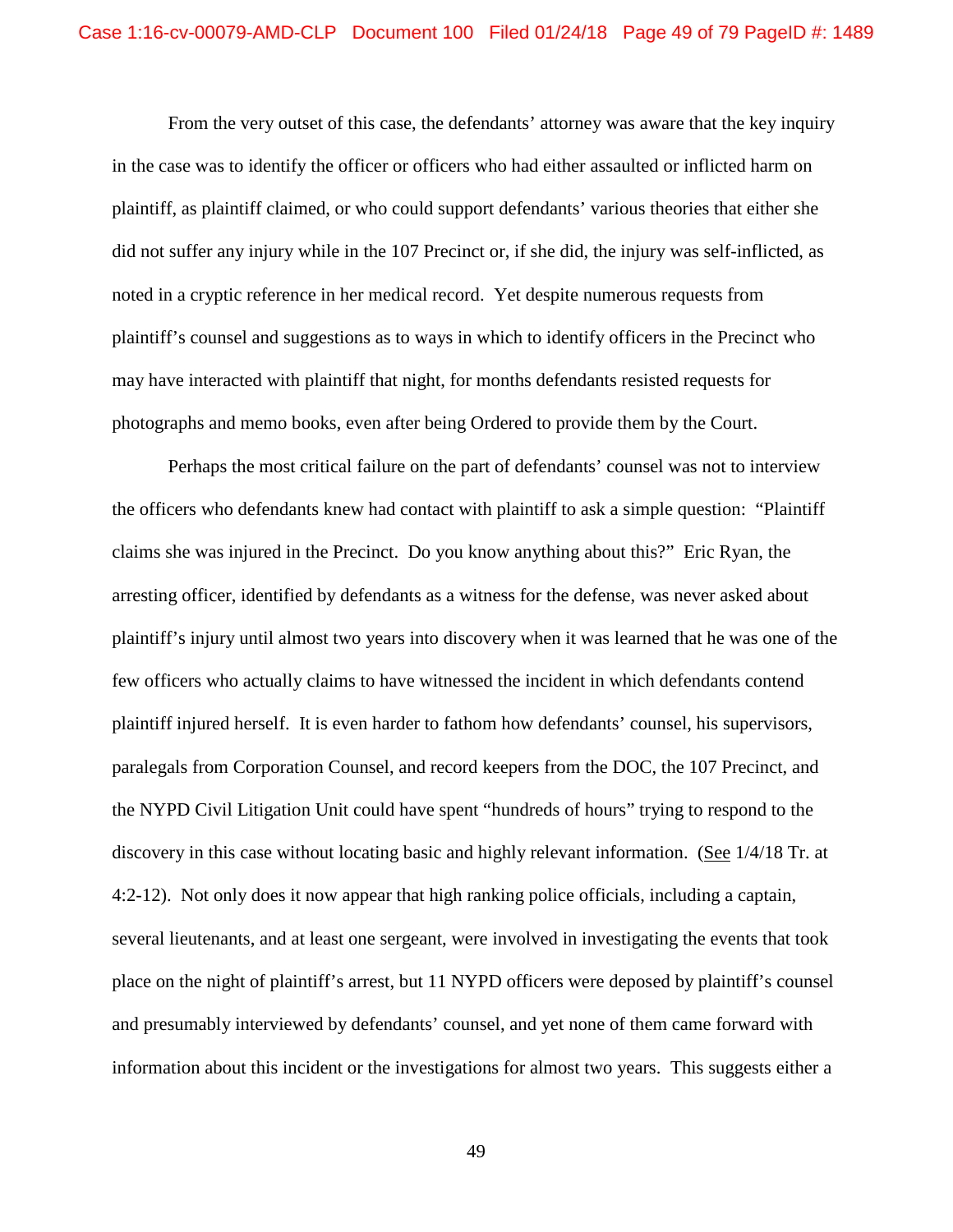failure to conduct even the most superficial investigation by counsel or, of deeper concern, that counsel was deliberately not informed due to a cover-up perpetrated by the NYPD officers from the Precinct.19

Perhaps even more astonishing is that this utter failure to discover the key witnesses and produce over 1,000 pages of relevant documents occurred in the context of 14 Court Orders to produce and a contempt proceeding. Apart from the overarching failure to identify key witnesses and documents, defendants deliberately failed to comply with clear orders of this Court.

At the initial conference held in April 2016, the defendants were ordered to identify the officers who interrogated plaintiff; defendants were given until May 20, 2016 to provide that information. (See 4/15/16 Minute Order). Not only did defendants fail to comply with that Order, they never requested additional time to search for that information prior to the date set for production. On June 29, 2016, the Court issued a second Order giving the defendants an additional 30 days to identify the officers, and warning that if they were unable to do so by that date, the Court would Order the production of photographs and memo books for officers in the Precinct. (See 6/29/16 Minute Order). Again, defendants failed to comply and did not request additional time to do so. By the end of July when there was no further progress toward the

 $19$  This Court has supervised discovery in numerous cases over the years where the plaintiff claiming false arrest or excessive force has not been able to identify the NYPD officers involved and the Court has had to issue a Valentin order, directing the defendants to identify the officers. See generally Valentin v. Dinkins, 121 F.3d 72 (2d Cir. 1997). The instant case is not the first where the City has claimed that they had no paperwork relating to the plaintiff and they were therefore unable to identify any involved officers. Given what occurred in this case during litigation, as well as what is alleged to have occurred that prompted the litigation, the City should be concerned as to whether their procedures for recording interactions with citizens and for investigating such claims in an effort to identify witnesses should be reexamined.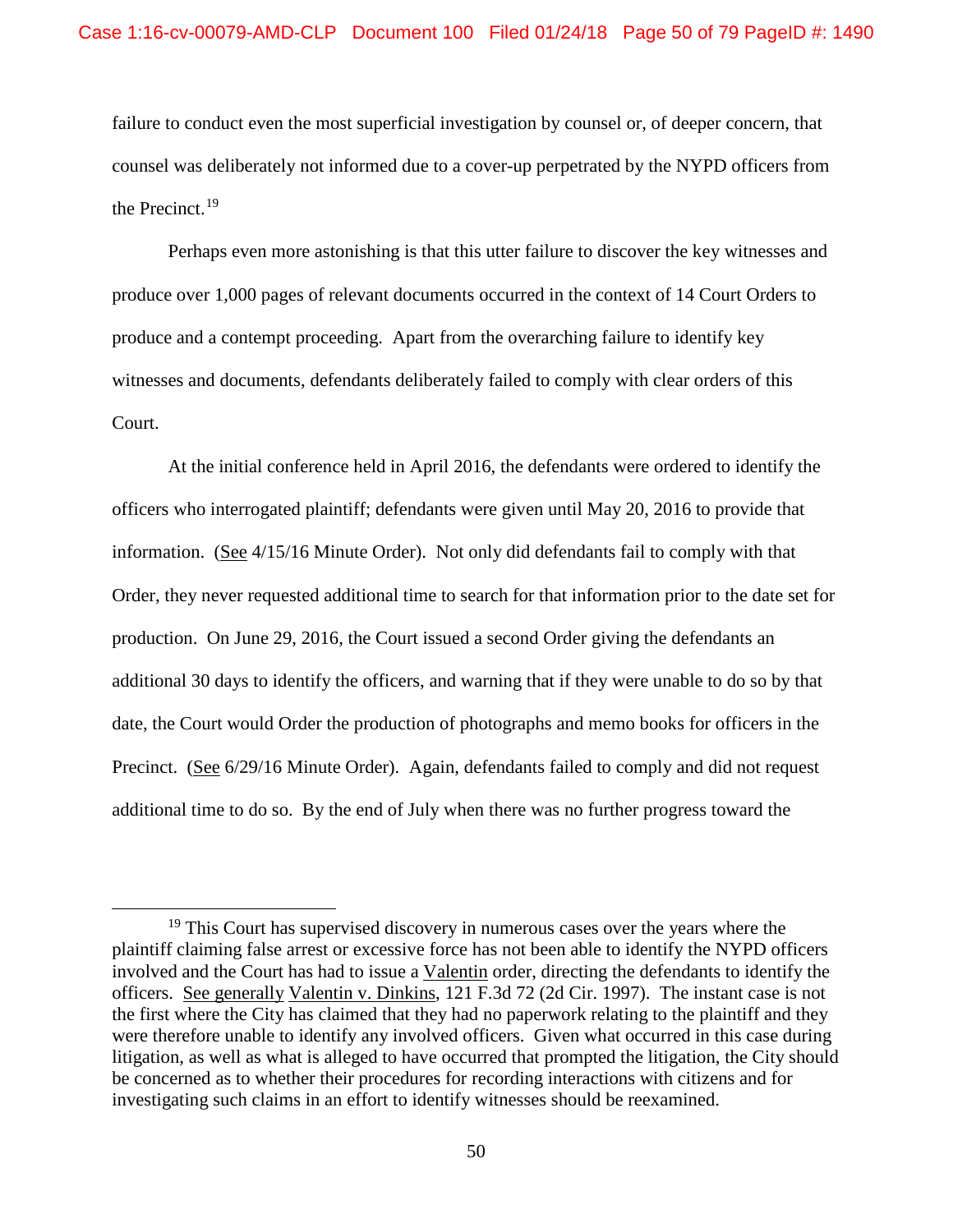identification of the officers who interrogated plaintiff, the Court Ordered defendants to produce photographs. (See 7/28/16 Minute Order).

By mid-August, defendants had not identified the officers, nor had they produced the photographs previously ordered by the Court. Instead, defendants decided that they would simply provide a CCRB file, telling plaintiff's counsel that this would resolve the issue. (Pl.'s 8/16/16 Ltr. at 1). While there were eight photographs in the file, plaintiff's counsel determined that none of these officers were involved with plaintiff after she was taken to the Precinct and they reiterated their request for production of photographs and memo books of officers from the 107 Precinct who were present that night. Defendants' counsel resisted, despite the prior Court Order, arguing that the "motion is moot," and that the City had "identified all the individuals who interrogated plaintiff or participated in plaintiff's arrest." (Defs.'  $8/18/16$  Ltr. at 1). Defendants never requested reconsideration of the Court's three prior Orders and the Court again Ordered defendants to produce the photographs. (See 8/19/16 Minute Order).

Defendants' failure to comply with this Court's Orders to identify officers and produce photographs was not the only time defendants failed to produce discovery or simply ignored this Court's Orders. Throughout the course of discovery, the Court issued Orders requiring defendants to produce certain documents sought by plaintiff or provide an affidavit from a records custodian indicating that a search had been undertaken but no responsive documents had been found. The Medical Treatment of Prisoner Form was requested in plaintiff's original discovery requests served in April 2016 and when it had not been provided, the Court Ordered its production by September 30, 2016.  $(8/19/16 \text{ Minute Order})^{20}$  Although counsel produced an

 $20$  The Court notes that many of the documents which were Ordered to be produced by the Court on multiple occasions were documents which defendants had an obligation to produce in response to the normal discovery processes and rules. Apart from their failure to comply with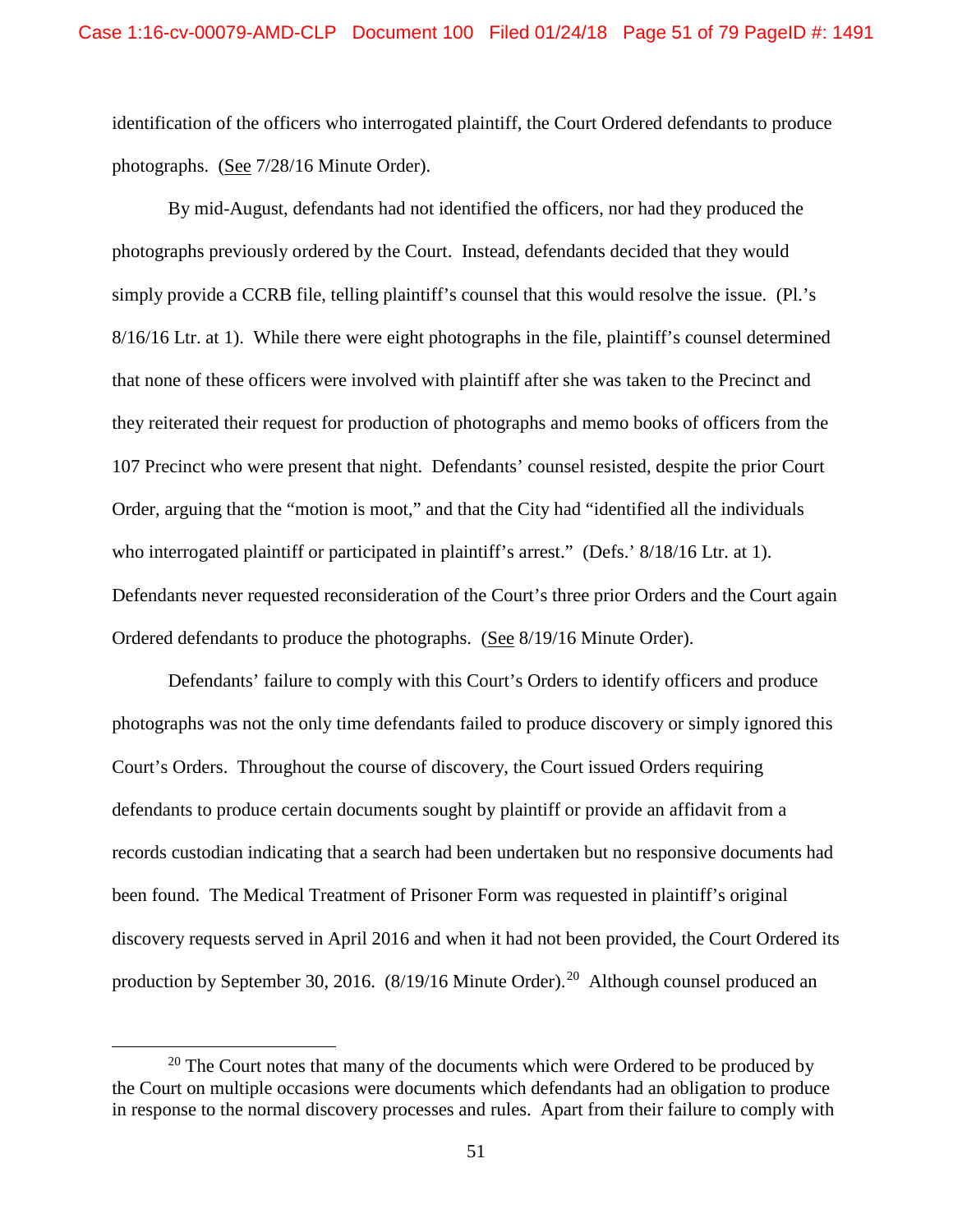illegible copy in October 2016, plaintiff's counsel sought several times to have a legible copy produced. When it still had not been produced almost eight months later, and no request for an extension of time was made, the Court issued a second Order to produce the original on June 29, 2017. (See 6/29/17 Minute Order). On July 11, 2017, plaintiff's counsel moved for sanctions because the defendants still had not complied with the Court's Orders of August 19, 2016 and June 29, 2017 to produce the Medical Treatment of Prisoner Form. Finally, in July 2017, defendants informed plaintiff's counsel that they could go to Queens Central Booking to view the original form. (See Defs.' 7/12/17 Ltr. at 1 (explaining that "defense counsel has informed plaintiff's counsel they could go to Queens Central Booking to review the original")).

Another example of defendants' failure to comply with their discovery obligations and with the Court's Orders relates to the disciplinary records of Sergeant Forgione. Following the filing of the Amended Complaint, the Court Ordered defendants to produce the disciplinary and personnel files for the newly named defendant officers, including defendant Forgione. (See 1/5/17 Minute Order). Despite this Order, defendants only produced a partial file for Forgione and plaintiff's counsel proceeded to depose him without having been given his files for the year of plaintiff's arrest and without producing the James file which suggested dishonesty on the part of the defendant. When plaintiff moved to compel the production of these files, defendants' counsel objected on relevance grounds. Defendants never once objected prior to Forgione's deposition nor did they seek to modify the Court's Order to produce only certain portions of his

 $\overline{a}$ 

the Court's Orders, defendants ignored their obligations under the Federal Rules of Civil Procedure. Even where defendants did respond, they did so subject to numerous vague, unsupported objections that rendered it difficult to discern whether and the extent to which they had furnished responsive information. Such responses are improper. See, e.g., Fed. R. Civ. P. 33(b)(4) (providing that objections "must be stated with specificity"). Here, the improper responses obfuscated the full extent of defendants' noncompliance, undermined the very purpose of discovery, and deprived the plaintiff and the Court of crucial information.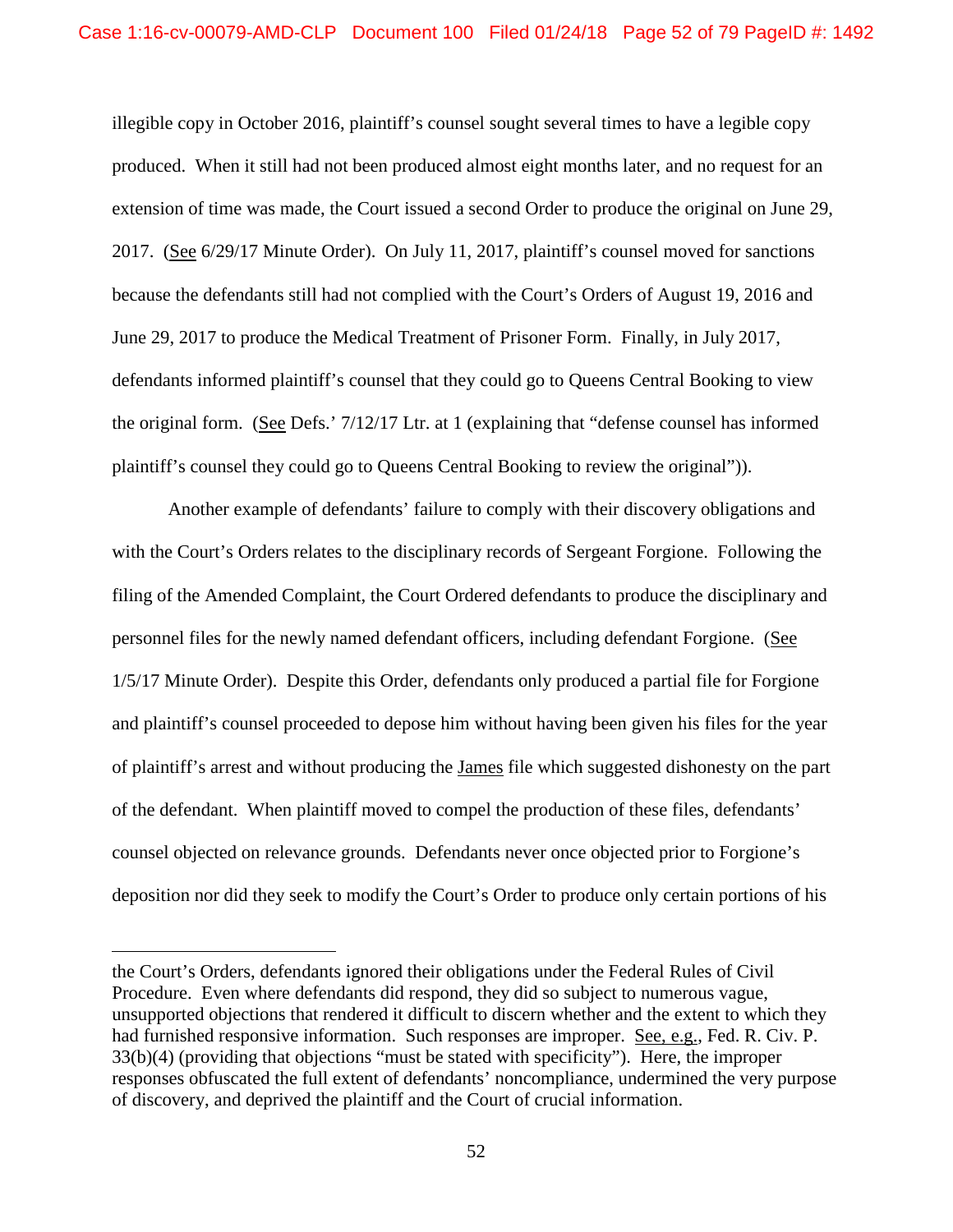disciplinary files; they simply decided on their own to withhold certain files. On June 29, 2017, the Court issued a second Order to produce these files. (See 6/29/17 Minute Order). During the contempt proceeding held on November 9, 2017, plaintiff's counsel indicated that the files for Forgione still had not been produced (e.g. 11/9/17 Tr. at 7:15-20; 20:25-21:4), and it is unclear whether those files remain outstanding to date.

Similar examples of noncompliance and the need to issue several orders involved the request for the Central Booking Medical Screening Form (see, e.g., 6/29/17 Minute Order; 8/19/16 Minute Order); the 107 Precinct Command Log (see 6/29/17 Minute Order; 8/19/16 Minute Order); and the Central Booking roster or Command Log. (See 6/29/17 Minute Order; 8/19/16 Minute Order). The Court also issued several Orders requiring defendants to produce the Prisoner Movement Slip and the Live Scan machine report. (See 9/21/17 Order; 10/17/17 Order). These documents were sought by plaintiff's counsel in an effort to identify the officer responsible for fingerprinting plaintiff based on information provided during the deposition of one of the NYPD witnesses. Presumably this officer would have observed the injury to plaintiff's hand and would support her claim that she was injured in the Precinct. Defendants' counsel objected that the information was "highly duplicative" of information previously produced; that the Live Scan machine records were "irrelevant, may not be preserved, and would not produce additional information about the incident." (Defs.' 9/19/17 Ltr. at 2). The Court Ordered production of the documents over defendants' objections. Despite the Order, defendants did not produce either document, requiring the Court to hold another conference on October 17, 2017, at which defendants represented for the first time that the Prisoner Movement Slip could not be found and the Live Scan document was in the custody of the State. (See 10/18/17 Minute Order). Although defendants' counsel indicated that they would be producing an affidavit as to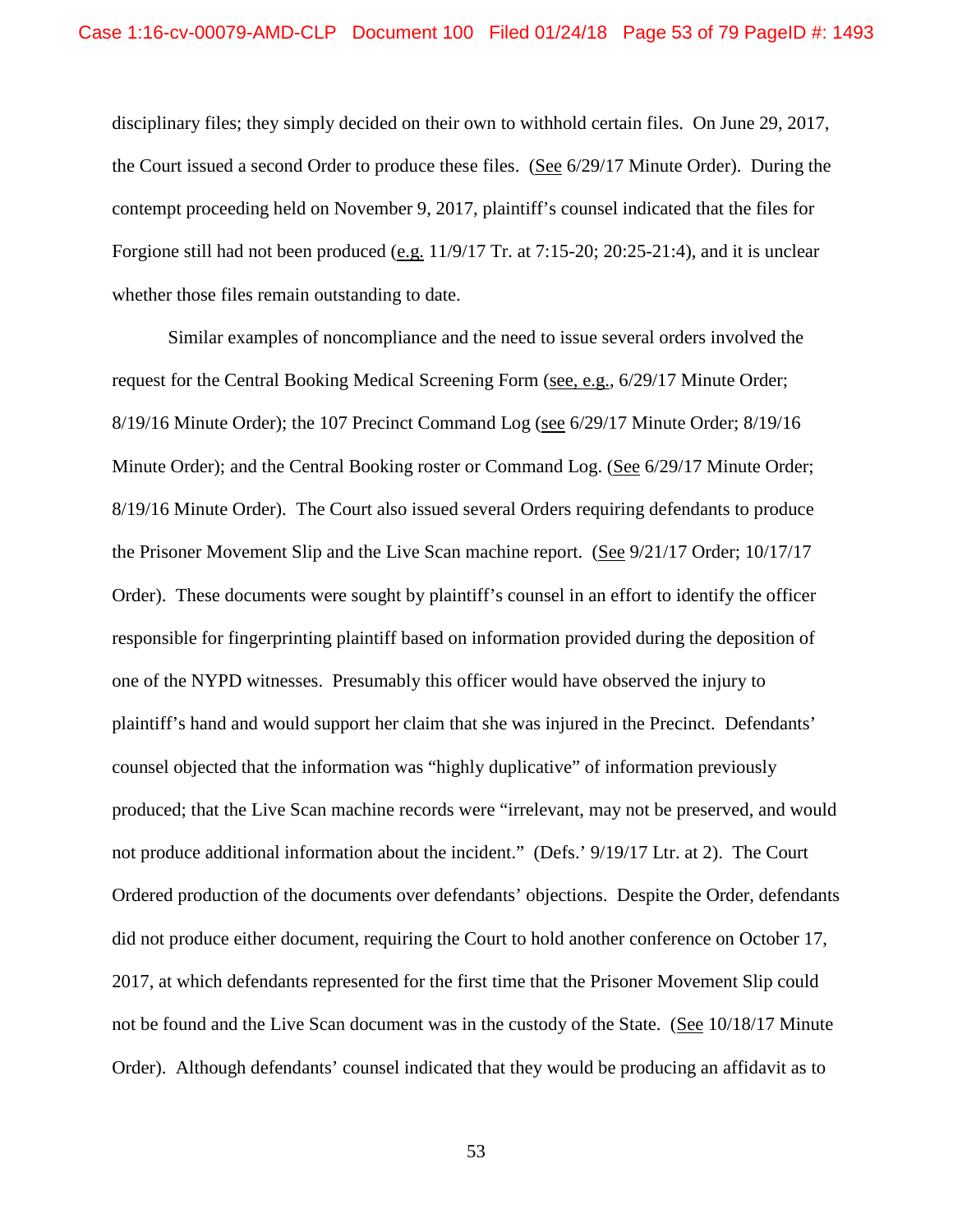the Prisoner Movement Slip, no such affidavit was provided until the night before the November 9, 2017 contempt hearing. Although this affidavit suggested for the first time that the document was in the custody of the DOC, defendants' counsel claimed that it did not exist because plaintiff had never been in DOC custody, contradicting his own client's affidavit.

Finally, defendants failed to produce the DD5s and buy reports identified by Sergeant DiGennaro in his deposition. Not only did the Sergeant indicate that these documents implicated plaintiff in the drug sale that prompted her arrest, but these core documents had never been produced in all the months leading up to his deposition. In objecting to their production, defendants' counsel argued that they were not relevant because they were "not related to excessive force" and that he "didn't get those documents to begin with." (9/21/17 Tr. at 3:23- 4:2). Despite this Court's Order to produce these reports "right away" (id. at 5:1), it took a second Order of the Court in October 2017 and plaintiff's motion to hold defendants in contempt to finally see the production of these documents the night before the contempt hearing on November 9, 2017. Counsel never provided an explanation as to why it took so long to produce these documents.

It also warrants mention that the defendants and their counsel have repeatedly insisted that they have complied fully with the Court's Orders and their discovery obligations. Indeed, defendants' counsel chose to open his remarks to the Court at the second show cause hearing by insisting that defendants had satisfied all of their obligations. (See 1/3/18 Tr. at 7:15-18). Such a disingenuous claim indicates willfulness and weighs in favor of severe sanctions. See Chowdhury v. Hamza Express Food Corp., 308 F.R.D. 74, 83 (E.D.N.Y. 2015) (finding willfulness where counsel disingenuously claimed to have complied with all court orders despite a history of violations).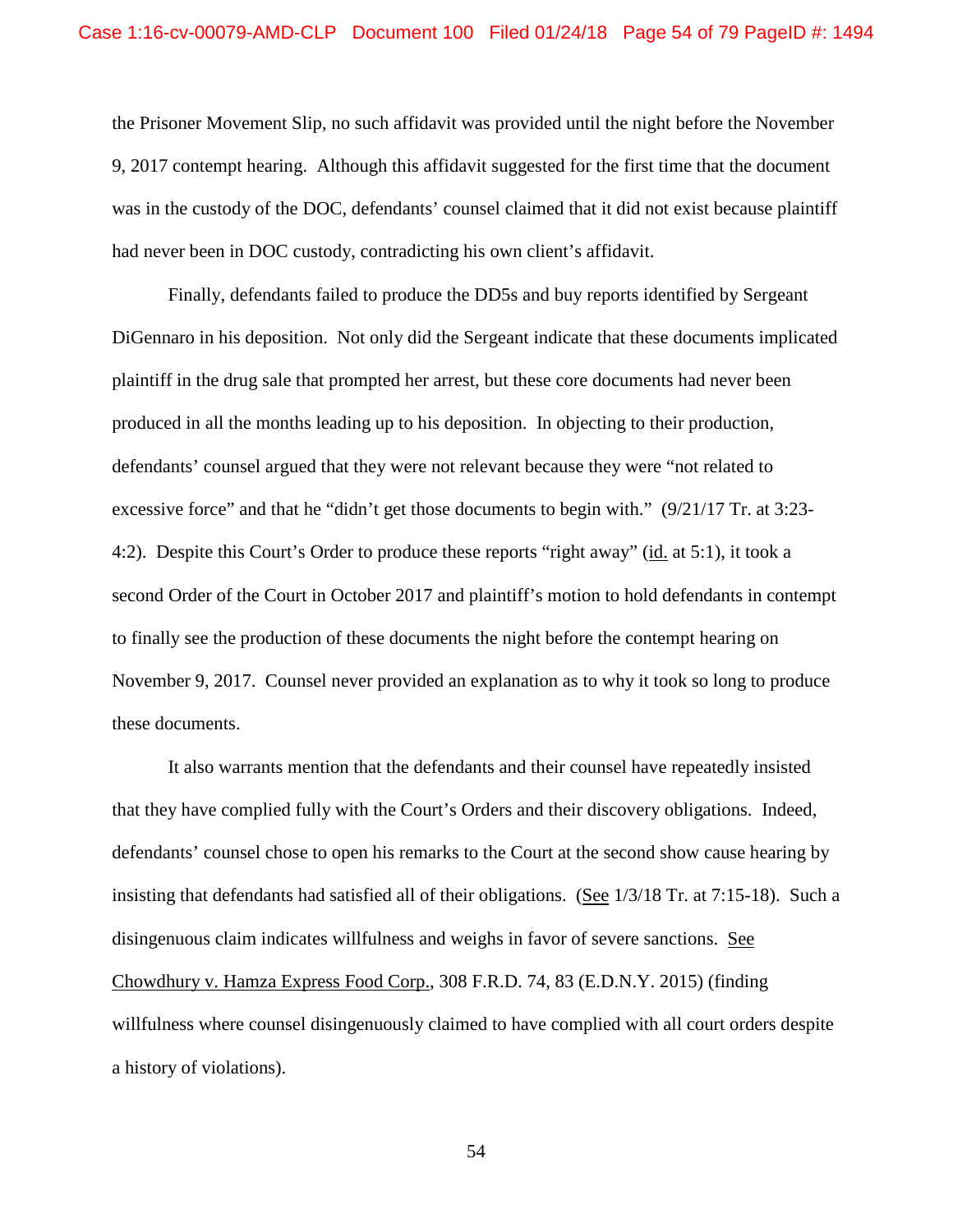Given the repeated and numerous violations and examples of noncompliance with this Court's Orders, the element of willfulness has clearly been established. Defendants have not claimed that they did not understand the Court's Orders or that they were unclear. Even if there were reasons outside of defendants' control to explain the failure to comply with some of the Orders, none have been offered. Thus, the Court finds that the first prong of the test defendants' willful disobedience of this Court's Orders—has been satisfied on multiple occasions and weighs heavily in favor of dispositive sanctions.

## b. Noncompliance with Basic Discovery Obligations

Even if the defendants' repeated failures to obey this Court's Orders were insufficient to evince willfulness, the failure of defendants and their counsel to comply with the most basic discovery requirements set out in the Federal Rules of Civil Procedure can itself demonstrate willfulness that weighs in favor of a dispositive sanction. At the outset of litigation, Rule 26 requires that "a party must, without awaiting a discovery request, provide to the other parties: the name . . . of each individual likely to have discoverable information—along with the subject of that information—that the disclosing party may use to support its claims or defenses [and] a copy . . . of all documents, electronically stored information, and tangible things that the disclosing party has in its possession, custody, or control and may use to support its claims or defenses[.]" Fed. R. Civ. P.  $26(a)(1)(A)(i)$ -(ii). Such disclosures must be "based on the information then reasonably available [to the party]." Fed. R. Civ. P.  $26(a)(1)(E)$ .

Crucially, by signing a discovery response or disclosure, a party or its attorney "certifies that to the best of the person's knowledge, information, and belief *formed after a reasonable inquiry*[,] with respect to a disclosure, it is complete and correct as of the time it is made." Fed. R. Civ. P.  $26(g)(1)(A)$  (emphasis added). The obligation to conduct a reasonable inquiry is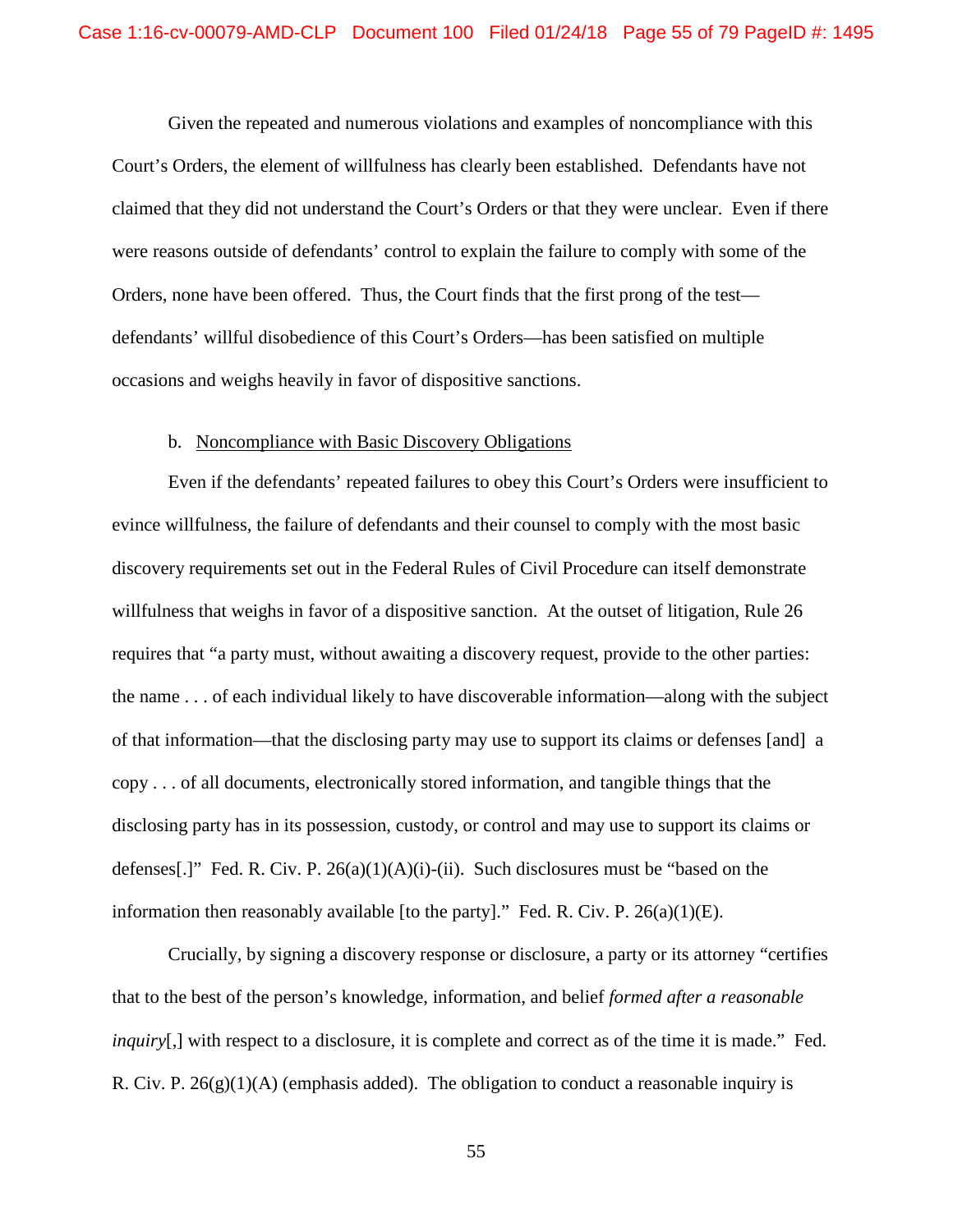fundamentally important, and although it runs first to counsel, it applies with equal force to the party itself. See, e.g., Zubulake v. UBS Warburg LLC ("Zubulake V"), 229 F.R.D. at 432 (explaining that "counsel and client must take some reasonable steps to see that sources of relevant information are located"); id. at 433 n.80 (observing that "the obligation to [locate relevant evidence] runs first to counsel, who then has a duty to advise and explain to the client its obligations") (quoting Telecom Int'l Am. Ltd. v. AT & T Corp., 189 F.R.D. 76, 81 (S.D.N.Y. 1999)). Such a complete failure to perform a straightforward and required inquiry is patently unreasonable and could only result from an intentional failure to act. See Moody v. CSX Transp., Inc., No. 07 CV 6839, 2017 WL 4173358, at \*12 (W.D.N.Y. Sept. 21, 2017).

Defendants and their counsel were required to conduct a reasonable inquiry at the beginning of this litigation into the information, documents, and witnesses available to the defendants. Given what has developed over the last year and a half of discovery, it is clear that both defendants and their counsel failed to conduct the required inquiry. Had they done so, there would have been no need for the plaintiff, her counsel, and the Court to dedicate tremendous amounts of time attempting to determine the identities of potential parties and witnesses.

For example, in addition to the mandatory initial disclosures that defendants should have made without prompting, plaintiff also sought information and documents by serving interrogatories and document requests on April 14, 2016. (See Pl.'s 4/16/16 1st Set of Interrogs. and Reqs. for Prod. ("Pl.'s 4/16/16 Discovery Requests"), attached as Exhibit A to Pl.'s 7/6/16 Mot. to Compel, ECF No. 14-1). Those interrogatories specifically directed defendants to identify crucial witnesses, including the arresting officer, the arresting officer's partner or partners, any other officer or supervisor present at the time, the commanding officer of the squad, the desk officer of the precinct to which plaintiff was brought, any officer who took custody of or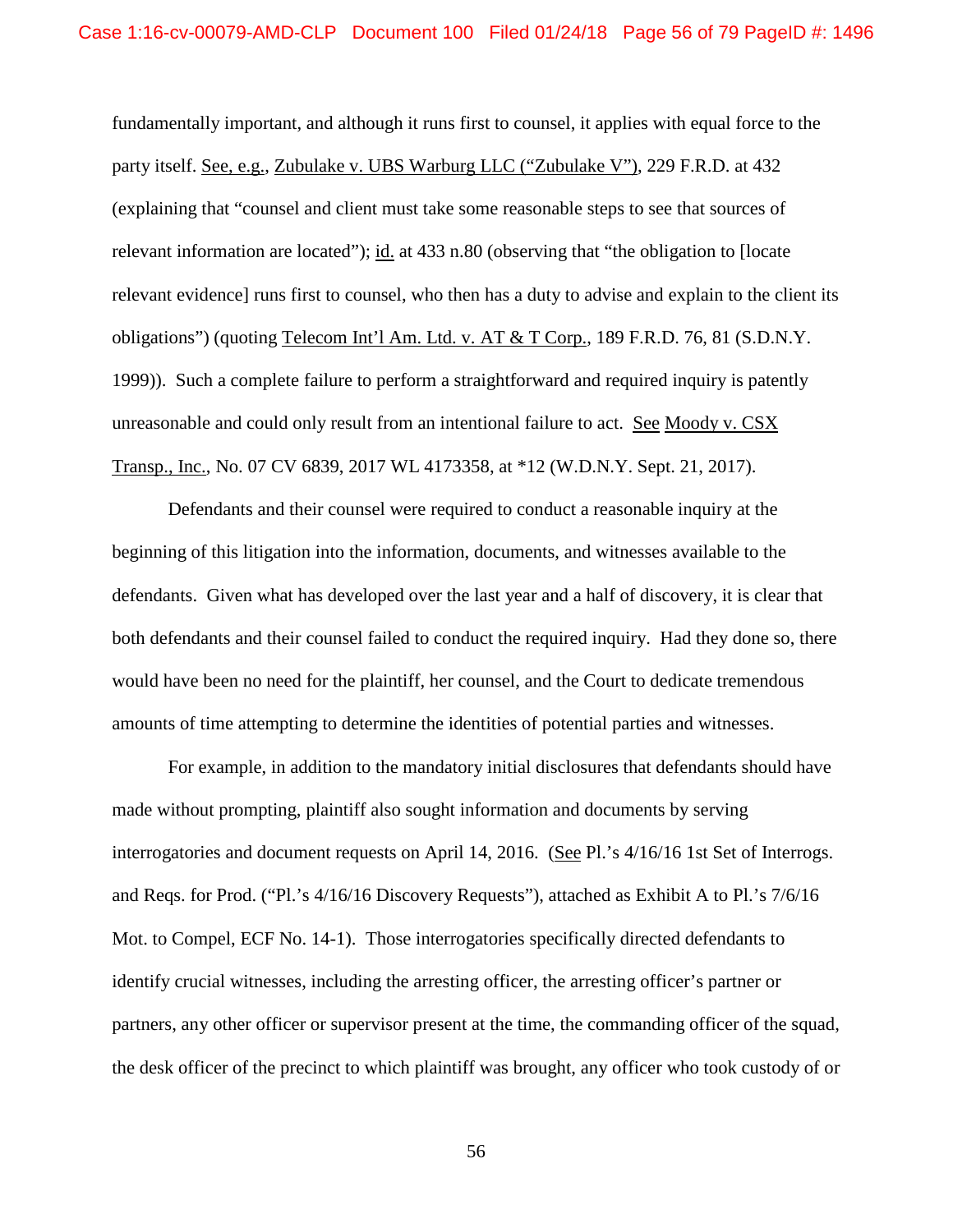transported plaintiff, any officer who transported plaintiff to the hospital, any officer who was with plaintiff at the hospital, any officer who was with plaintiff while she traveled to or was at Central Booking, and various other witnesses. (See id. Interrog. No. 1). In response, defendants offered boilerplate objections and only identified the two arresting officers, Officer Eric Ryan and Sergeant Zaka Rehman. (See Defs.' 5/27/16 Resps. to Pl.'s 1st set of Interrogs. and Reqs. for Prod. ("Defs.' 5/27/16 Discovery Resps.") No. 1, attached as Exhibit B to Pl.'s 7/6/16 Mot. to Compel, ECF No. 14-2).

At the same time in April 2016, plaintiff also requested various documents from the defendants, such as the Command Log entry, Precinct Prisoner Roster, Prisoner Movement Slip, Medical Treatment of Prisoner Form, Unusual Incident Report (RF-49), and the Central Booking Medical Screening Form. (See Pl.'s 4/16/16 Discovery Requests at 8-10). Once again, defendants responded with largely improper and unsupported boilerplate objections, but otherwise "refer[red] plaintiff to Defendant's Initial Disclosures dated April 15, 2016 for responsive information." (See Defs.'  $5/27/16$  Discovery Resps. at 20). This response was utterly improper because none of these items were contained in defendants' Initial Disclosures.

Plaintiff's discovery requests sought, from the outset of litigation, precisely the information and documents that defendants later claimed they did not know to search for and produce. Defendants offer the excuse that, in addition to the discovery requests, plaintiff's counsel offered various proposals on how to determine the identities of the officers at the Precinct described in the Complaint. According to the defendants, they were incapable of simultaneously attempting to identify the officers involved and complying with their other discovery obligations. Thus, defendants argue that having to consider plaintiff's proposals significantly delayed their ability to comply with their discovery obligations and may have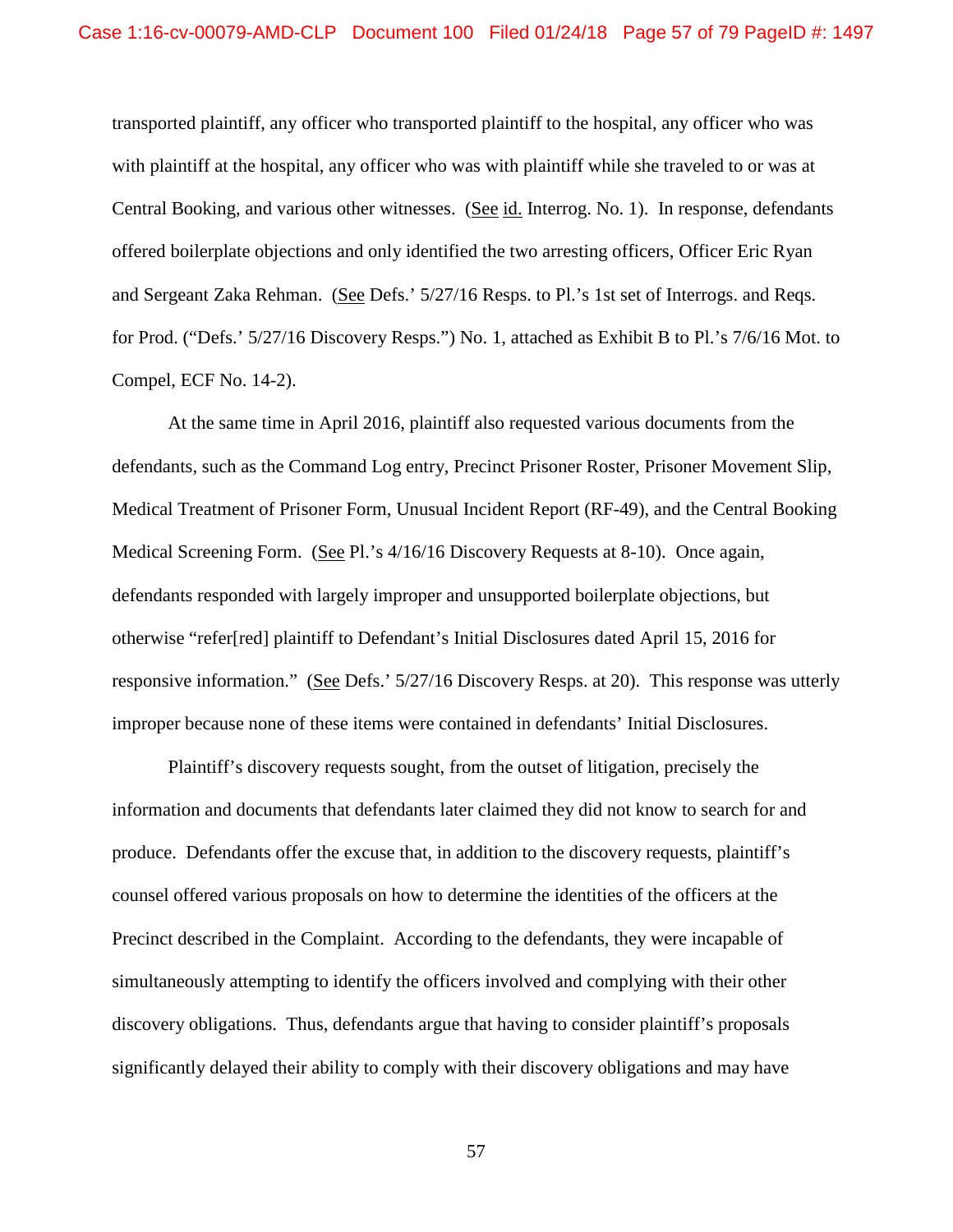actually prevented them from uncovering the highly information even though it was already in the City's possession, custody, and control. The excuse has no merit.

Plaintiff never should have been forced to make such proposals: those proposals were necessary only because of defendants' complete abdication of the clear duty imposed by the Federal Rules of Civil Procedure. Moreover, plaintiff's proposals, which were designed to comply with the Court's directive that the parties work together to identify the officers involved, did not excuse defendants and their counsel from their obligation to provide responses to plaintiff's discovery requests that were complete when made and *formed after a reasonable inquiry.* <u>See</u> Fed. R. Civ. P. 26(g)(1)(A). It should not be too much to ask attorneys or litigants to multitask, especially where, as here, the attorneys and litigants are supported by a sophisticated municipal law department. Even if defendants or their counsel truly were not capable of dividing their attention between the Orders and the discovery requests, they did not have the option of choosing between the two obligations. If defendants or their counsel were unsure whether they were able to certify as to the completeness of their responses or the reasonableness of their inquiry, they should have sought leave to delay their responses or some other intervention by the Court. They may not do what was done here: file their responses without regard to their Rule 26(g) obligations, and then offer *post hoc* excuses why their discovery responses were deficient or they were unable to comply with their obligations.

Defendants also may not rely on counsel's inability to search for the relevant documents and information. Defendants' counsel explained during the January 4, 2018 hearing that they "weren't able to retrieve [information about plaintiff's injury] by searching the plaintiff's name." (1/4/18 Tr. at 16:10-12). Attorneys have a duty to understand the ways in which their clients store documents and information, whether in traditional physical media or electronically. See,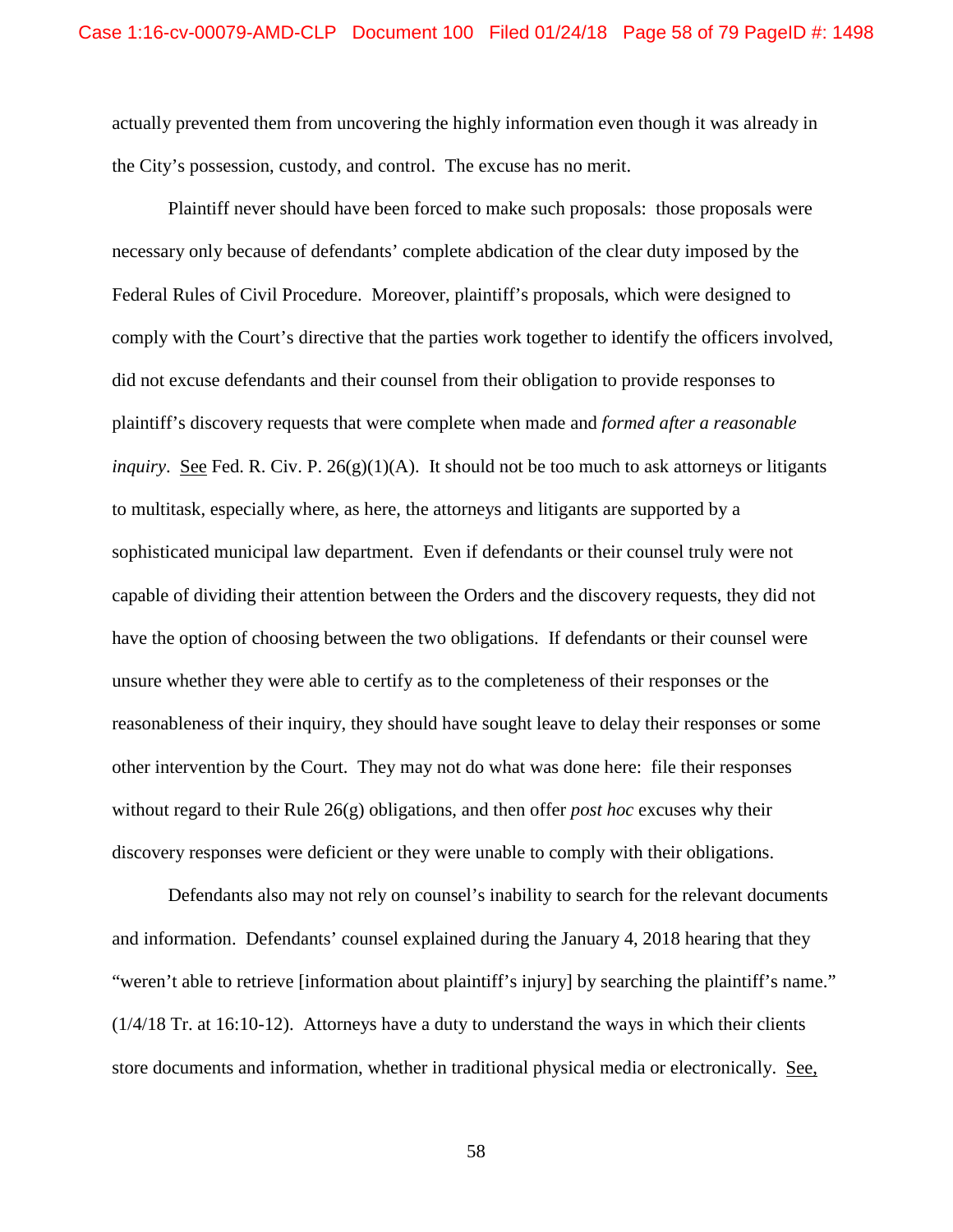e.g., Zubulake v. UBS Warburg LLC ("Zubulake V"), 229 F.R.D. 422, 432 (S.D.N.Y. 2004) (explaining that, to comply with discovery obligations, "counsel must become fully familiar with her client's document retention policies . . . [and] data retention architecture," and must also communicate with "key players in the litigation in order to understand how they stored information"). Furthermore, the client, too, is obligated to search for and preserve relevant information in its possession, custody, or control. Courts have held that "a party's failure to maintain electronic data in an accessible format may constitute sanctionable conduct." Moody v. CSX Transp., Inc., 2017 WL 4173358, at \*12. Here, both physical documents and ESI are at issue, but the inaccessibility of the information at issue, regardless of format, is equally sanctionable.

The City of New York and the NYPD are constantly subject to litigation and thus should be keenly aware of the obligation to retain and search for relevant information in state and federal litigation. Indeed, this matter was handled by the City of New York's "Special Federal Litigation Division." (See, e.g., Defs.' 2/1/16 Ltr., ECF No. 6 (the City is represented by "the Special Federal Litigation Division of the New York City Law Department)). As is its routine, the Corporation Counsel's first action in this litigation was to request that the Court extend its time to answer by several months to allow the City and its counsel "to properly investigate the allegations of the Complaint and fulfill [their] obligation under Rule 11 of the Federal Rules of Civil Procedure." (See id.)<sup>21</sup> This boilerplate language invoking the obligation to conduct a reasonable inquiry under Rule 11 (of which Rule 26(g) is the analog in the discovery context)

 $21$  The complete absence of a reasonable inquiry in the instant case calls into question the good faith of the City's routine requests for additional time to answer. In light of the proceedings in this case, such requests could be seen as part of a policy calculated to delay the litigation unnecessarily.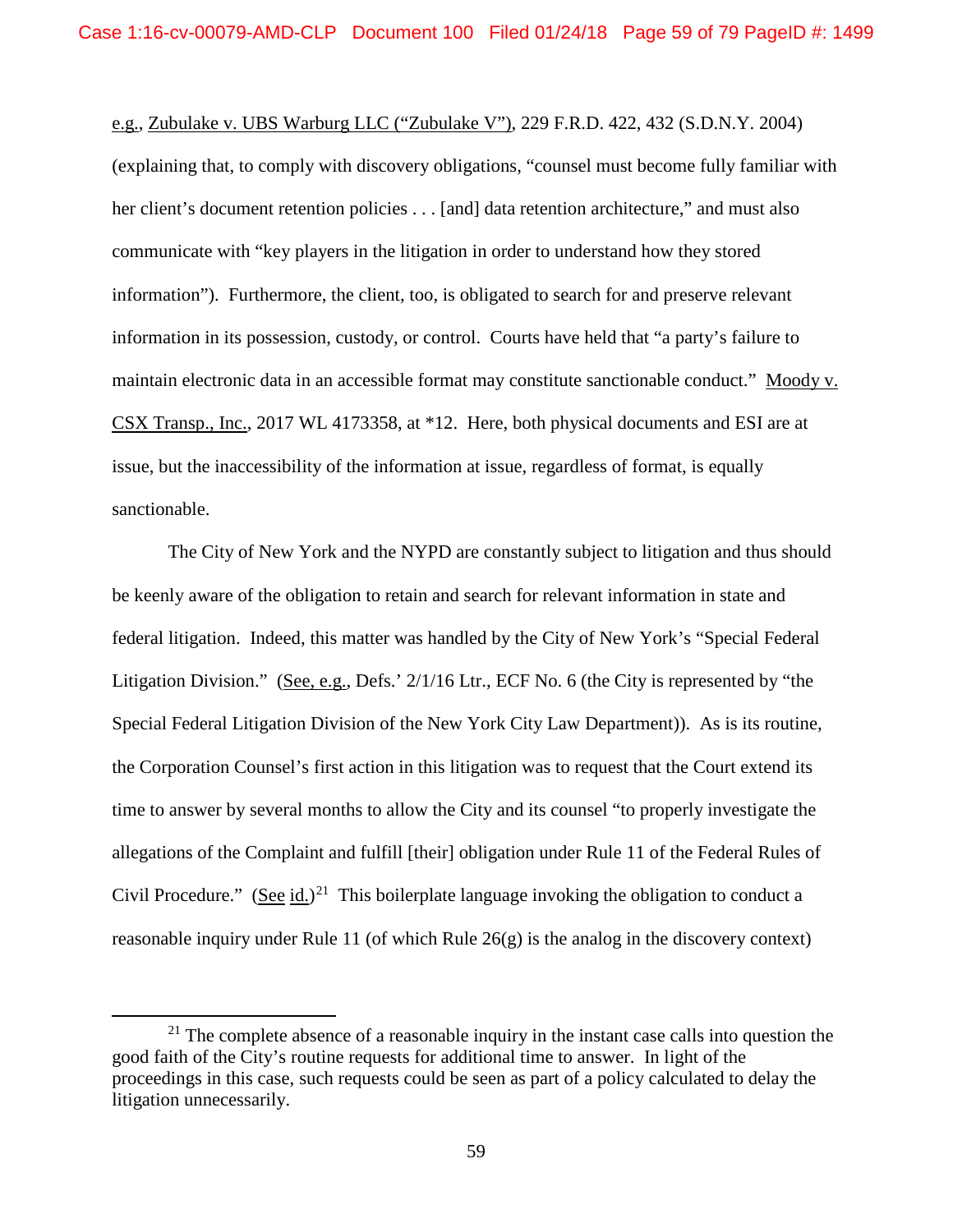demonstrates awareness on the part of the City, including the NYPD and their counsel, of their routine litigation obligations. Given this admitted awareness, it is no excuse that the City's counsel is unable to search for or locate information and documents relevant to the litigation. In the context of constant litigation and a profound understanding of its discovery and preservation obligations, the failure of the City, including the various agencies and departments of which it is comprised,to maintain its documents and information in a system that is conducive to efficient searches in litigation must be viewed as a conscious choice. Such a choice is fundamentally "willful," and may not be used to excuse compliance with discovery obligations or court orders. The Federal Rules do not allow a party to choose to exempt itself from discovery.

#### 2. Duration of the Period of Non-Compliance

Periods of non-compliance as brief as a few months have been held to weigh in favor of dispositive sanctions. See Local Union No. 40 of the Int'l Ass'n of Bridge, Structural and Ornamental Iron Workers v. Car-Win Constr., Inc., 88 F. Supp. 3d at 265 (collecting cases). Here, the City's non-compliance has lasted, at least in significant part, for almost two years. Furthermore, it is possible that the non-compliance continues. The City repeatedly has produced documents that it previously insisted did not exist. There is no way to determine, at this juncture, what other documents might be found that the City was required to produce much earlier but still has not turned over. It is also far from clear that all potential witnesses have been identified.

This factor also weighs in favor of dispositive sanctions because, even if the City eventually complies with its obligations, it nonetheless "ha[s] dragged plaintiff[] and this court through 'a pattern of prolonged and vexatious obstructions of discovery.'" Local Union No. 40 of the Int'l Ass'n of Bridge, Structural and Ornamental Iron Workers v. Car-Win Constr., Inc.,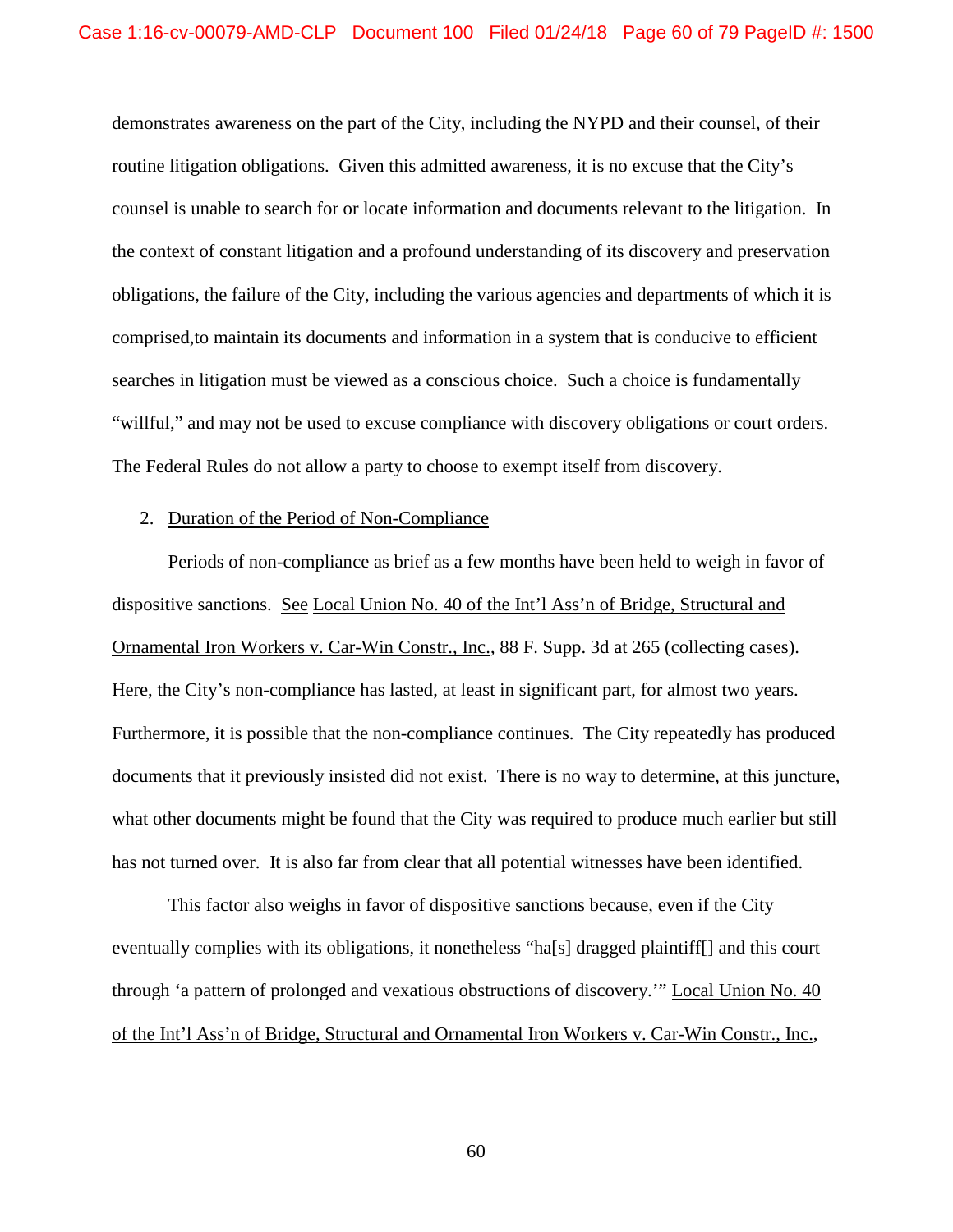88 F. Supp. 3d at 266 (quoting Southern New England Tel. Co. v. Global NAPs Inc., 624 F.3d at 148). Such a history of non-compliance fully supports the imposition of dispositive sanctions.

### 3. Prejudice to the Plaintiff

Despite defendants' counsel's arguments to the contrary, the prejudice to the plaintiff in this case is not only obvious, it is egregious. Plaintiff brought this case over two years ago seeking redress for a violation of her Constitutional rights and a serious injury to her hand. Counsel has sent numerous discovery requests to defendants, taken over 11 depositions, filed countless letter motions and participated in at least 13 conferences and hearings before this Court, all with the singular goal of determining what transpired on the night of plaintiff's arrest and who was responsible for the injury to her hand. Apart from the obvious cost in fees, expenses, and time spent in having to engage in almost two years of discovery without the critical documents, the delay in readying this case for trial is also obvious and it does not appear at this time that the parties are even close to completing discovery. Depositions will invariably have to be reopened; additional document demands have already been suggested; plaintiff's expert may have to supplement his report, opening himself up to cross examination on any changes in the report necessitated by the recent and still forthcoming discovery. It has been represented to the Court that some witnesses may no longer remember the events of that night due to the passage of time and indeed, one of the investigating officers whose report contains some major inconsistencies and concerns is no longer living.

Most important, while the Court may decide to equitably toll the statute of limitations, the case law seems clear only to the extent that such tolling may apply to the pre-existing defendants.<sup>22</sup> (See Defs.' 1/4/18 Ltr. at 1-2, ECF No. 95). Defendants have cited cases that

 $22$  On January 23, 2018, plaintiff sought permission from this Court to amend the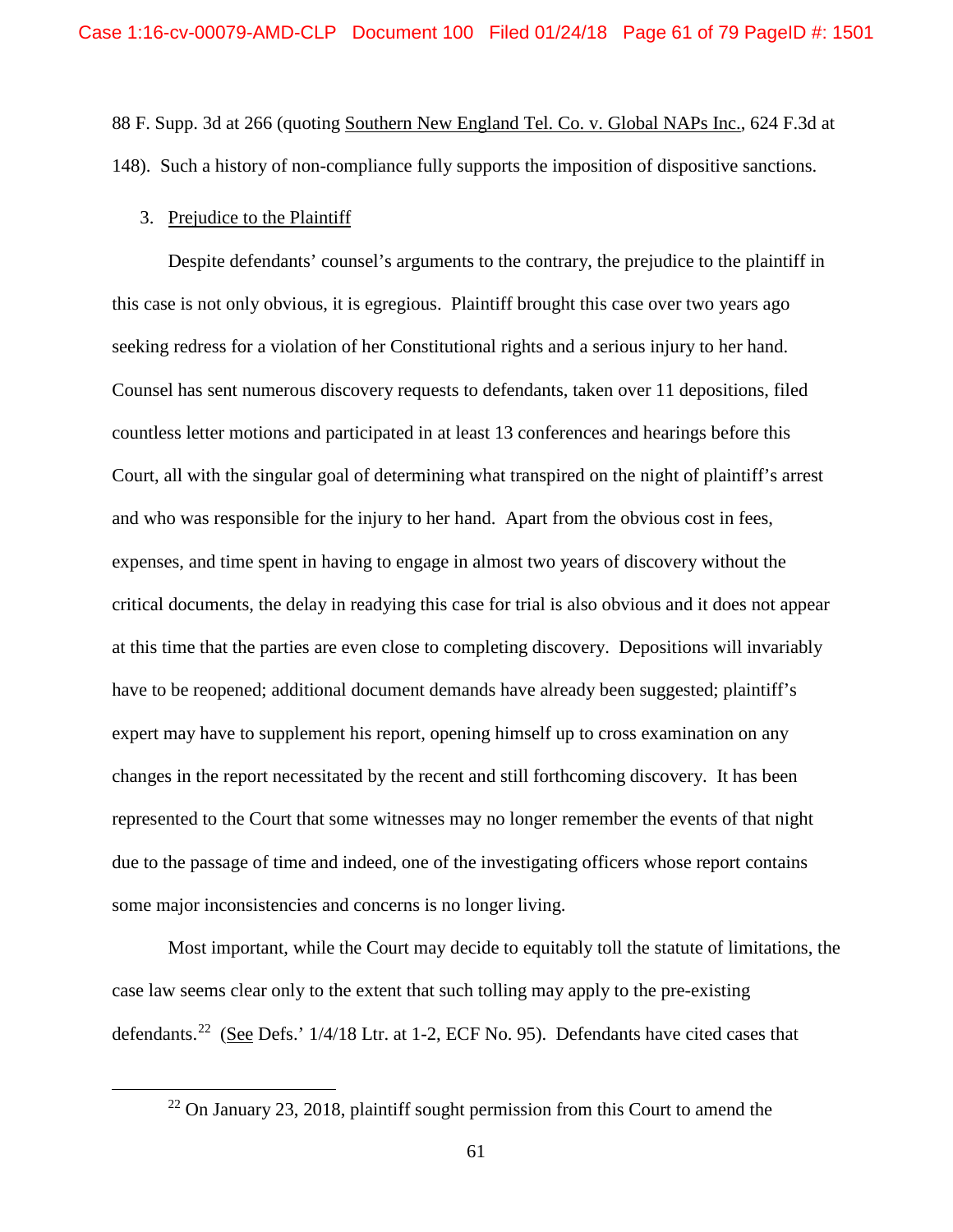suggest there is a possibility that equitable tolling could be appropriate against a new defendant, such as Ryan or Camhi, but such cases speak only in broad terms. The cases cited explain that equitable tolling is only appropriate where "the person seeking application of the equitable tolling doctrine (1) has acted with reasonable diligence during the time period she seeks to have tolled, and (2) has proved that the circumstances are so extraordinary that the doctrine should apply." Yahraes v. Restaurant Assocs. Events Corp., No. 10 CV 935, 2011 U.S. Dist. LEXIS 23115, at \*4 (E.D.N.Y. Mar. 8, 2011). Uncertainty results, however, from the lack of cases with analogous facts, in which equitable tolling is invoked against a non-party sought to be added as a defendant, and the extraordinary circumstances were created by a pre-existing defendant in the litigation.

However, there might be other ways to avoid the bar of the statute of limitations. For instance, Judge Weinstein recently held that there was such a unity of interest between the City of New York and a previously-unnamed defendant that an amended complaint would relate back. See generally DaCosta v. City of New York, No. 15 CV 5174, 2017 WL 5176409 (E.D.N.Y. Nov. 8, 2017) (holding that, where "[p]laintiff was not afforded the opportunity to file [suit] against the correct officer because the Corporation Counsel did not supply him with the necessary information to do so," amendment to add correct police officer related back and thus was not barred by the statute of limitations) (Weinstein, J.) (reconsideration pending). Should it be determined that there is no way around the statute of limitations, plaintiff's claims against the

 $\overline{a}$ 

Complaint for a second time, adding 18 new defendants and a number of new claims based on the newly produced discovery. (Pl.'s 1/23/18 Ltr. Mot. to Amend, ECF No. 96). This Court granted plaintiff's motion to amend given the impending expiration of the statute of limitations, but noting that it was without prejudice to defendants' ability to move to dismiss at a later date. Although it appears that the Second Amended Complaint may be timely filed within the statute of limitations period, as plaintiff notes in her cover letter dated January 23, 2018, discovery remains incomplete and she may seek to add new claims or parties in the future.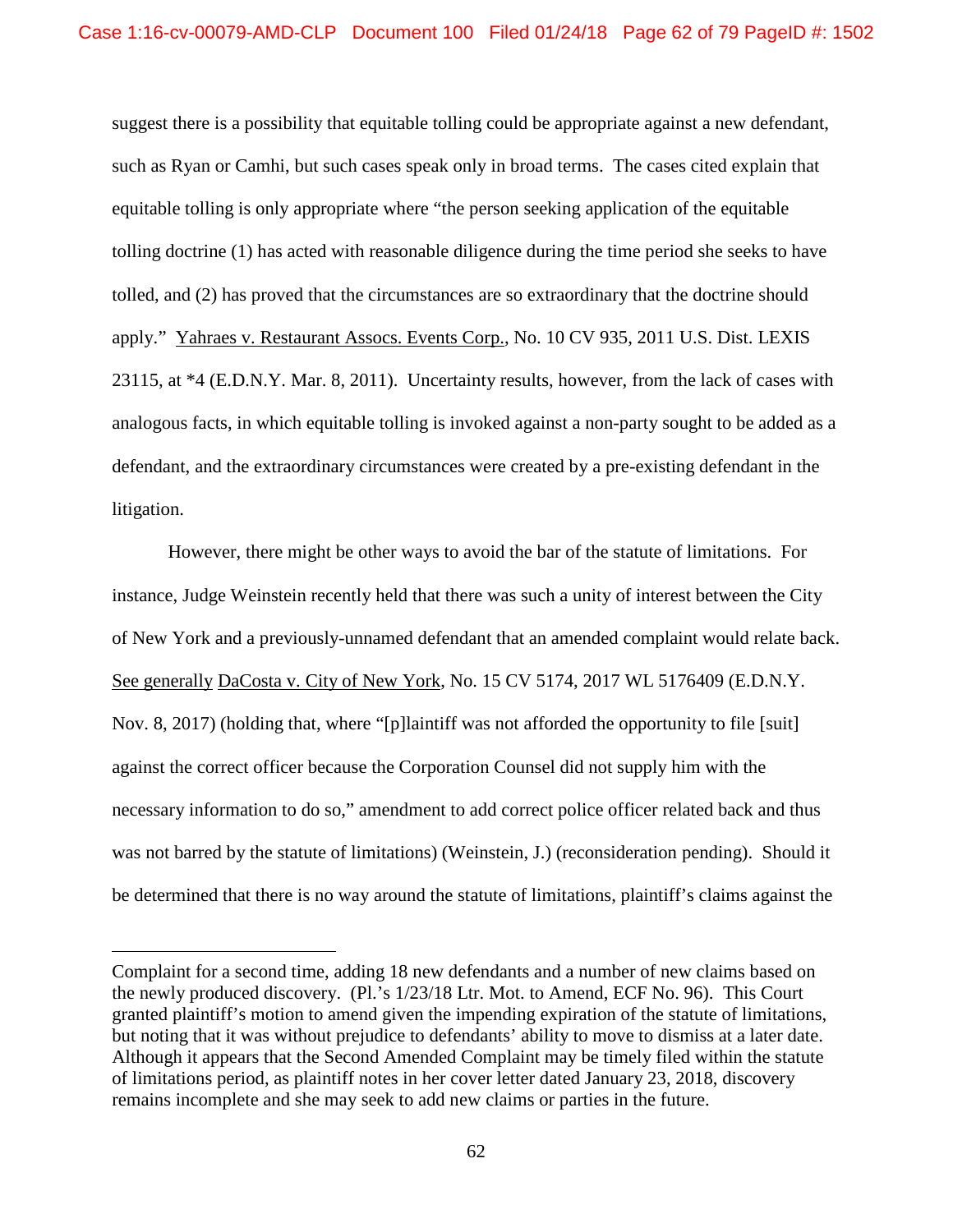newly-identified officers, such as Ryan and Camhi, will be lost forever, all due to defendants' failure to provide the discovery that would have identified them long ago. In the context of a motion for sanctions, the Court construes the uncertainty caused by defendants' misconduct against them. Viewed in that light, the prejudice to plaintiff is overwhelming.<sup>23</sup>

The Court completely rejects defendants' efforts to shift the blame to plaintiff or her counsel for not seeking to depose Eric Ryan earlier in the case and for not realizing that when the plaintiff was interviewed by Investigator Cruz shortly after her arrest, that this was part of an IAB investigation into her claims of assault. Indeed, defendants' own counsel seems to have conceded at the January 2018 hearing that the two were unrelated. The defendants' claim that they are the ones prejudiced by this late disclosure also rings hollow. If allowed to proceed and present this newly discovered evidence that supports their claim that plaintiff injured herself, they have not suffered any prejudice whatsoever. Moreover, the Court notes that on several occasions prior to the discovery of this information critical to their case, defendants urged the Court to reject plaintiff's efforts to enforce the Court's discovery orders, arguing that "discovery has closed." (See, e.g., Defs.' 9/19/17 Ltr. at 1). The Court agrees and finds that discovery had closed prior to the production of this newly found evidence, except for the information that plaintiff had been requesting all along and that the Court had previously Ordered defendants to produce. Defendants should not be permitted to profit from their lack of diligence and their noncompliance.

<sup>&</sup>lt;sup>23</sup> This case presents a clear instance of a plaintiff who acted diligently through her counsel and extraordinary circumstances caused by an opposing party that warrant reaching into equity to toll the statute of limitations. Should the district court decline to adopt the Court's recommendation that a case-terminating sanction be entered, the Court would further recommend that, if the statute of limitations is raised as a defense, the district court equitably toll the statute of limitations against the newly-identified defendants after further briefing on the issue.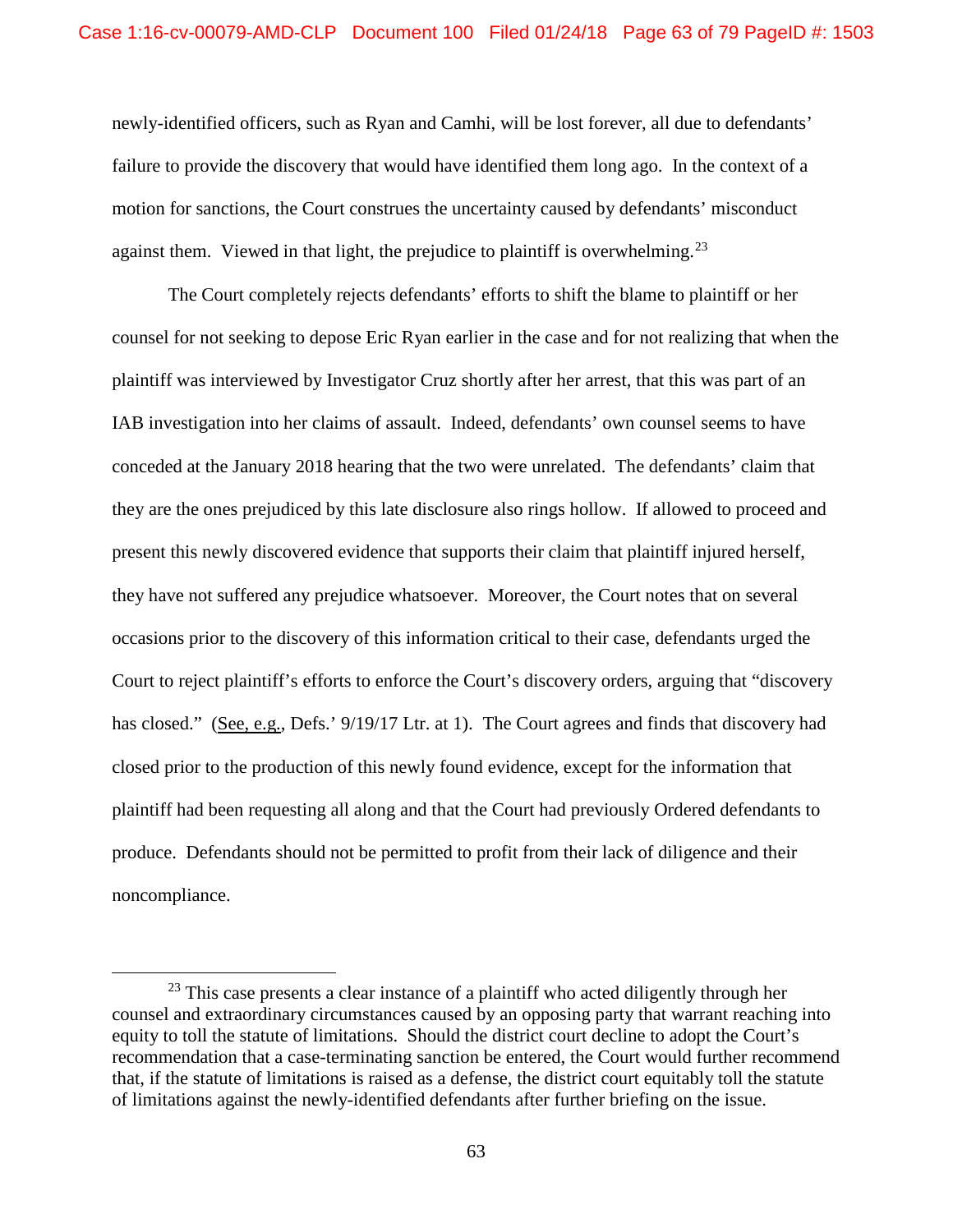Accordingly, the Court finds that the overwhelming prejudice to plaintiff weighs heavily in favor of dispositive sanctions for defendants' conduct in this case.

# 4. Notice of Consequences

The defendants and their counsel have received innumerable warnings that sanctions

would be imposed if they failed to comply with the Court's Orders and their discovery

obligations.

In November 2017, when plaintiff moved to hold the defendants in contempt, the Court

issued an Order to Show Cause, setting a hearing and warning defendants "to show cause why

sanctions should not be imposed under Rule 37 of the Federal Rules of Civil Procedure and why

their failure to obey this Court's previous Orders should not be treated as contempt." (11/3/17

Order to Show Cause at 2).

The most recent warning was provided in the second Order to Show Cause, issued on

December 31, 2017, which provided the following notice:

The defendants and their counsel, including the New York City Law Department, are therefore **ORDERED TO SHOW CAUSE** before this Court at the hearing scheduled for **January 3, 2018 at 2:30 p.m.** why the Court should not enter sanctions against them and why they should not be held in contempt for repeated failure to obey this Court's Orders.

Defendants and their counsel are specifically put on notice that the Court is considering the full panoply of sanctions available under Rules 11, 16(f), 26(g), and 37 of the Federal Rules of Civil Procedure, up to and including imposing monetary sanctions, recommending entry of default judgment, and treating as contempt the failures to obey the Court's orders, as well as ordering the payment of reasonable expenses caused by such failures. See, e.g., Fed. R. Civ. P.  $37(b)(2)(A)(i)-(vii)$ , (C). The Court will also consider whether the defendants and their counsel should be held in contempt for their failures to obey the Court's Orders under both the Federal Rules of Civil Procedure and the Court's inherent power. See, e.g., Chambers v. NASCO, Inc., 501 U.S. 32, 44 (1991).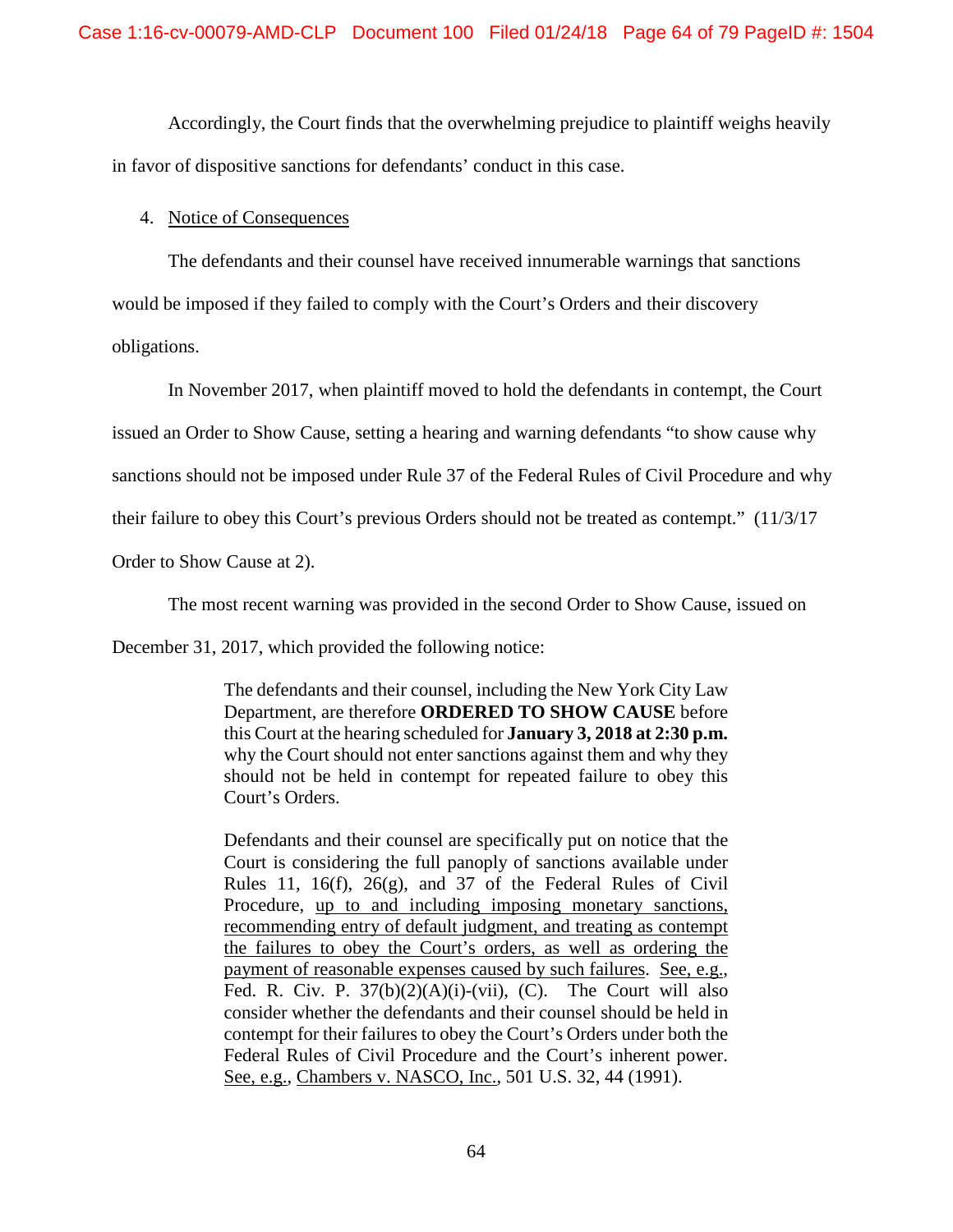(12/31/17 Order to Show Cause, ECF No. 92 (emphasis in original)). Given the unambiguous warning in the second Order to Show Cause and the first Order to Show Cause, as well as the notice provided by plaintiff's various motions to compel, for sanctions, and to hold the defendants and their attorneys in contempt, the defendants "cannot credibly argue that [they were] not sufficiently warned that serious sanctions were imminent." Guggenheim Capital, LLC v. Birnbaum, 722 F.3d 444, 453 (2d Cir. 2013).

That defendants received clear, unambiguous notice that severe sanctions were imminent both by written Order and in open Court weighs in favor of imposing case dispositive sanctions.

#### 5. Efficacy of Lesser Sanctions

In determining what sanction to impose, courts must consider "the efficacy of lesser sanctions." World Wide Polymers, Inc. v. Shinkong Synthetic Fibers Corp., 694 F.3d at 159 (quoting Agiwal v. Mid Island Mortg. Corp., 555 F.3d at 302). However, "district courts are not required to exhaust possible lesser sanctions before imposing dismissal or default if such a sanction is appropriate on the overall record." Chowdhury v. Hamza Exp. Food Corp., 308 F.R.D. at 83 (quoting Southern New England Tel. Co. v. Global NAPs Inc., 624 F.3d 123 at 148).

After two years, innumerable conferences with the parties, and numerous Orders, the Court issued an Order to Show Cause why the defendants and their counsel should not be sanctioned and why their failure to obey the Court's orders should not be treated as contempt of court. (See 11/3/17 Order to Show Cause). Rather than encourage compliance with the Court's earlier Orders, the first Order to Show Cause prompted the defendants and counsel to double down. Counsel for defendants responded that they were "distressed by the Court's Order." (Defs.'11/3/17 Ltr. at 3). The defendants and their counsel continued to insist that defendants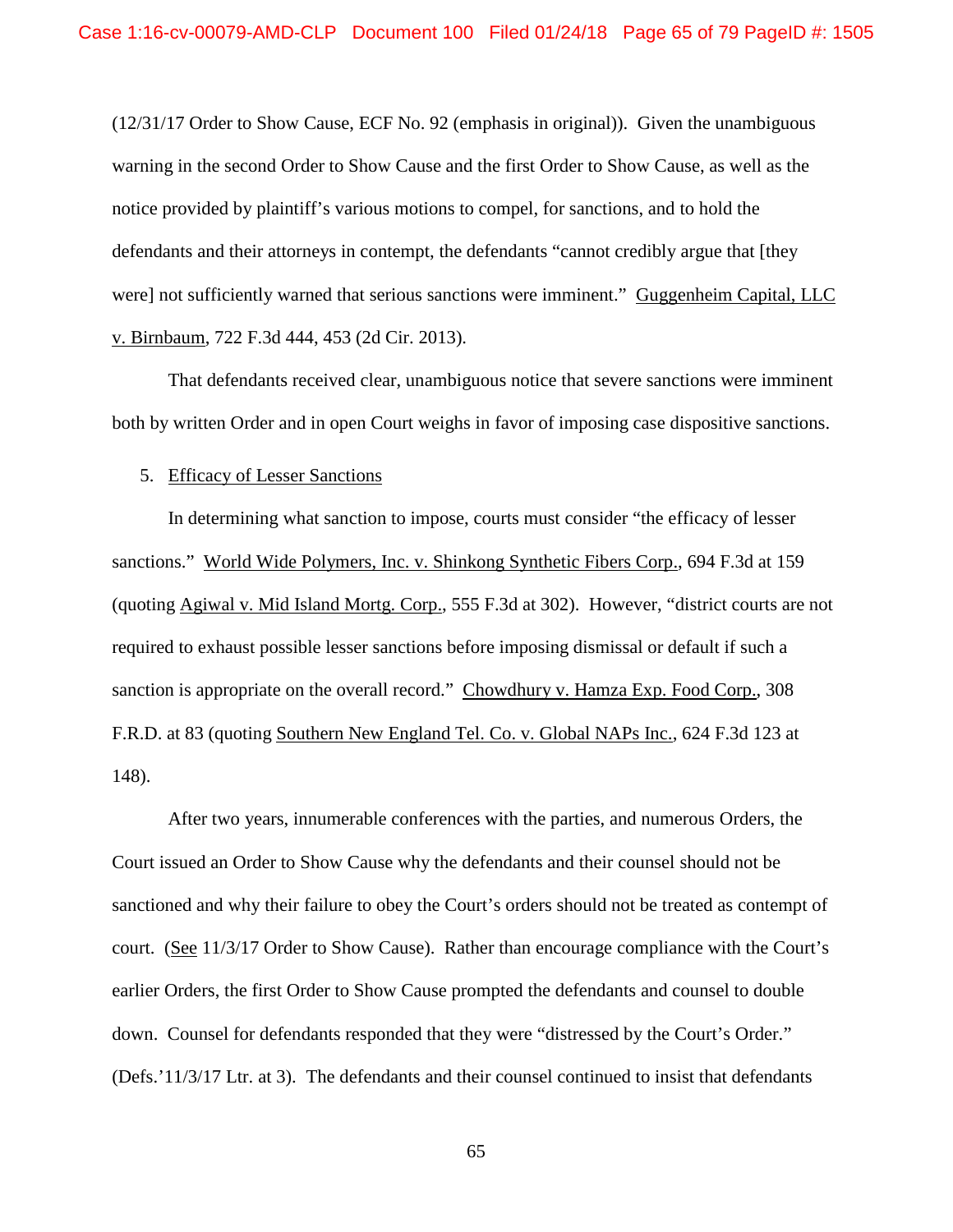actually had complied fully with the Court's earlier Orders and their discovery obligations. (See id. at 3-4). The assertion of full compliance was based in large part on the number of pages of documents defendants had produced and the assertion that "[p]aralegals from this office, record keepers at the New York City Department of Correction, police officers from 107 precinct, Queens Central Booking and the City of New York Police Department's Civil Litigation Unit and attorneys from New York City Police Department have also worked hundreds of hours locating documents, arranging inspections and preparing affidavits." (Id. at 4). Even if the Court did not have reason to question the veracity of the defendants' description of their efforts, the defendants' discovery obligations and their performance required by the Court's earlier orders should not be measured in the number of pages produced or the amount of time dedicated to the endeavor. $24$ 

The threat of sanctions and contempt did little to change the defendants' conduct or approach to this litigation. Almost a month after the first show cause hearing, the defendants' counsel again objected to producing the materials the Court had already Ordered them to produce, based in part on the unsupported contention that the Court-Ordered discovery was unduly burdensome and not proportional to the needs of the case. (See Joint Status Report, Dec. 11, 2017, ECF No. 82). The discovery disputes involved "the same issues that the Court has

 $24$  This also serves as a further example of the City's willfulness. The Court issued Orders requiring the production of certain documents and information. Despite the Orders, the defendants continued to insist that they were "rightfully *objecting* to the production of documents." (Defs.' Response to 1st Order to Show Cause at 3 (emphasis added)). Once the Court issues its Order, however, the time for objections is over, and the only options are to comply or seek reconsideration. Defendants did neither, but instead "rightfully object[ed]" to Court-Ordered production. "In other words, [the Court] gave an order and [the defendants and counsel] had the ability to comply, but they purposefully chose not to do so for reasons all their own and without first asking permission from this court. Without resorting to the dictionary, this seems as good a definition of 'willful' as any." Local Union No. 40 of the Int'l Ass'n of Bridge, Structural and Ornamental Iron Workers v. Car-Win Constr., Inc., 88 F. Supp. 3d at 264.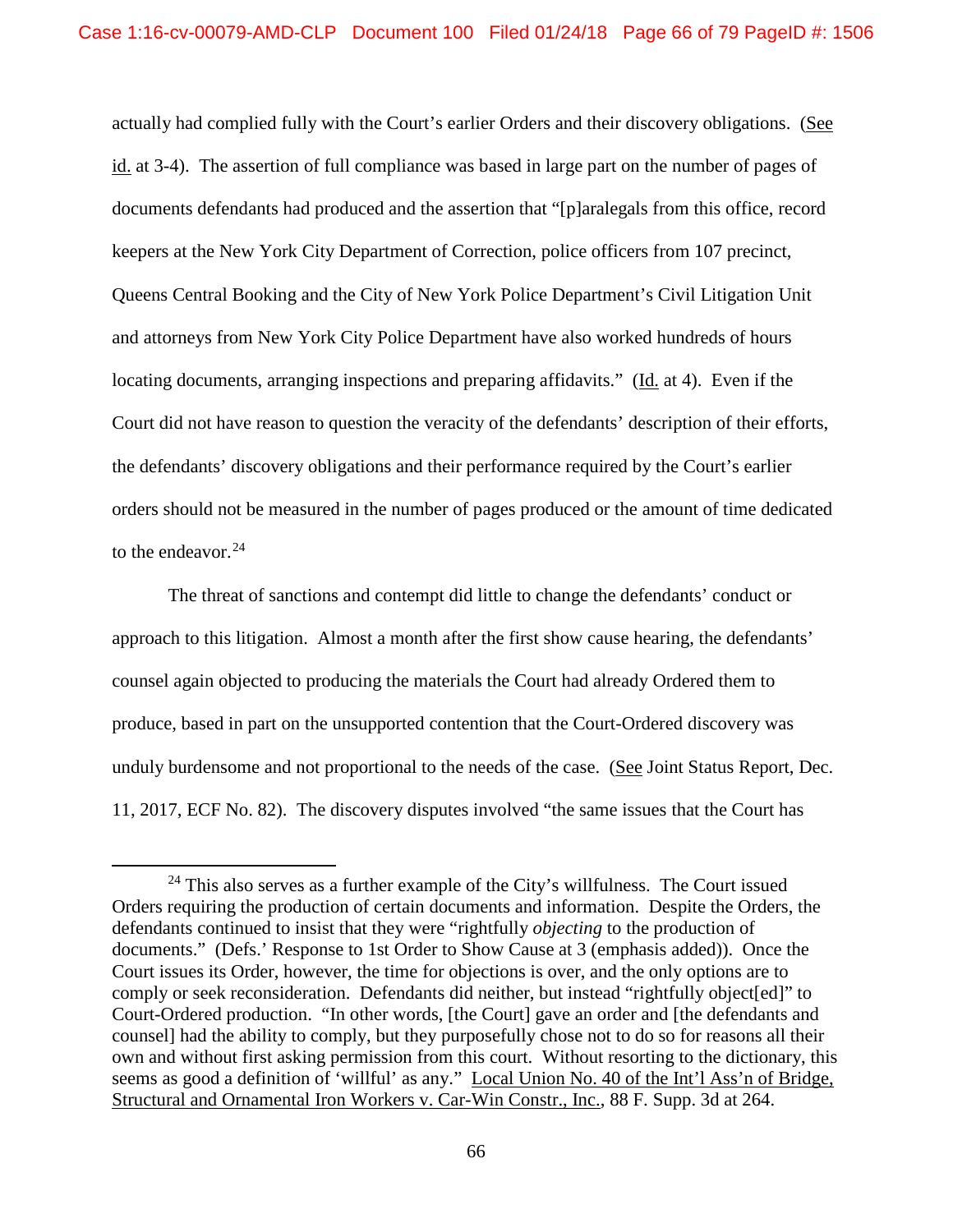repeatedly addressed throughout the course of this litigation." Martinez v. City of New York, No. 16 CV 79, 2017 WL 6403512, at \*1 (E.D.N.Y. Dec. 14, 2017), ECF No. 83. The Court "repeatedly directed the defendants to produce the materials at issue, and it should come as no surprise that the Court expect[ed] defendants to adhere to the Court's prior rulings." Id. Although the Court had already ruled on the issues several time and defendants had made no prior showing of undue burden, the Court allowed them the opportunity to submit affidavits detailing the alleged undue burden. Id.

Despite the Court's indulgence, the defendants failed to submit any affidavits, but instead produced almost a thousand pages of documents at the very last minute. That the they made no attempt to submit an affidavit to support the objection, and in fact produced the documents shortly after being required to make a proper showing, suggests that the objection was without merit and had no basis in fact. That the objection was interposed in the first place, despite the prior Court Orders, demonstrates that the earlier Orders, conferences, and the show cause hearing had no effect on the defendants' and counsel's behavior.

The January 3, 2018 show cause hearing merely confirmed that the defendants had made no changes to their conduct and had no intention of doing so. The new attorney assigned to the case, as well as the supervising attorney who has been assigned to the case for some time, both continued to insist that they and the defendants had complied fully with the Court's orders and their discovery obligations throughout the course of this litigation. Defendants' counsel made that argument in response to the Court's second Order to Show Cause why the Court should not recommend default and why the defendants and their counsel should not be held in contempt, which issued shortly after defendants finally produced almost a thousand pages of documents that were in the defendants' possession, custody, and control long before the suit was filed and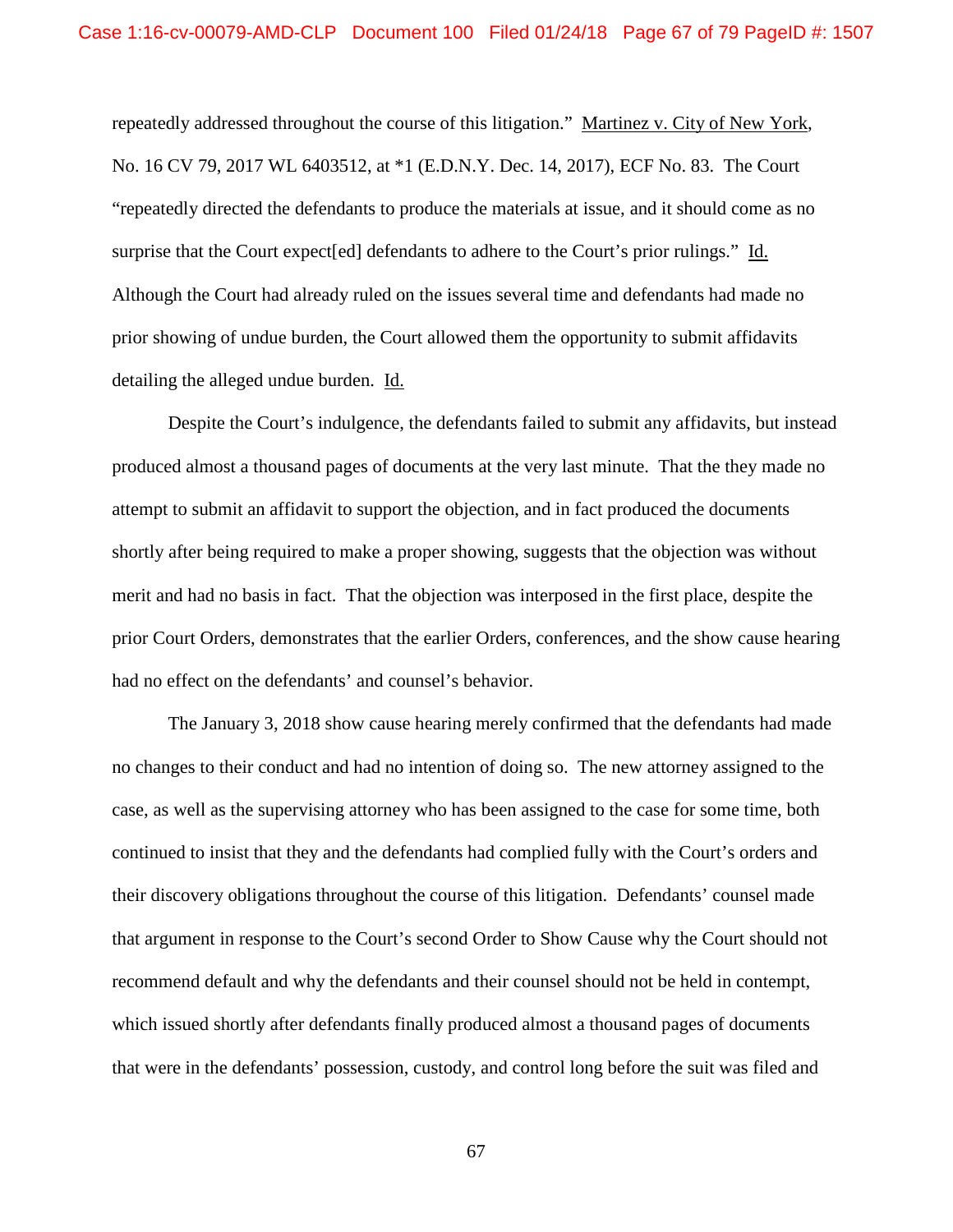which the defendants were required to produce two years earlier under both the Federal Rules and the various Court Orders. That the defendants' and their attorneys continued to insist that they were fully compliant in this context demonstrates that lesser sanctions would not affect the defendants' behavior and would achieve none of the purposes of sanctions.

"Especially in light of repeated warnings to defendants[,] . . . at a certain point, if a court does not eventually follow through on its warnings, it risks undermining its ability to control current and future would-be wayward litigants. '[U]nless Rule 37 is perceived as a credible deterrent rather than a "paper tiger," the pretrial quagmire threatens to engulf the entire litigative process.'" Local Union No. 40 of the Int'l Ass'n of Bridge, Structural and Ornamental Iron Workers v. Car-Win Constr., Inc., 88 F. Supp. 3d at 265 (quoting Cine Forty-Second Street Theatre Corp. v. Allied Artists Pictures Corp., 602 F.2d at 1064) (citation omitted).

Having reviewed the entire record of this case over the past two years, and in light of the history elaborated above, the Court concludes that no lesser sanction would induce defendants' compliance in this case and that a severe sanction is necessary to serve the deterrence rationale justifying sanctions. The Court therefore finds that this factor weighs in favor of a severe sanction.

# **C. The City's Egregious Conduct Over Two Years Calls For a Harsh Sanction**

Having determined that sanctions are warranted here, the Court notes that sanctions under Rule 37 for noncompliance with a court's discovery orders are "ordinarily considered nondispositive" depending upon whether the sanction disposes of a claim. Joint Stock Co. Channel One Russia Worldwide, v. Infomir, LLC, 2017 WL 3671036, \*16 (citations omitted). Accordingly, a monetary sanction imposed for noncompliance with discovery orders is usually committed to the discretion of the Magistrate Judge. See, e.g., Thomas E. Hoar, Inc. v. Sara Lee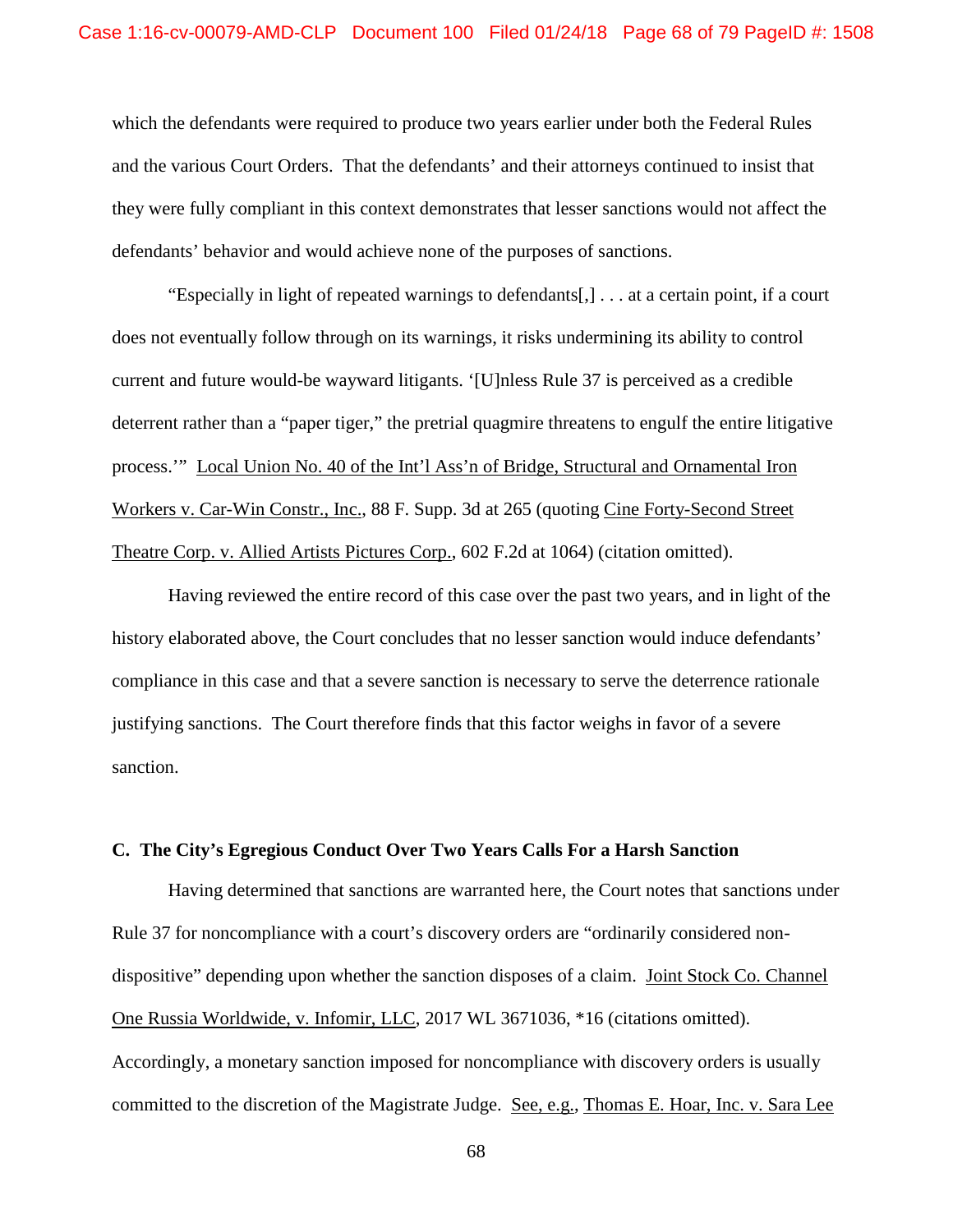Corp., 900 F.2d 522, 525 (2d Cir. 1990). Similarly, "[a]n order precluding the introduction of certain evidence or barring certain contentions 'may also be properly characterized as nondispositive . . . [a]s long as the order does not wholly dispose of a party's claim or defense.'" Seena Int'l Inc. v. One Step Up, Ltd., No. 15 CV 1095, 2016 WL 2865350, at \*8-10 (S.D.N.Y. May 11, 2016) (quoting Lan v. Time Warner, Inc., No. 11 CV 2870, 2016 WL 928731, at \*1 (S.D.N.Y. Feb. 9, 2016)); see UBS Int'l Inc. v. Itete Brasil Instalacoes Telefonicas, Ltd., 09 CV 4286 & 09 CV 10004, 2011 WL 1453797, at \*1 & n.2 (S.D.N.Y. Apr. 11, 2011) (holding that a magistrate judge "has the authority to preclude disobedient parties from 'advancing certain arguments'"). Furthermore, a "Magistrate Judge's resolution of discovery disputes deserves substantial deference." Pippins v. KPMG LLP, 279 F.R.D. 245, 253 (S.D.N.Y. 2012).

However, where the sanction imposed would effectively terminate the litigation, the imposition of such a sanction is dispositive and this Court may only recommend imposition of the case-terminating sanction. See Fed. R. Civ. P. 72(b)(1); Dorchester Fin. Holdings Corp. v. Banco BRJ S.A., 304 F.R.D. 178, 180 (S.D.N.Y. 2014). The ultimate decision therefore rests with the assigned District Judge. As explained herein, the sanction which this Court finds is warranted by defendants' conduct would effectively terminate the litigation. Therefore, the Court issues its decision as a Report and Recommendation to the Honorable Ann M. Donnelly, the assigned District Judge.

In the instant case, the Court finds that the defendants' willful noncompliance with Court Orders, not to mention defendants' overall failure to comply with their discovery obligations even absent a court order, merits imposition of the severest form of sanctions available under Rule 37. See, e.g., S.E.C. v. Razmilovic, 738 F.3d 14, 26-27 (2d Cir. 2013) (affirming entry of default judgment as a sanction for disobeying a single discovery order where proposed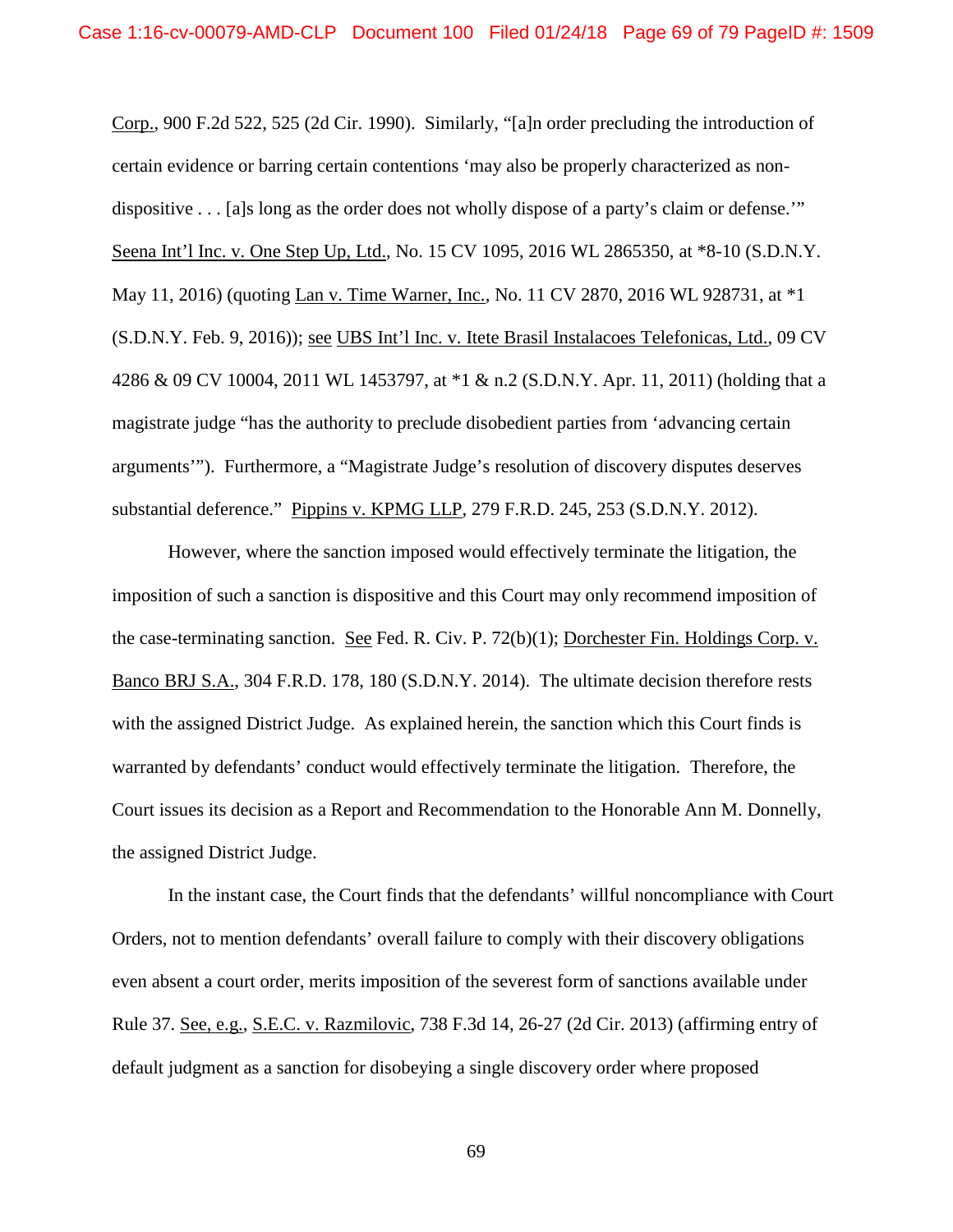alternative sanctions would not induce compliance or alleviate prejudice to the opposing party and where the sanction of default would serve to make discovery orders effective in the instant case and to deter those who might be tempted to engage in similar misconduct in the future); Guggenheim Capital LLC v. Birnbaum, 722 F.3d 444, 451 (2d Cir. 2013) (affirming entry of default judgment and finding no abuse of discretion where district court found that defendant's "intransigence spanned months, and that less serious sanctions would have been futile"); Joint Stock Co. Channel One Russia Worldwide v. Infomir LLC, 2017 WL 3671036, at \*26 (imposing severe sanctions based on the fact that the "discovery noncompliance was sustained and consistent [and the] failure to obey the September 8 Order was part of a broader pattern of intransigence and misrepresentation"); Chowdhury v. Hamza Express Food Corp., 308 F.R.D. 74, 82 (E.D.N.Y. 2015) (striking answer and granting default judgment after concluding that although "dispositive relief is a severe sanction that should be granted only sparingly, a continuing saga of dilatory conduct will satisfy the threshold for entering a default judgment under Rule 37") (citations and quotations omitted); Walpert v. Jaffrey, 127 F. Supp. 3d. 105, 127-28 (S.D.N.Y. 2015) (finding default judgment an appropriate sanction where defendants' history of misconduct continued even after the court issued orders threatening to impose sanctions); Silverman & Silverman LLP v. Pacifica Found., 2014 WL 3724801, at  $*4$  (E.D.N.Y. July 25, 2014) (striking the answer and entering default judgment where defendant repeatedly disobeyed discovery orders and demonstrated only minimal compliance with discovery obligations); Lumbermens Mut. Cas. Co. v. Holiday Vehicle Leasing, Inc., 212 F.R.D. 139, 143 (S.D.N.Y. 2002) (ordering default judgment and prohibiting non-compliant party from introducing evidence at inquest where party delayed production of documents over eight months and it was not clear that the party would ever be able to produce them); American Cash Card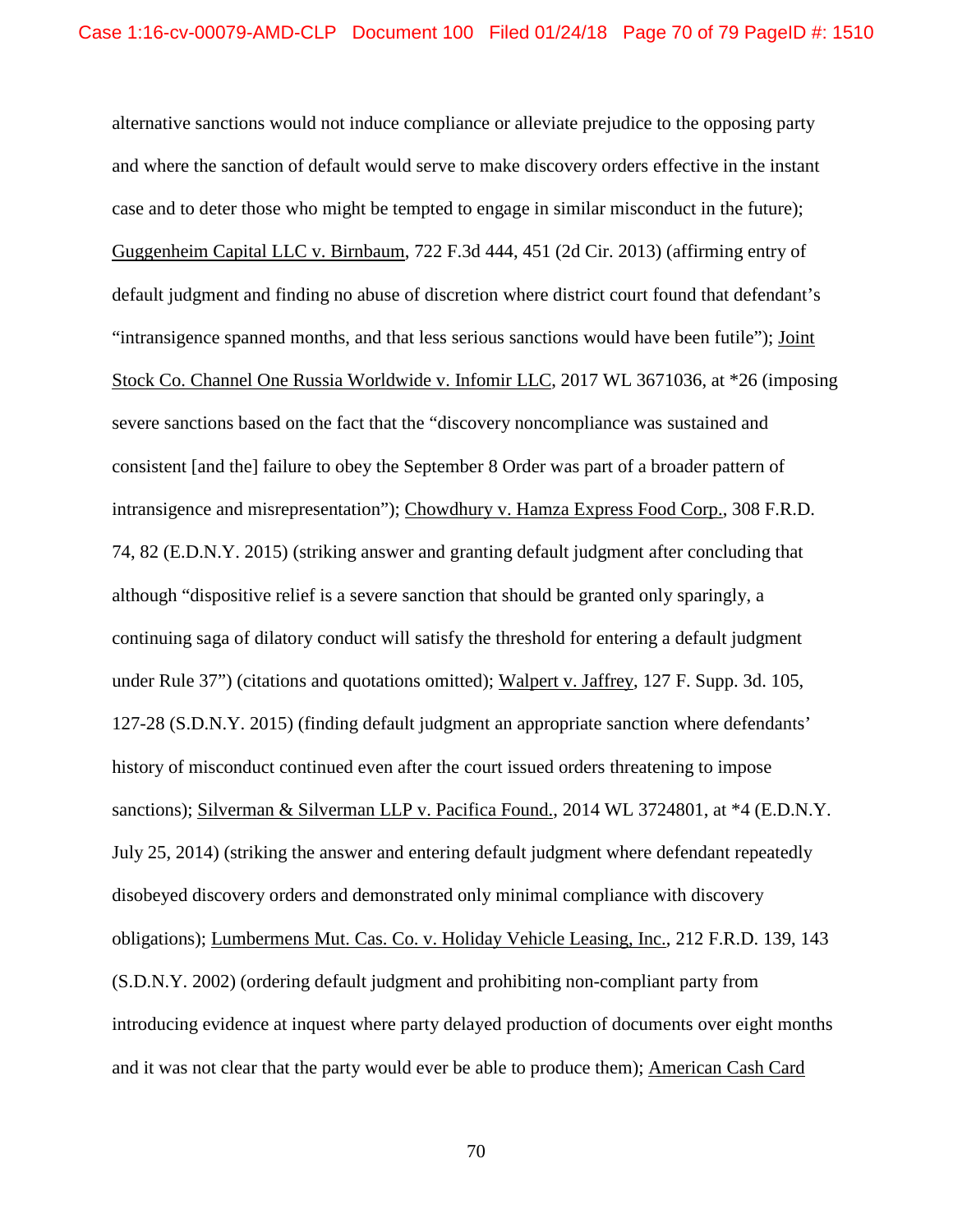Corp. v. AT & T Corp., 184 F.R.D. 521, 524-25 (S.D.N.Y. 1999) (concluding that "the extreme measure of default judgment is required" where a party failed to obey five discovery orders, both written and oral, and lesser sanction of order compelling production did not alter the party's conduct) (Chin, J.).

The Court respectfully recommends that the district court impose a sanction either striking defendants' answer and entering judgment in plaintiff's favor on liability or granting summary judgment in favor of plaintiff on her claims, and sending the case to trial on damages.

In reluctantly concluding that the most severe of sanctions is warranted here, the Court has considered not only the prophylactic and remedial purposes for imposing sanctions in this case, but the absence of any real way to remedy the damage and prejudice suffered by the plaintiff as a result of the defendants' conduct. Not only has there been a complete and utter failure on the part of defendants to produce the relevant discovery which plaintiff has requested for almost two years, but the defendants' deliberate and unexcused failure to comply with 14 Orders from this Court has continued unabated throughout the course of the discovery. This is not a case where a single incident of noncompliance might be excused; rather, there has been a course of conduct under which plaintiff seeks production of items relevant and material to the case; defendants fail to produce them; the Court Orders production; and defendants fail to comply, simply ignoring the Court's Orders and not even bothering to request additional time to comply.

Even after numerous motions to compel discovery from defendants were granted, and two motions were filed seeking sanctions and to hold defendants in contempt, defendants continue to take the position that they have fully complied with their discovery obligations. (1/3/18 Tr. at 7:15-18). How they could take such a position in light of the December 2017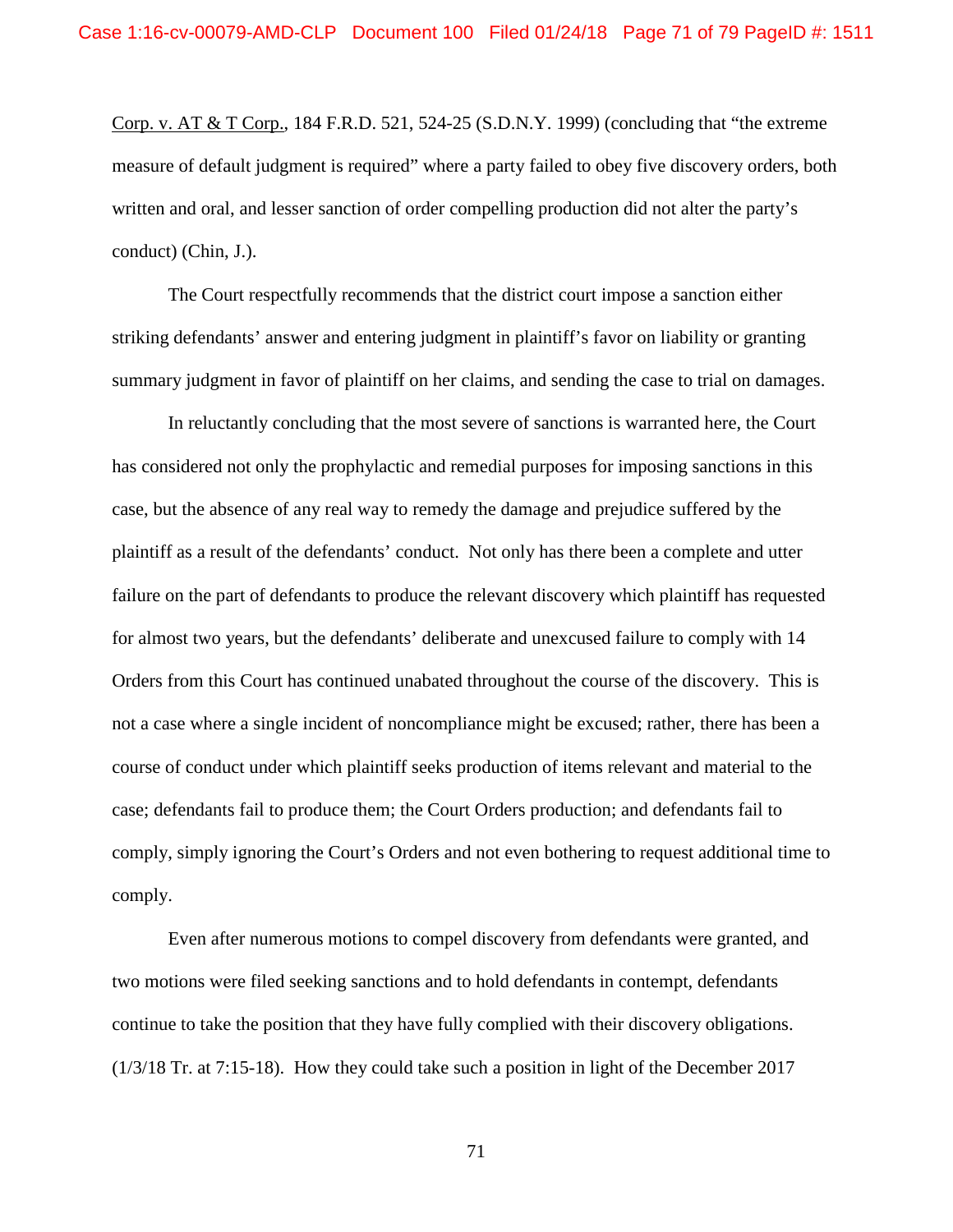revelation of four investigations into the incident, two witnesses who may have critical knowledge going to the heart of the matter, and over 1,000 pages of never-before disclosed documents produced on the threshold of a sanctions proceeding, is astonishing. They also claimed at the January 2018 hearing that plaintiff had suffered no prejudice as a result of this last minute disclosure and their prior noncompliance and failure to produce discovery. Not only did this revelation dramatically alter the nature of the case at a time when discovery had closed, by defendants' own account, several months earlier, but the production of this documentation was made on the eve of the expiration of the statute of limitations, potentially hindering plaintiff's ability to move forward with her claims against certain defendants. As the court in Chowdhury v. Hamza Express Food Corp. found, these disingenuous claims alone indicate willfulness and weigh in favor of the most severe sanctions. 308 F.R.D. at 83.

As detailed above, the examples of defendants' non-compliance with the Court's Orders clearly establish willfulness, and the length of time and the amount of expense incurred by plaintiff's counsel in essence "chasing their tail" in an effort to obtain discovery is without compare in this Court's experience. What is paramount, though, in the Court's recommendation to impose the most severe of sanctions—namely, striking the defendants' answer and entry of judgment on the question of liability in plaintiff's favor or entry of summary judgment in favor of the plaintiff on liability—is that there is no alternative sanction or remedy that can undo the harm caused by defendants' conduct.<sup>25</sup> The prejudice to plaintiff of this last-minute revelation after almost two years of discovery cannot be remedied by monetary sanctions alone. While the

 $25$  Although entry of default judgment will not make plaintiff whole for the losses caused by defendants during this litigation, it will ensure that she is not prejudiced further by additional delay, the potential for further last minute revelations, and the reasonable concern that defendants still may not have produced all that they were required to.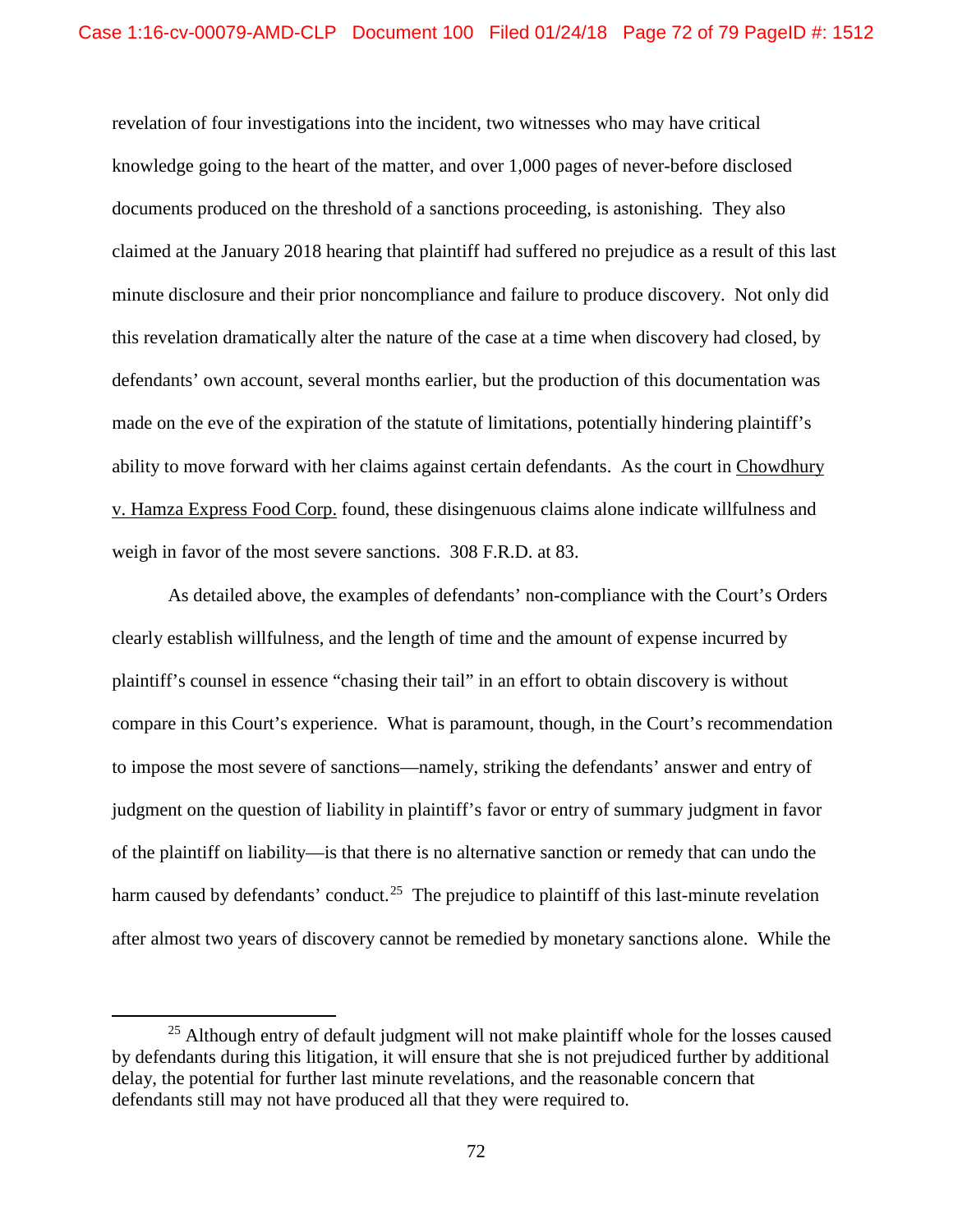Court has recommended an alternative sanction if the district court is disinclined to enter a default (see discussion infra at 74), this Court is of the view that the entry of judgment on liability in favor of plaintiff and a trial on plaintiff's damages is needed to discourage future abuse of the judicial process and to ensure the efficient functioning of the court and the administration of justice, in light of the goals of the Federal Rules of Civil Procedure to "secure the just, speedy, and inexpensive determination of every action and proceeding." Fed. R. Civ. P. 1; see Cine Forty-Second St. Theatre Corp. v. Allied Artists Pictures Corp., 602 F.2d at 1068 (concluding that to allow a party "to flout their obligations, choosing to wait to make a response until a trial court has lost patience with them . . . [produces] a result directly contrary to the overall scheme of the federal discovery rules").

Although the prejudice to plaintiff is sufficient to warrant entry of default or summary judgment in favor of plaintiff on liability, such a sanction is even more warranted in light of the deterrence such a sanction would provide. See National Hockey League v. Metropolitan Hockey Club, Inc., 427 US. at 643 (holding that "the most severe in the spectrum of sanctions . . . must be available to the district court in appropriate cases, not merely to penalize those whose conduct may be deemed to warrant such a sanction, but to deter those who might be tempted to such conduct in the absence of such a deterrent"). Deterrence is particularly important in this case because the City of New York and the NYPD are constantly subject to litigation and the City's Law Department, with its 800 lawyers and 690 support staff, see New York City Law Department, About the Law Department, NYC.gov (2017),

http://www.nyc.gov/html/law/html/about/about.shtml, regularly appears in the Eastern District of New York in cases similar to this one. In this Court's experience, the disobedience of court orders and the conduct of this case is an aberration and, by and large, the lawyers who appear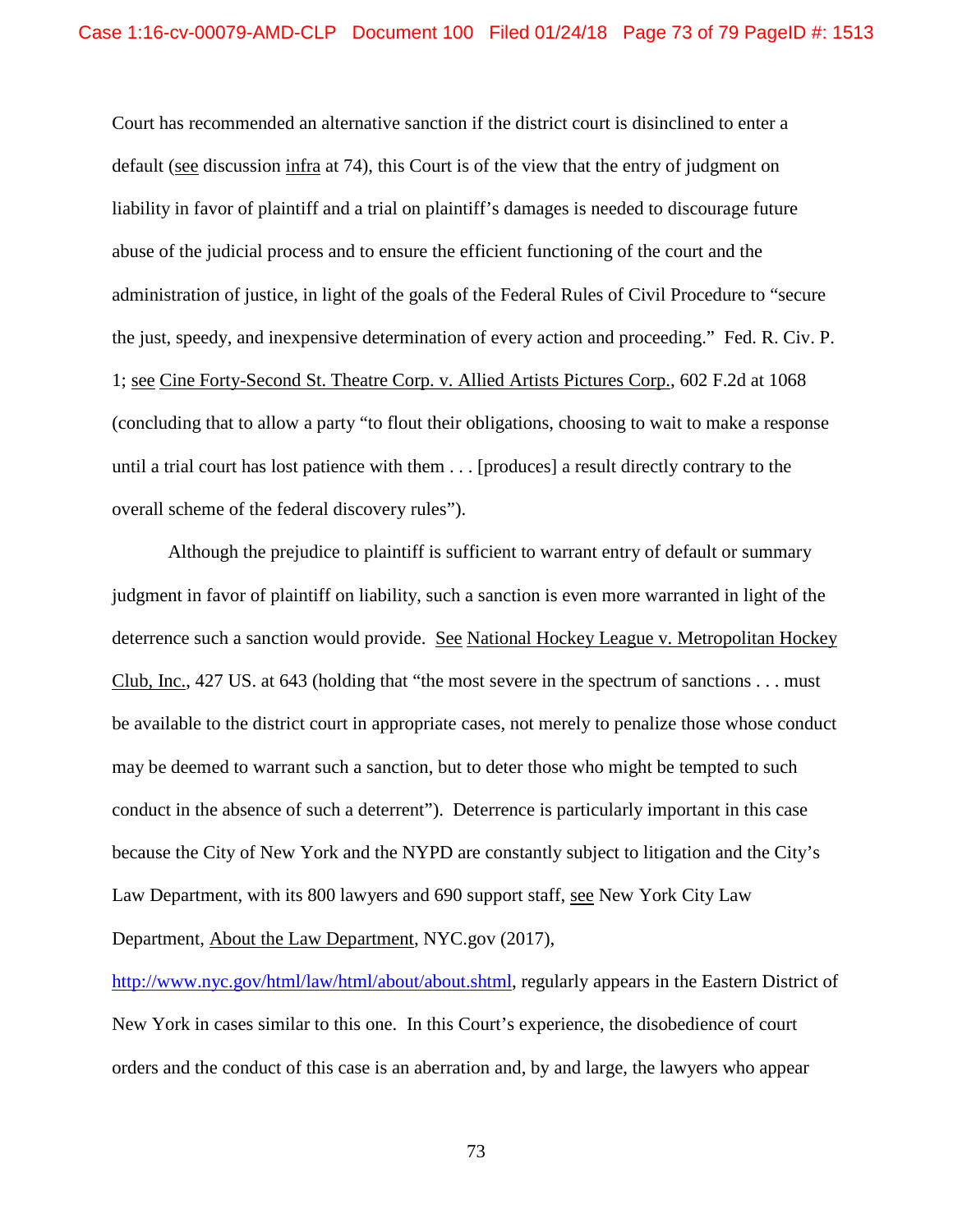before this Court representing the City and its agencies are hard-working, knowledgeable about the law, responsive to court orders, and dedicated to providing quality representation to their clients. Given the number of cases in which the City and its counsel appear before this Court on an annual basis, the Court hopes that they view the proceedings in this case with concern, review their policies for investigating claims and producing discovery, and consider a reevaluation of the way in which counsel and their clients interact in an effort to comply with court Orders. Also, given the difficulty experienced in locating relevant documents, they are encouraged to evaluate the systems currently in place for storing, maintaining, indexing, and accessing records of the NYPD, and to review with all involved the preservation and production obligations attendant to litigation.

If the district court declines to adopt this Court's recommendation to strike defendants' pleadings and impose the sanction of default or summary judgment in plaintiff's favor on liability, the Court respectfully recommends that the court consider entering as a lesser sanction an order that would preclude defendants from relying at trial on any of the recently produced documents or testimony of the witnesses recently identified who claim that plaintiff injured herself while in the Precinct. Not only did discovery close long before defendants' production of these documents and identification of these witnesses, but defendants should not be permitted now to profit from their noncompliance with court Orders and their own failure to investigate. If plaintiff wishes to pursue discovery from these witnesses, and re-open depositions to explore these newly produced documents, that should be up to her; however, this Court recommends that, should an Order establishing liability not enter, defendants should be precluded from using this information which plaintiff and the Court have been endeavoring to unearth for months.

74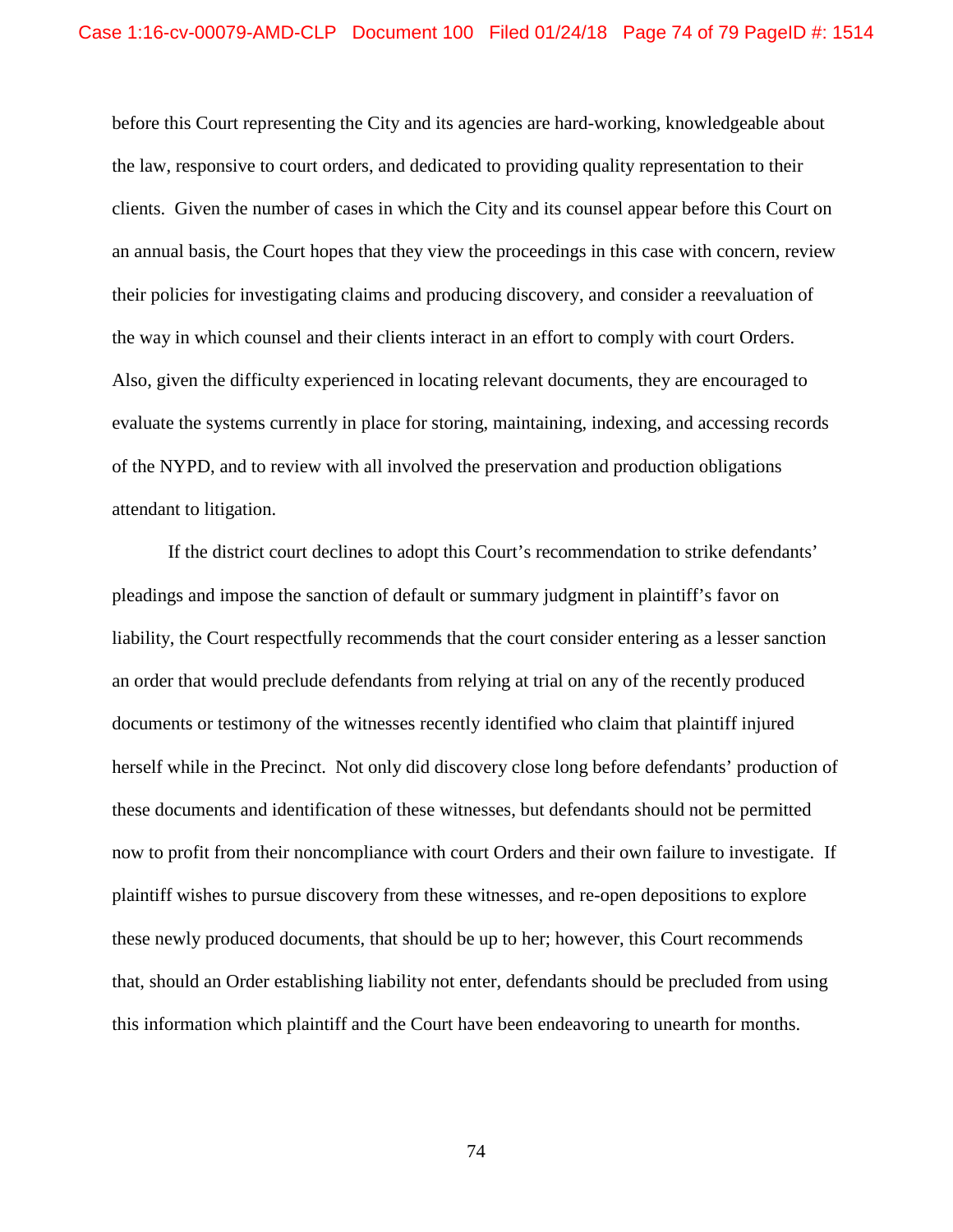## **D. Payment of Plaintiff's Expenses is Mandatory**

In lieu of or in addition to other sanctions, Rule 37 requires that the court order the disobedient party, its attorney, or both to pay "the reasonable expenses, including attorney's fees," caused by the failure to comply with a discovery order, unless the court finds the failure "substantially justified" or that "other circumstances make an award of expenses unjust." Fed. R. Civ. P. 37(b)(2)(C). The language of the Rule is mandatory absent a showing by the noncompliant party of substantial justification or circumstances that would render awarding expenses unjust. See id.; Mugavero v. Arms Acres, Inc., 680 F. Supp. 2d 544, 574 (S.D.N.Y.  $2010$ ) (collecting cases).<sup>26</sup>

Defendants have made no showing that their failures were substantially justified, nor have they raised any extenuating circumstances that would make an award of expenses unjust. Nonetheless, it appears that the individual defendant officers may have had little ability to control the conduct of counsel assigned to them by the City and to affect compliance with the Court's Orders to produce information in the City's possession, custody, or control. Indeed, there has been no evidence that the individually named defendant officers, one of whom has retired from the NYPD, were responsible for the nonproduction of documents. Rather, it appears to be a systemic failure on the part of the NYPD and possibly counsel for failing to comply.

Indeed, in the Second Amended Complaint filed on January 23, 2018, plaintiff now, based on the newly discovered information, specifically alleges that the City and the newly

 $26$  Requiring a party or its counsel to pay expenses as a sanction is a non-dispositive matter within this Court's authority to entertain pre-trial matters. However, to facilitate review, the Court has addressed the payment of costs in this Report and Recommendation. Should any party object to the Court's recommendation with respect to payment of expenses, this Court's decision on that issue should be subject to review for clear error, rather than *de novo* review. See Fed. R. Civ. P. 72(a); cf. Fed. R. Civ. P. 72(b).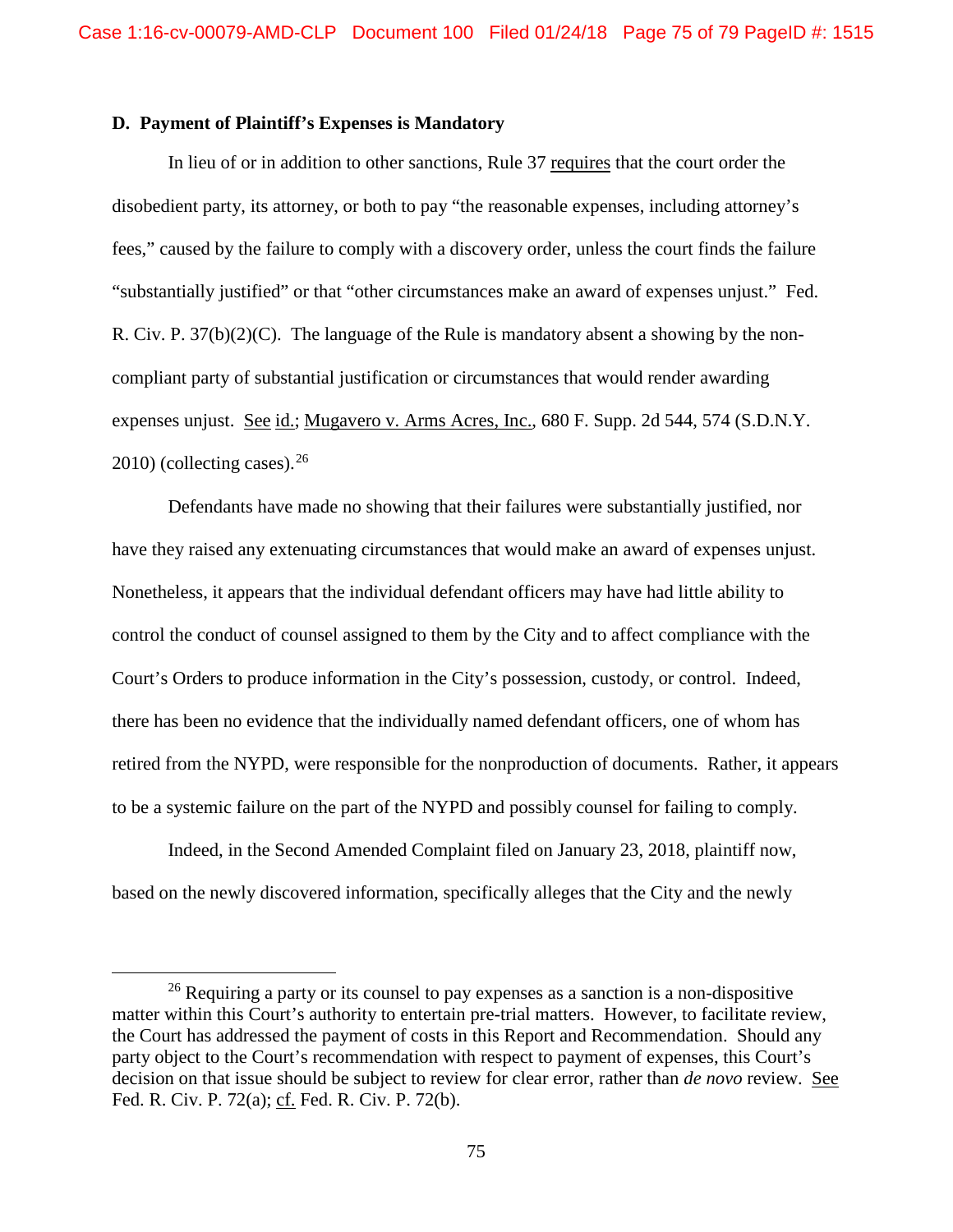named defendants "engaged in a conspiracy to violate plaintiff's federally-protected rights and to cover-up the violation[.]" (Pl.'s Sec. Am. Compl.<sup>27</sup> ¶ 85). She alleges that several of the officers "stole property" from plaintiff, and "participated in later efforts to cover up the theft." (Id. ¶¶ 19, 22). The Second Amended Complaint also adds a claim that the officers took custody of and searched her vehicle and that property taken from the vehicle was never vouchered or returned. (Id. ¶ 23). Plaintiff alleges that what Lieutenant Camhi stated in his call to IAB was "fabricated;" that plaintiff was not taken back to Central Booking as originally claimed, but returned to the 107 Precinct; no entries were made in the NYPD prisoner tracking system to reflect her transport back to the Precinct, and as a result, it is alleged that the official NYPD records "falsely reflect that Ms. Martinez remained at the Hospital for the next eight hours plus." (Id. ¶¶ 59-62). Plaintiff alleges that "defendants went to great lengths to cover up their misconduct," including the creation of a false report by Captain Hanrahan, the assignment of "incorrect and/or misleading tracking numbers," and the destruction of documents underlying the Hanrahan Report. (Id. ¶ 65-68). Plaintiff alleges that the "cover up directly impeded plaintiff's ability to prosecute the instant civil action," and so, in addition to the prior claims of excessive force, assault and battery, infliction of emotional distress, and failure to intervene, the Second Amended Complaint raises new claims of deprivation of due process and unlawful vehicle search, a Section 1983 conspiracy claim, and a claim of denial of access to the courts based on the cover up.  $(Id. \P\P 73, 82-90)$ .

While it may be that evidence will later show that the two previously named defendants actively participated in the "cover up" and were responsible for the failure to produce discovery,

 $27$  Citations to "Pl.'s Sec. Am. Compl." refer to the Second Amended Complaint, filed January 23, 2018, ECF No. 99.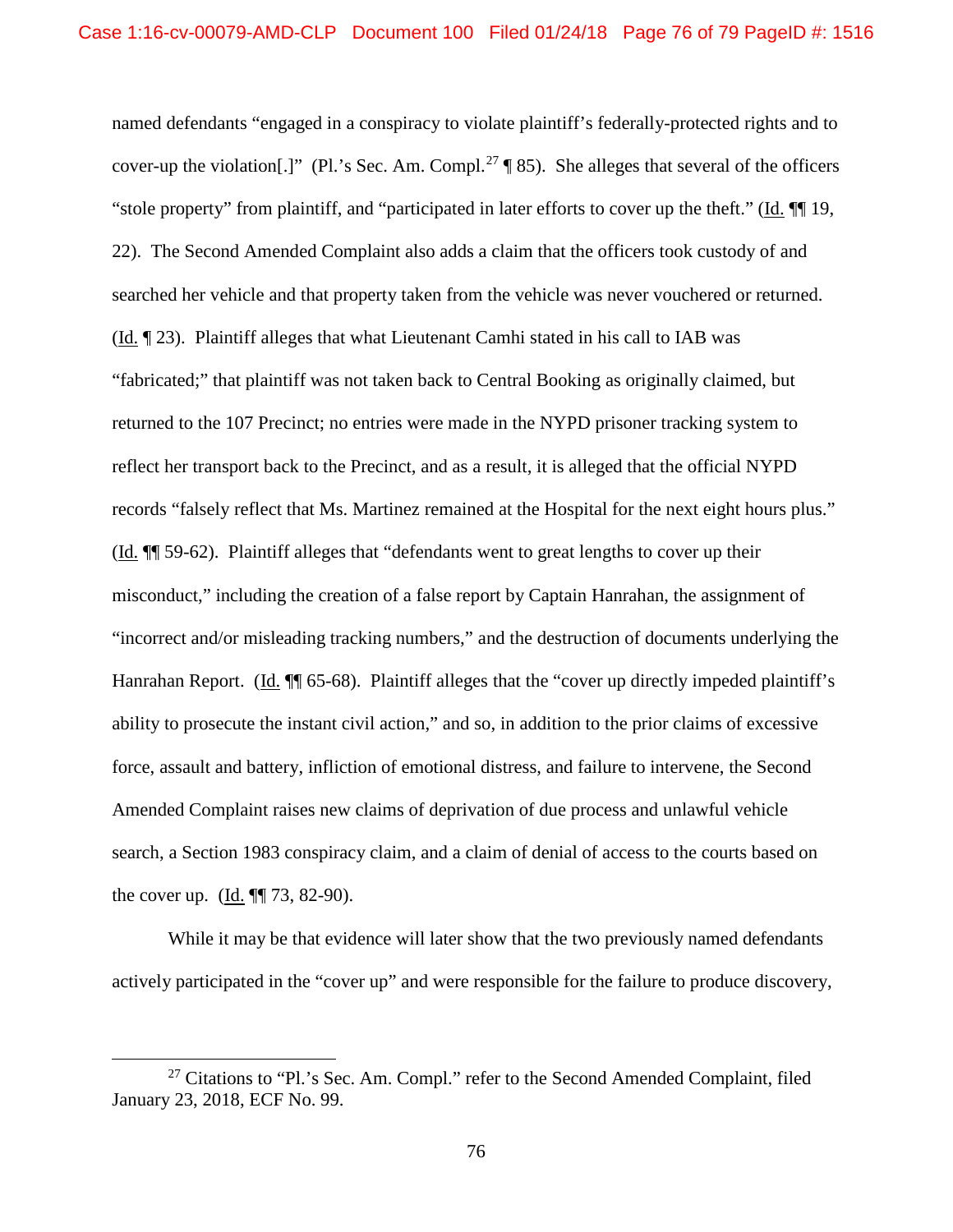the Court therefore respectfully recommends that the City of New York, but not the individual defendants, be held responsible and be required to pay plaintiff's reasonable expenses, including attorney's fees, caused by the defendants' non-compliance. It is further recommended that plaintiff's counsel submit a detailed list of fees and expenses which they contend were incurred unnecessarily as a result of defendants' conduct, including but not limited to the costs and fees expended in having to file and attend conferences and hearings held to adjudicate the numerous motions to compel and for sanctions, and for any depositions that were unnecessary in light of the recent disclosures or which will have to be reopened. The parties are directed to confer in order to reach an agreement regarding the amount of the award of fees and expenses and to seek Court intervention if they should be unable to resolve the total amount within fourteen days of the district court's decision with respect to the Court's Report and Recommendation.

## **E. Unreasonable and Vexatious Litigation**

In light of the conduct at issue and the significant resources expended both by plaintiff and the Court as a result of the conduct, the Court has also considered imposing sanctions under 28 U.S.C. § 1927. Certainly the proceedings in this case have been unreasonably multiplied and extended with no apparent justification except that documents and witnesses were simply not found for almost two years. However, given the Court's review of the numerous documents, transcripts, and other filings recently provided, it is not clear to the Court how much of the fault for the delays in this litigation lies with counsel and how much is attributable to the clients themselves. Given plaintiff's Second Amended Complaint, alleging that the defendants have engaged in a cover up that resulted in the failure to produce the discovery at issue here, the Court declines to recommend sanctions against the defendants' attorney under § 1927. Although it is clear that defendants' counsel failed to comply with the discovery obligations in any meaningful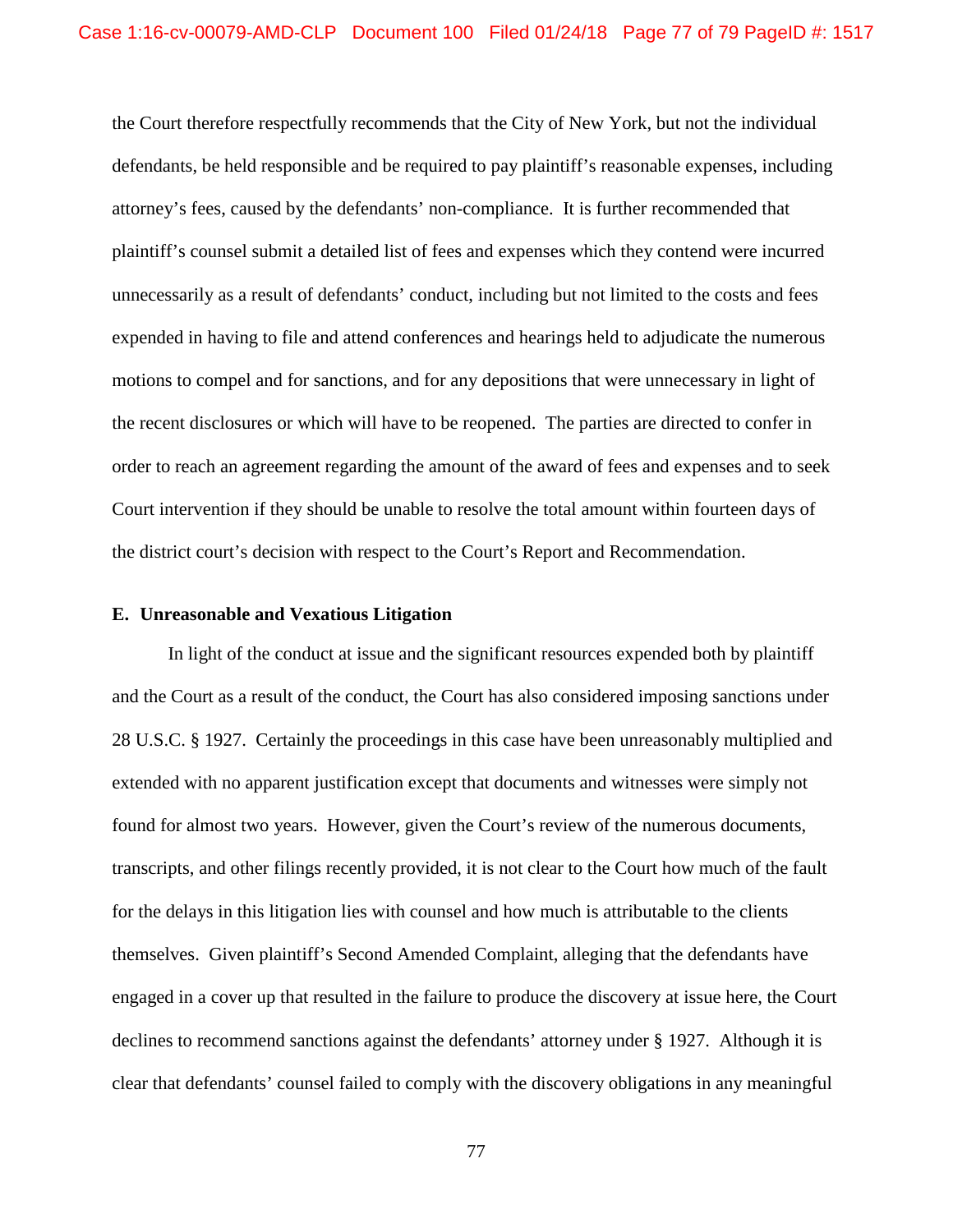manner and also failed to exhibit the minimal level of competence expected of all practitioners, the Court lacks sufficient evidence to render a finding that counsel acted in bad faith in this case.

## **CONCLUSION**

As explained above, the Court finds that defendants and their counsel have demonstrated a pattern of willful noncompliance with the Court's Orders and basic discovery obligations over almost two years despite 14 Court Orders. Their noncompliance has severely prejudiced plaintiff, and it is not clear that any sanction could ameliorate the harm caused to her. Such egregious behavior warrants the strongest of sanctions. It is therefore respectfully recommended that the district court strike the defendants' pleadings and enter default or summary judgment against them in plaintiff's favor with respect to liability as a sanction under Rule 37(b) of the Federal Rules of Civil Procedure.

If the district court declines to adopt this Court's recommendation to strike defendants' pleadings and impose the sanction of default or summary judgment in plaintiff's favor on liability, the Court respectfully recommends that the district court consider entering as a lesser sanction an order that would preclude defendants from relying at trial on any of the recently produced documents or testimony of the witnesses recently identified who claim that plaintiff injured herself while in the Precinct.

Finally, the Court further recommends that the City of New York, but not the individual defendants, be required to pay plaintiff's reasonable expenses, including attorney's fees, caused by the defendants' non-compliance.

Any objections to this Report and Recommendation must be filed with the Clerk of the Court, with a copy to the undersigned, within fourteen (14) days after filing of this Report. Failure to file objections within the specified time waives the right to appeal the District Court's

78